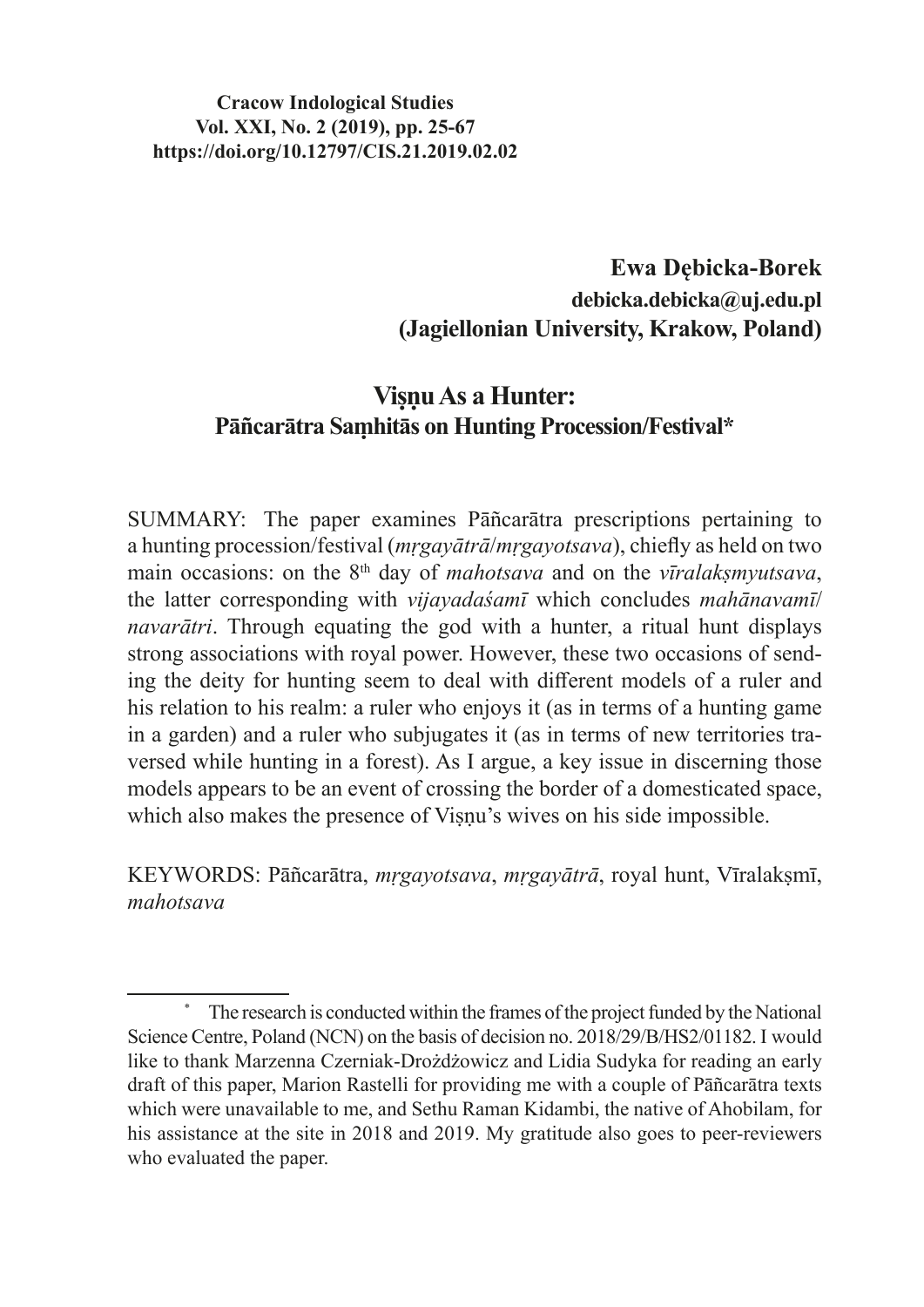Accounts of a hunting procession/festival (Sanskr. *mṛgayātrā*/*mṛgayotsava*) 1 have not drawn much interest of scholars working on South Indian Vaisnava prescriptive literature. If treated, the main concern seems to be the inhomogeneity of *mṛgayotsava* related passages, interpreted as possibly the outcome of regional influences upon rather minor celebrations, or their later addition to the bulk of a given text suggested by various deviations from the festival's general pattern, discernible in both Vaisnava and Saiva ritual treatises (Colas 1996: 326–327).<sup>2</sup> However, as Daniel H. Smith has noticed, a number of passages devoted to this subject in several Pāñcarātra *saṃhitā*s gives the impression that a ritual hunt—in inscriptional evidence from medieval Tamil Nadu the most often mentioned instance of taking a deity beyond the temple besides a trip to receive a ritual bath (*tīrtha*) (Orr 2004: 450)—has had particular significance in the liturgical year of Vaiṣṇava Pāñcarātra shrines (Smith 1982: 32).

Pāñcarātra *saṃhitā*s indicate two basic occasions on which a hunting procession/festival should be held: as a constituent of a great annual festival (*mahotsava/brahmotsava/śraddhotsava*) usually performed on its eighth day; and as related to the festival of Hero-Lakṣmī (*vīralakṣmyutsava*) which comes immediately after the nine-day observances (*navāha*) dedicated to the Goddess and scheduled for September–October.<sup>3</sup> In addition, in some instances *saṃhitā*s speak

<sup>1</sup> In Gérard Colas' translation: "hunting procession" (*mṛgayotsava*) or "expedition for (hunting) wild beasts" (*mṛgayātrā*) (Colas 2010: 165).

<sup>2</sup> From the perspective of Vaikhanāsa surces a *mṛgayātrā*/*mṛgayotsava* is briefly discussed by Jan Gonda (Gonda 1969: 252–253) and Gérard Colas (Colas 1996: 324–327). Some hints concerning Pāñcarātra point of view are given by Leslie C. Orr in her paper concerning a changing pattern of South Indian processions (Orr 2004), by S.A. S. Sarma in the paper on a royal hunt in Kerala, based chiefly on vernacular manuals but also richly drawing on Śaiva *āgamas* (Sarma 2014), and by Ute Hüsken (Hüsken 2018), who combines philological and ethnographic methods to focus on a current practice of Varadarāja Temple in Kanchipuram.

These two instances of performing a ritual hunt, that is the eighth day of *mahotsava* and *mahānavamī/navarātri* are also common for South Indian Śaiva and Śakta traditions, see for instance L'Hernault 1984.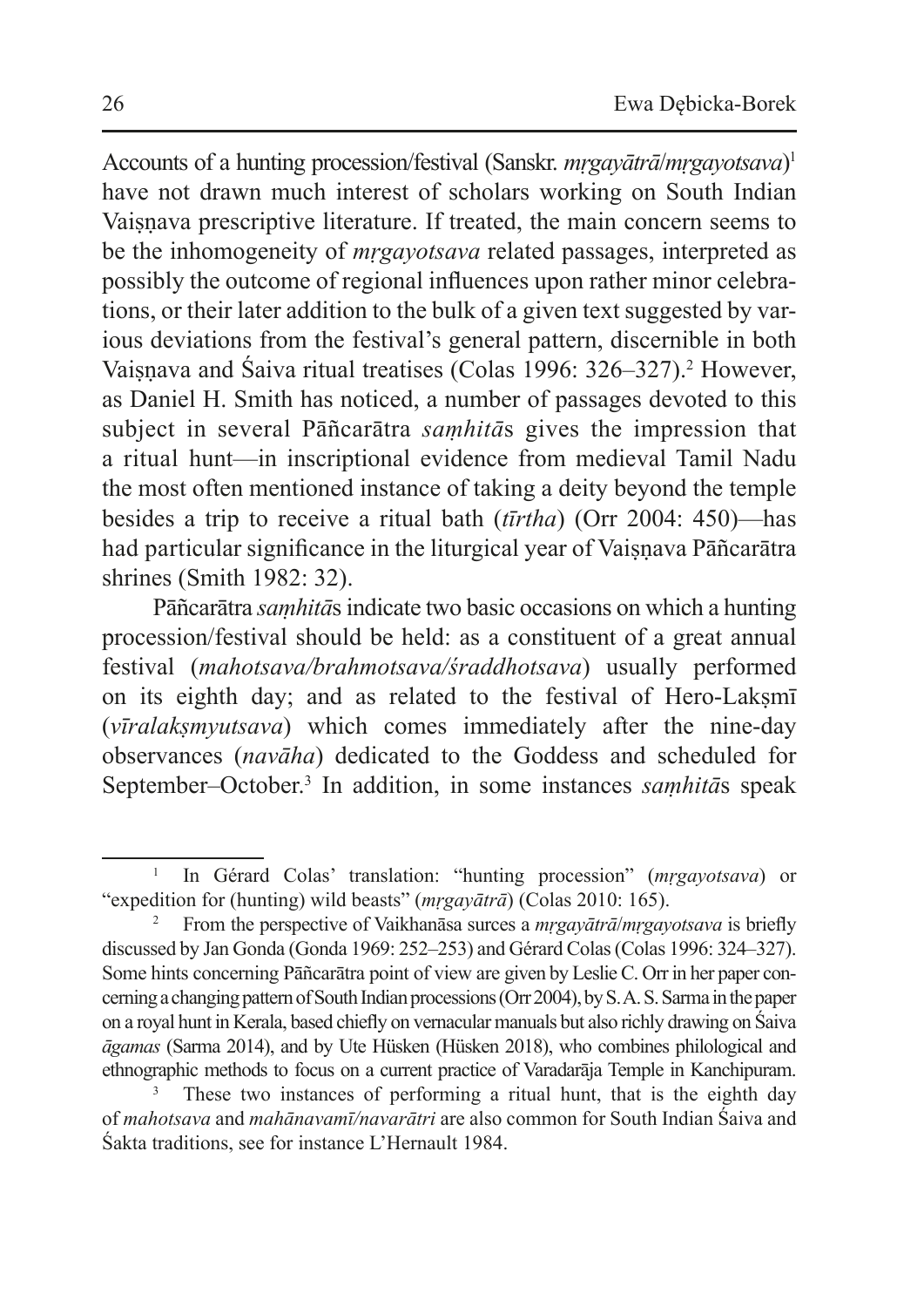about hunt festivitites held independently, either in January or August– September (cf. Smith 1982: 35). Whatever the occasion, it is recommended to mount a deity's processional idol in an outfit proper for hunting upon a "kingly" vehicle (usually a horse, rarely an elephant). Surrounded by devotees, some of them holding weapons so that they epitomize hunters, the deity is carried outside the premises of the temple. However, the prescriptions vary in several points, for instance with regard to the presence of Viṣṇu's consorts, Śrī and Bhūmi, during the trip; the involvement of rituals related to a *vahni*/*śamī* tree; chasing wild animals (presumably performed); and the procession's destination (a garden or a forest), or, in other words, a route covered by the procession.

This, at least in some cases, detectable lack of uniformity may be, as suggested by Colas in reference to Vaikhānasa sources, a sideproduct of the Pāñcarātra *saṃhitā*s' multidimensional textual reworking, the phenomenon which, additionally, makes the exact dating of the texts impossible (Rastelli 2019: 167). Nonetheless, it seems worth the attempt to examine whether the *mṛgayotsava* concept as presented in the Pāñcarātra corpus reveals any trace of its coherent development, for instance, in terms of logic behind establishing various occasions of the hunt's performance. This issue involves a series of complementary questions which have not been discussed so far from the perspective of Pāñcarātra prescriptions. Is the procession's destination—a garden or a forest—meaningful and thus somehow impacts the festival's structure and the functions/tasks of its participants? Putting it differently, what about *ṃrgayotsava*'s territorial aspect, which as shown by Orr in her study based on inscriptions from the Tamil area issued during  $9-14$ <sup>th</sup> century—that is the period roughly overlapping with the composition of South Indian Pāñcarātra *saṃhitā*s—is closely related to the notion of demonstrating and negotiating royal power (Orr 2004: 443)? In Orr's view, pieces of information on the god's hunt which occur in inscriptional evidence since the times of the Cōḷa reign present a rather consistent picture of *mṛgayotsava* irrespective of a regional or sectarian context. This particular period falls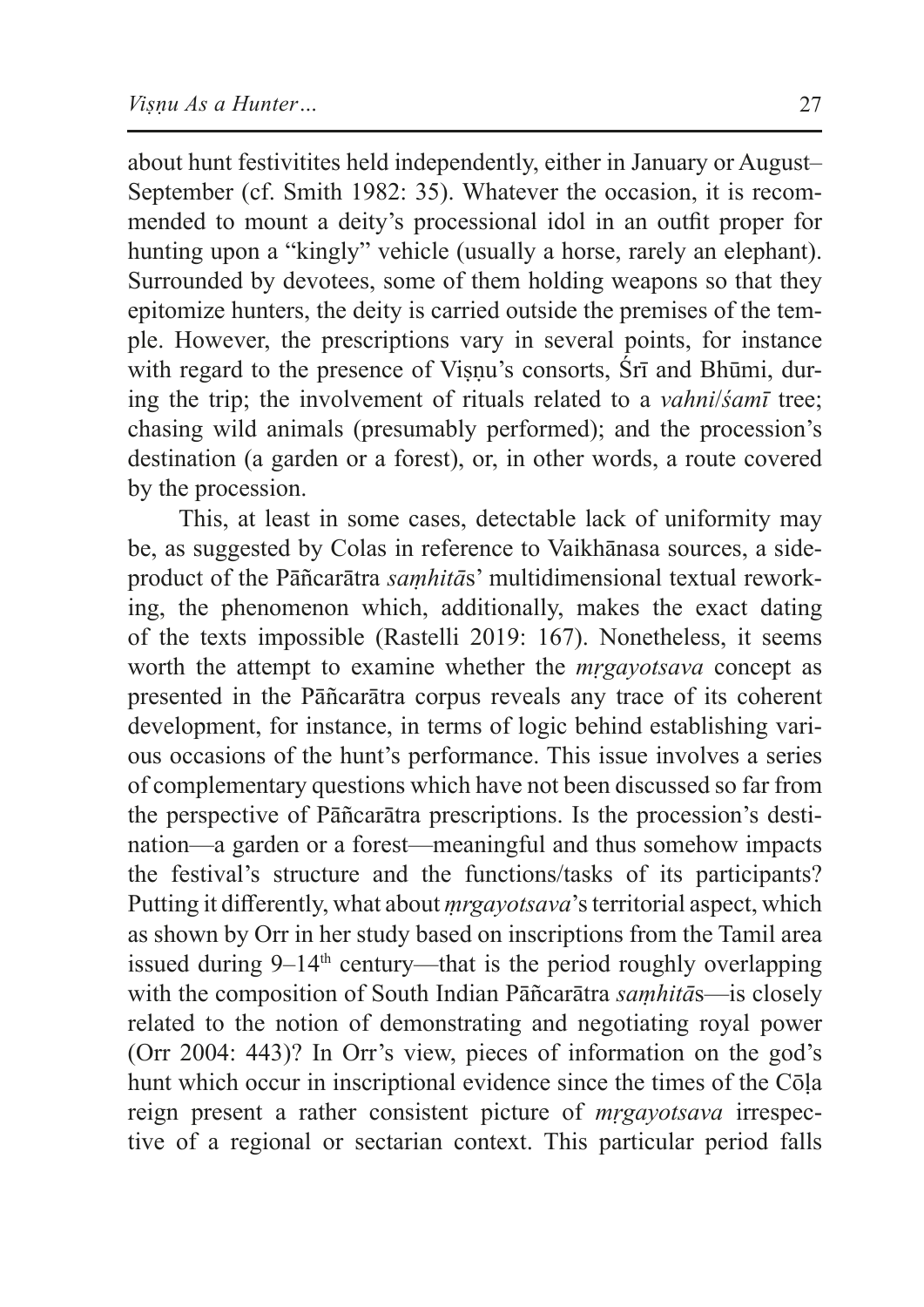in-between the times which present a contrasting image of processions: between the period of Tamil  $\bar{A}$ lvārs (6<sup>th</sup>–9<sup>th</sup> cent.), in whose poems the god is confined to his territory and thus these are rather worshippers who approach him, and the 'modern' period of the last six hundred years, during which the movement took an opposite direction. In the latter case, a deity leaves the temple, including a hunt excursion, not only for the sake of becoming accessible to all, but also to mark his territory. Since then, mostly from the Vijayanagara period onwards, the outward movement became "expressive of—and constitutive of—sovereignty over the god's realm, the recognition and incorporation of people of various castes and neighbourhoods as subjects of the Lord" (Orr 2004: 441–442).

And remarkably, in a current practice of South Indian temples this is Ahobilam, a rather peripheral Śrīvaiṣṇava centre of the Narasiṃha cult adhering to the Pāñcarātra mode of worship, which hosts the most spectacular celebrations of a ritual hunt in South India. Being scheduled for the mid-January (procession starts on the day following the *makarasaṃkrānti*) it corresponds with celebrations which in prescriptive literature are disconnected both from the *mahotsava* and *vīralakṣmyutsava*. 4 Although alluded to quite early by Tirumaṅgai Āḻvār  $(8<sup>th</sup>/9<sup>th</sup>$  cent.), the site significantly developed not earlier than under the Vijanagara rulers' patronage, when the Śrīvaisnava *matha* was established there. Differently than in other South Indian temples which schedule a ritual hunt for 1 or 2 days, here within 40 days the procession visits 33 sites, some of them situated many kilometres from Ahobilam itself (Vasantha 2001: 143–144).

The relevant portions of *saṃhitā*s do not mention explicitly the figure of a king in the sense of an earthly ruler as the agent of rituals prescribed for *mṛgayotsava*. Nonetheless, the festival's relation to the royal power seems crucial notwithstanding the occasion of its performance.

<sup>4</sup> Besides, in a much less spectacular way a ritual hunt is celebrated in Ahobilam within the framework of *mahānavamī*/*navarātri* on the evening of *vijayadaśamī* (September–October).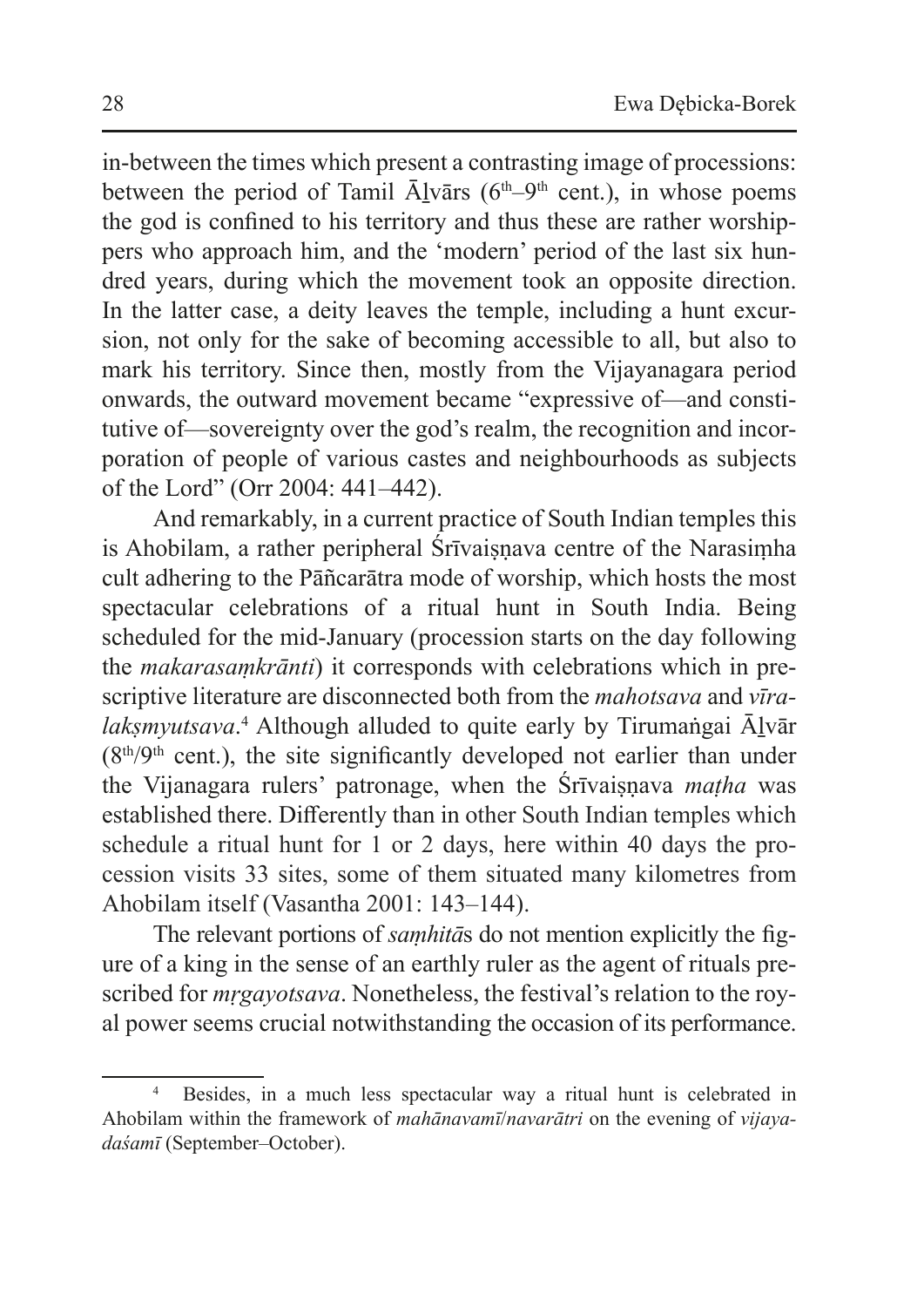From the Cōḷa times onwards in South Indian temple traditions a deity has been perceived as a "paradigmatic sovereign", who "is first in rank, who commands resources, and who is generous in ensuring prosperity for the kingdom" (Appadurai, Appadurai Breckenridge 1976: 190). Both a king and a deity dwell in a temple-palace (Tam. *kōyil*), share ritual paraphernalia (stylus, drum, elephant, etc.) which are used during processions around the subjugated area, maintain a retinue which constitutes a royal court, etc. (ibid.) In the case of *mṛgayotsava*, this connection is particularly enhanced for themotif of hunting, common for Indian narratives, always alludes to a chase as a king's favourite pastime. Certain relatively late texts which discuss *rājadharma* go as far as stating that hunting is not only a kingly sport but also a ruler's duty: killing ferocious animals brings merits and gives an opportunity of inspecting forest and protecting crops (Sudyka 2019: 277–278).

In line with Orr's observations concerning the importance of Vijayanagara policy for changing the pattern of South Indian processions, identifying a hunting god with a king was especially important for the poets of Vijayanagara kings, whose task was to praise their rulers, often through equating them with gods to symbolically expand their sphere of influence, for example, into a wild forest area (Sudyka 2019: 279–280). It seems that in this connection *mṛgayotsava*  is described in detail in the *Virūpākṣavasantotsavacampū* of Ahobala (ca.  $15<sup>th</sup>$  cent.) (Anderson 1992, Sudyka 2019). The king's hunting is also the background of a less known drama *Vāsantikāpariṇayam* attributed to the  $7<sup>th</sup> j\bar{i} \gamma a r$  (pontiff) of the Ahobilam *matha*, Saṭakopan Yatīndra Mahādeśika (ca 16<sup>th</sup> cent.) (Dębicka-Borek 2016). Both works relate the royal chase to celebrations of an annual *vasantotsava* (Spring Festival) and reveal particular regional and sectarian traits. Whereas the hero of the former one, set in Hampi, is Śiva as Gaṅgadhāra and the lord of Hemakūta, who in the garb of a hunter rides a horse to a forest beyond the Tuṅgabhadrā river to romance celestial ladies, the latter uses the motif to depict the circumstances of encounter between Narasiṃha identified with the Lord of Ahobilam, with a tribal girl, whom he meets on his expedition to the woods surrounding the site.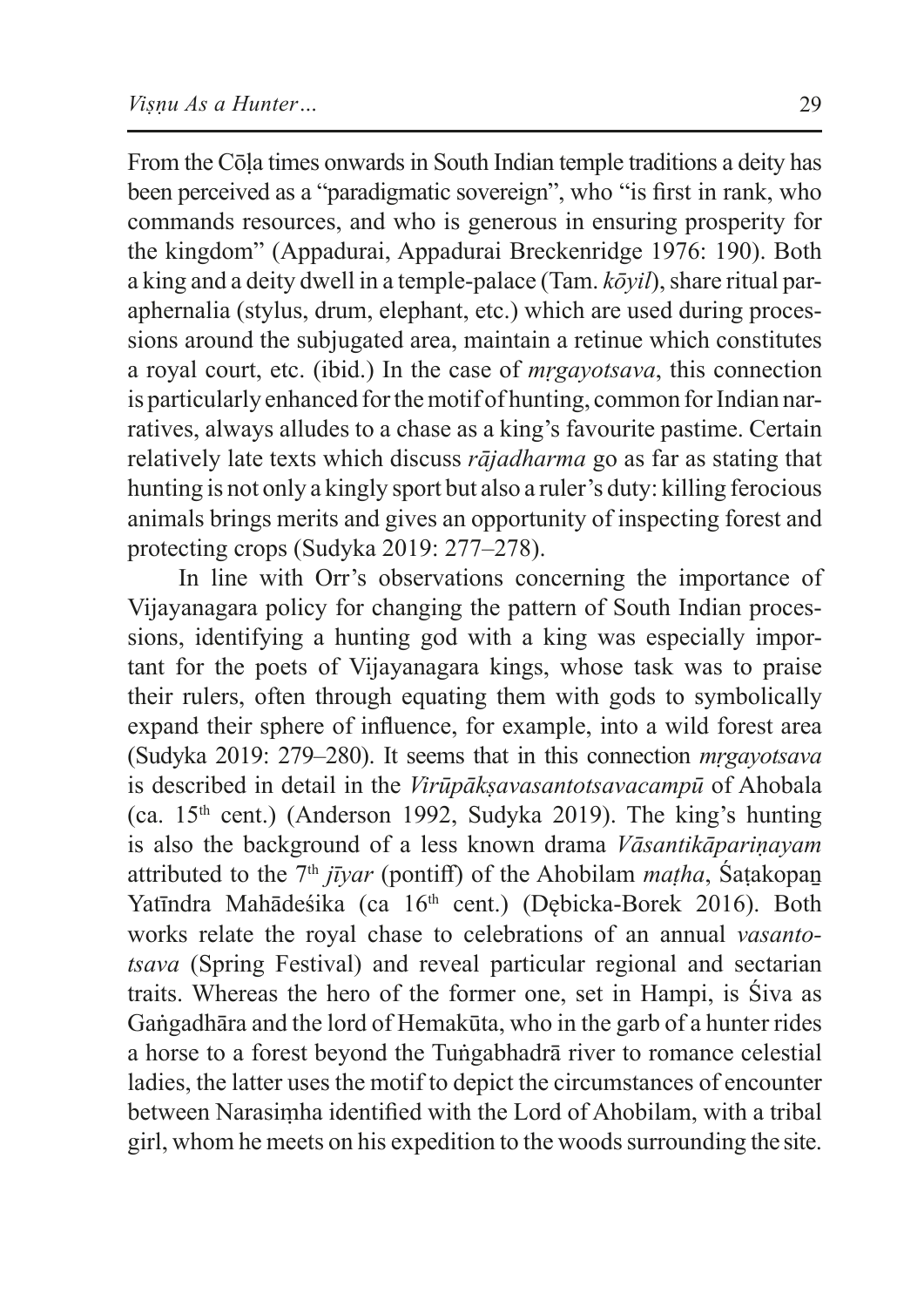In addition, the theme of a hunt— in terms of a kingly obligation and, more symbolically, as a part of *vijayadaśamī* festivities aimed at celebrating a Goddess's victory over a demon—occurs in the *Sāmrajyalakṣmīpīṭhikā*  $(16<sup>th</sup> cent.)$ , a tantric work focused on the Goddess Sāmrajyalakṣmī, written for the use of a Vijayanagara king (Sarangi 1993).

In the following pages I shall discuss distinct occasions of performing Viṣṇu's hunt as prescribed by the Pāñcarātra *saṃhitā*s. The analysis, as we will see, leads to the conclusion that one of the most important factors influencing the pattern of Viṣṇu's hunting procession is connected to its spatial aspect, for it is the moment of transgressing the boundary of domesticated area and entering the forest.

### **Viṣṇu's hunt on the occasion of** *mahotsava*

Most frequently the *saṃhitā*s contextualize a god's hunting expedition within the framework of the Great Festival (*mahotsava*), which usually lasts 9 or 10 days.<sup>5</sup> Considered the most important temple festival that marks the star-day of the idol, commemorates the date of the temple's consecration etc., *mahotsava* is usually held once a year (with no fixed date among the temples). Very important are daily processions, with the most spectacular *rathotsava* ('car-festival'), during which a festival image of a deity is paraded through the streets on various vehicles (*vāhana*) (Smith 1982: 30) seemingly expressing the deity's various aspects (Wessels-Mevissen 2011: 572). Quite commonly for both South Indian prescriptive treatises and the contemporary practice of Śaiva and Vaiṣṇava temples, it is the evening of the *mahotsava*'s 8<sup>th</sup> day during which a symbolical hunt takes place.<sup>6</sup> On this particular evening the god usually leaves the temple on a horse-shaped *vāhana*

<sup>5</sup> According to some sources it might range from 1 to 30 days, see PādS, *cp*, 10.22b–23; PārS 17.505–512, cf. Smith 1982: 29.

<sup>&</sup>lt;sup>6</sup> In Kerala manuals, where the description of a hunt is usually given after the account of *grāmabali* ceremony, it is generally held on a penultimate day of *mahotsava*, which usually lasts 7 or 10 days (Sarma 2014: 291).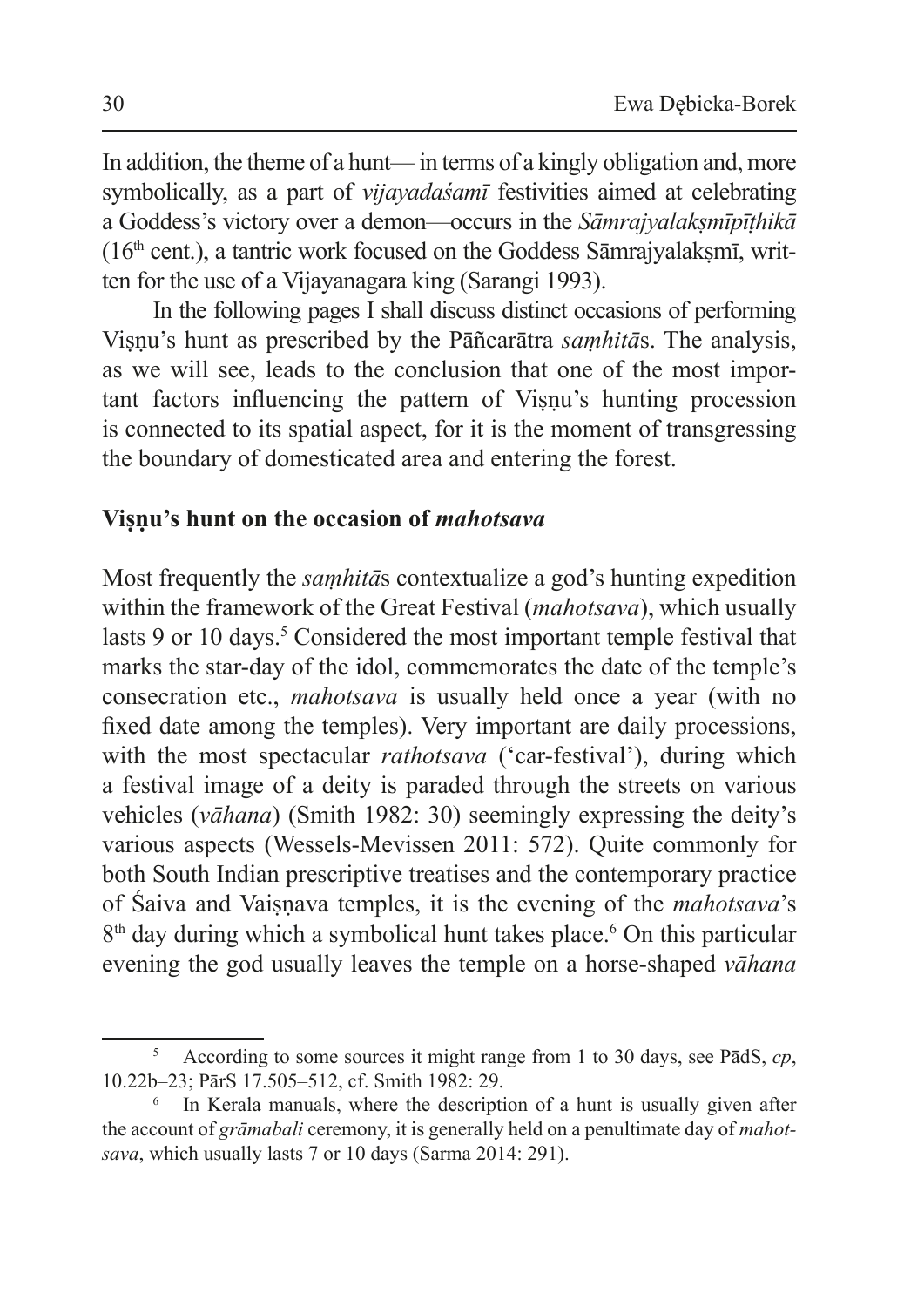$($ *asva* $/$ *turaga* $)$ ,<sup>7</sup> that is a mount associated with both a ruler and a chase, and as such is possibly the only one among the god's carriers which is rooted in a specific ritual context (Wessels-Mevissen 2011: 575). According to L'Hernault, not only a ritual hunt but all the phases of a Great Festival display connections to royal circles, as they share many features with the consecration of a king (*rājasūya*), which primarily aimed at regeneration of the procreative powers. In the Śaiva context this affinity is obvious, for instance, in relation to a prominent role of Somāskandamūrti during the procession. The figures of a divine family (Śiva, Ūma, Skanda) placed on a ceremonial seat represent a royal couple accompanied by their heir (L'Hernault 1985: 267). Similarly, in the context of Vaisnava traditions, the Lord Visnu, from early times the embodiment of a protective king and defender of *dharma* (Gonda 1969: 164ff.), leaves the temple with his two consorts, Śrī and Bhūmi. In most occurrences, a company of wives is observed also during his hunting trip performed within the framework of *mahotsava*.

The earliest Pāñcarātrika source that discusses the hunt expedition in this particular instance might be the *Pādmasaṃhitā* (PādS). While its composition started at the beginning of the  $12<sup>th</sup>$  century, the text surely became important for the Pāñcarātra ritual system by the time of Veṅkaṭanātha (1268–1369), who often quotes from its *caryāpada* section in his *Pāñcarātrarakṣā* (Schwarz 2009: 30). The PādS *caryāpada* (*cp*) recommends a hunting/hunting procession (*mṛgayā*/*mṛgayātrā*) inbetween the immersing [a deity] in a water-vessel (*jaladroṇyavagāhana*) 8

For a list of carriers used during *mahotsava* in Śaiva and Vaisnava temples, see for instance Wessels-Mevissen 2011: 574–575.

<sup>8</sup> The ceremony of *jaladroṇyavagāhana* occurs quite rarely in the *saṃhitā*s, and if so, these are rather the late ones, which mention it (see fn 24, 25 and 26). In accordance with PādS, during the *jaladroṇyavagāhana* a water-vessel (*jaladroṇī*) should be placed in a golden cauldron (*kaṭāha*) upon a ladder situated in a pond, and filled with incensed water. Unbroken pearls are scattered around. After summoning Gaṅgā to its waters, it should be honoured. Then, a deity should be immersed in the water sanctified with Vedic mantras associated with water (*abliṅga*). Additionally, the *Vāruṇasūkta* should be loudly recited. Then the deity is taken to a *maṇḍapa* (PādS, *cp*, 11.189–195ab).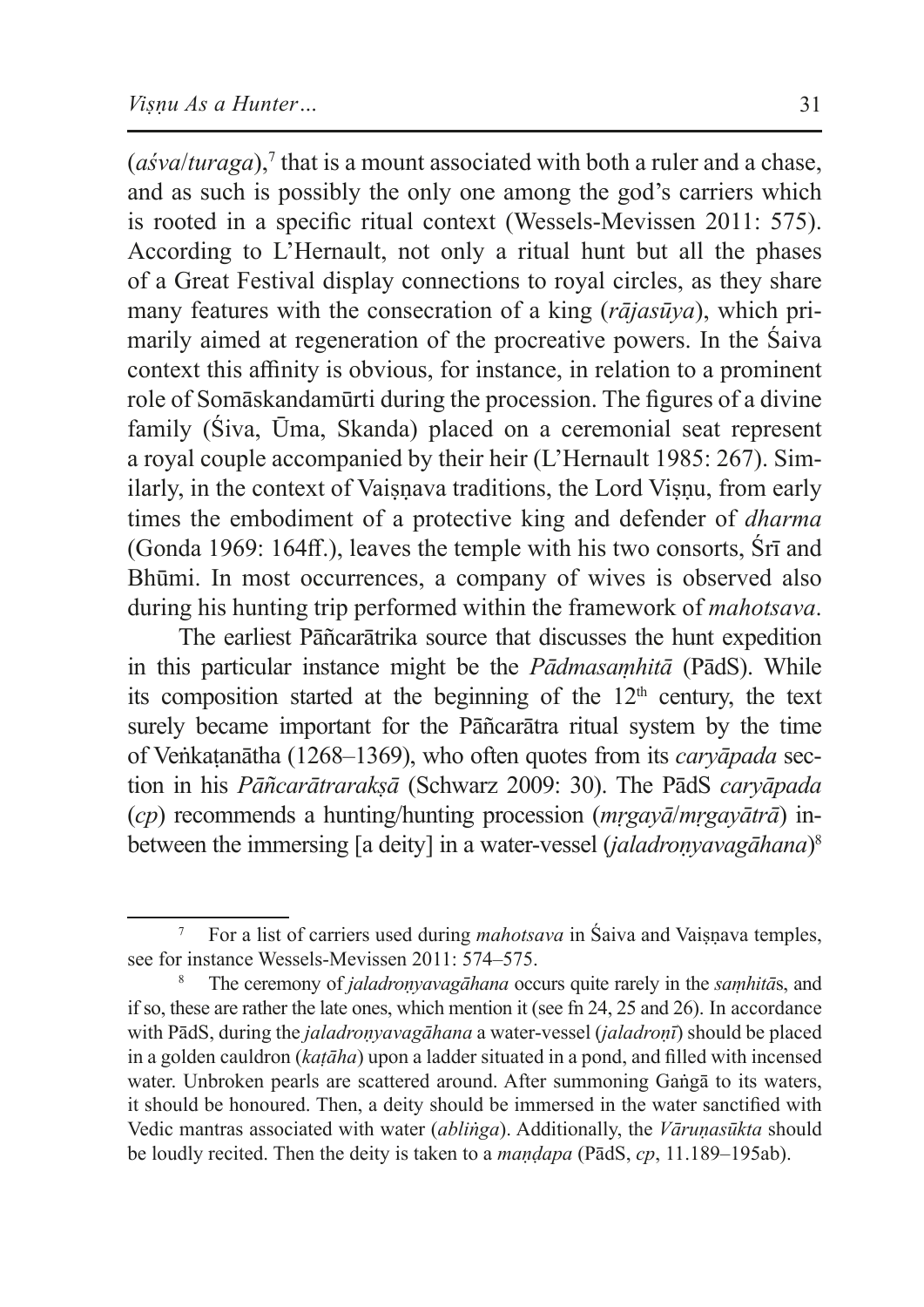and a bath festival (*tīrtha*) (PādS, *cp*, 11.180). The whole PādS passage on a ritual hunt, including these two ceremonies which frame it, is permeated with the allusions to the deity's royal connotations. The term *jaladroṇī* in the meaning of a tub/water-vassel made of gold and filled with perfumed water in which a king takes his bath surrounded by courtesans showering him with scented water from pitchers is to be found for instance in Bāṇabhaṭṭa's prose poem (*kathā*) *Kadāmbari* (7th cent.).<sup>9</sup> In turn, the bath festival (*tīrtha*), which in view of *saṃhitā*s should be held on a day following *mṛgayotsava*, resonates with the king's need to purify after a hunting expedition. In Indian tradition, hunting itself, often associated with crossing the boundaries between cultivated and wild land,<sup>10</sup> might foreshadow a war or subjugation of territory (L'Hernault, Reiniche 1999: 75). Therefore, as David Shulman observes, hunting is not only depicted by Indian poets as a king's recreation but, similarly to battles, also in terms of pollution. When in a consequence of shedding blood a ruler accumulates too much evil he "becomes obssesed with, ridding himself of it through effecting some kind of transfer" (Shulman 1985: 28).

In accordance with the PādS teachings, on the day previous to *jaladroṇyavagāhana*, the festival idol of a deity along with Śrī and Bhūmi istaken to a garden or another place (*udyānādau*), where at the assembly of men (*janasaṃsadi*), in a *maṇḍapa*, he is presented with various gifts (*upadā*) and offerings (*prābhṛta*)<sup>11</sup> brought by his devotees/subjects

<sup>9</sup> See *Princess Kadāmbari by Bana* (Smith 2009: 61–62); cf. Ali 2004: 110. I thank Lidia Sudyka for this reference.

<sup>10</sup> Thus, as L. Sudyka sums up, Sanskrit narratives depict hunting as leading to an encounter which symbolizes reconciliation of two distant spheres, be it the kingdom of human and animal (a king versus fauna and flora), world of *dharma* and *adharma* (a king versus thieves/tribals), violence versus renunciation (a king versus ascetics/ *rsis*), civilization versus chaos (a king versus demons), or civilization versus wilderness/ fertility (a king versus a local woman) (Sudyka 2019: 277–278). On the concept of opposite yet complementary *kṣetra* (cultivated area) and *vana* (wild forested area), see Sontheimer 1987.

<sup>&</sup>lt;sup>11</sup> The terms used to depict the event of receiving gifts/offerings by a god strongly connotate his royal aspect, for instance: *upadā*—"a respectful present to a king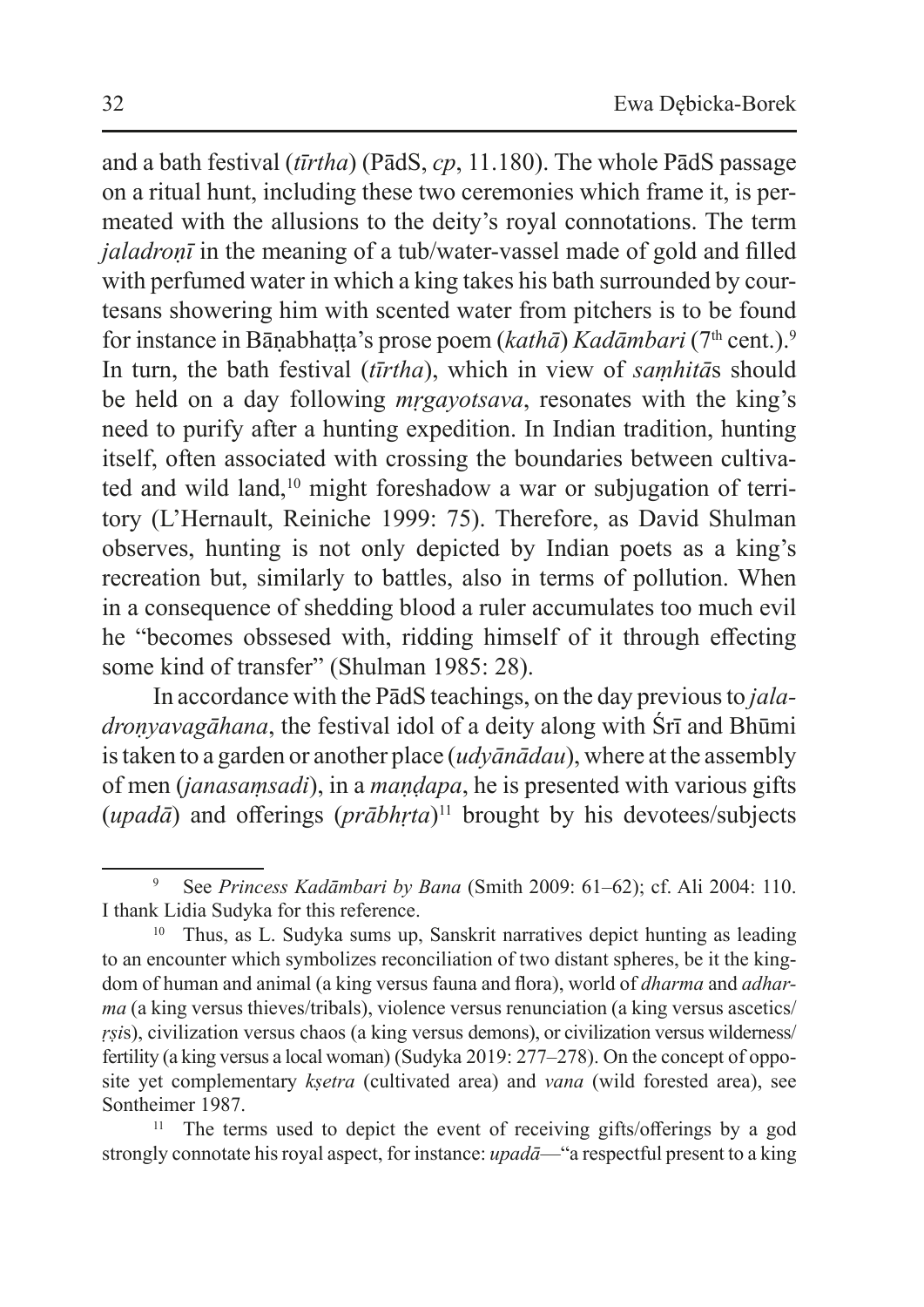from different areas (*deśād deśād*) (PādS, *cp*, 11.181–183). Having recited a proper formula, a guru preaches to those who brought the gods and the others. He identifies with a god and in consequence of his identification with a deity, he grants all sorts of favours as a god does and is treated by the devotees as if he were a king with whom the god is homologized<sup>12</sup> (PādS, *cp*, 11.184–186).

The proper celebrations of *jaladronyavagāhana* are recommended for the following afternoon (*aparāhne*) (PādS, *cp*, 11.189–195ab). After completing them, the deity is mounted upon a carriage and taken to another *maṇḍapa*, where he is honoured.

For the following day, that is the actual day of *mṛgayātrā*, the text advises (PādS, *cp*, 11.196cd–201):

[...] Or on the day of a hunting procession (*mrgayātrā*), having begun early in the morning like before (196), having performed procession (*utsava*) completely, there should be hunting (*mṛgayā*) at its end. Having settled [the deity] adorned with all ornaments proper for hunting, and (*tathā* T) with an armour and weapons suitable for it, on a prepared elephant, etc. or on an artificial horse, one should lead him to a village etc. like before, along with two goddesses, on a lion [throne] etc., accompanied by soldiers, elephants

or a person of a rank", *prābhṛta*–present, gift, offering (esp. to a deity or a souvereign), cf. Monier-Williams 1995.

<sup>12</sup> PādS, *cp*, 11.184–186: *ito yāta mithas sarvaṃ ito yātam* (*yātam idaṃ sarvaṃ* T, P<sup>1</sup> , P<sup>2</sup> ) *itīrya ca* | *devādīn api cāhartṝn kāle vijñāpayet tataḥ* ||184|| *tanmayatvād deśikendro devo* '*ham iti bhāvayet* (*bhāvayan* T, P<sup>1</sup> , P2 ) | *kuryād anugrahaṃ sarvaṃ devasyālokya cānanam* ||185|| *abhiprāyaṃ yathārājño jñātvā tena pradarśanam*  (*pradarśitam* T, P<sup>1</sup> , P<sup>2</sup> ) | *bruvanti tatsamīpasthā rājñāṃ tattadanugraham* ||186||— "Then, uttering *ito...*(*yātam idam sarvam* T, P<sub>1</sub>, P<sub>2</sub>), he should inform the ones who have brought the gods and the others at the proper time (184). Since he is like him (lit. consists of him), as he realises ( $bh\bar{a}vayan$  T,  $P_1$ ,  $P_2$ ) 'I am the god', the best among the teachers should grant all sorts of favours. Having looked at the god's face (185) and having understood [his] kinglike wish that is indicated (*pradarśitam* T, P<sub>1</sub>, P<sub>2</sub>) by him, the ones standing close proclaim the various favours of the kings (186)". I thank one of the peer-reviewers for suggesting the translation of this passage much better than mine.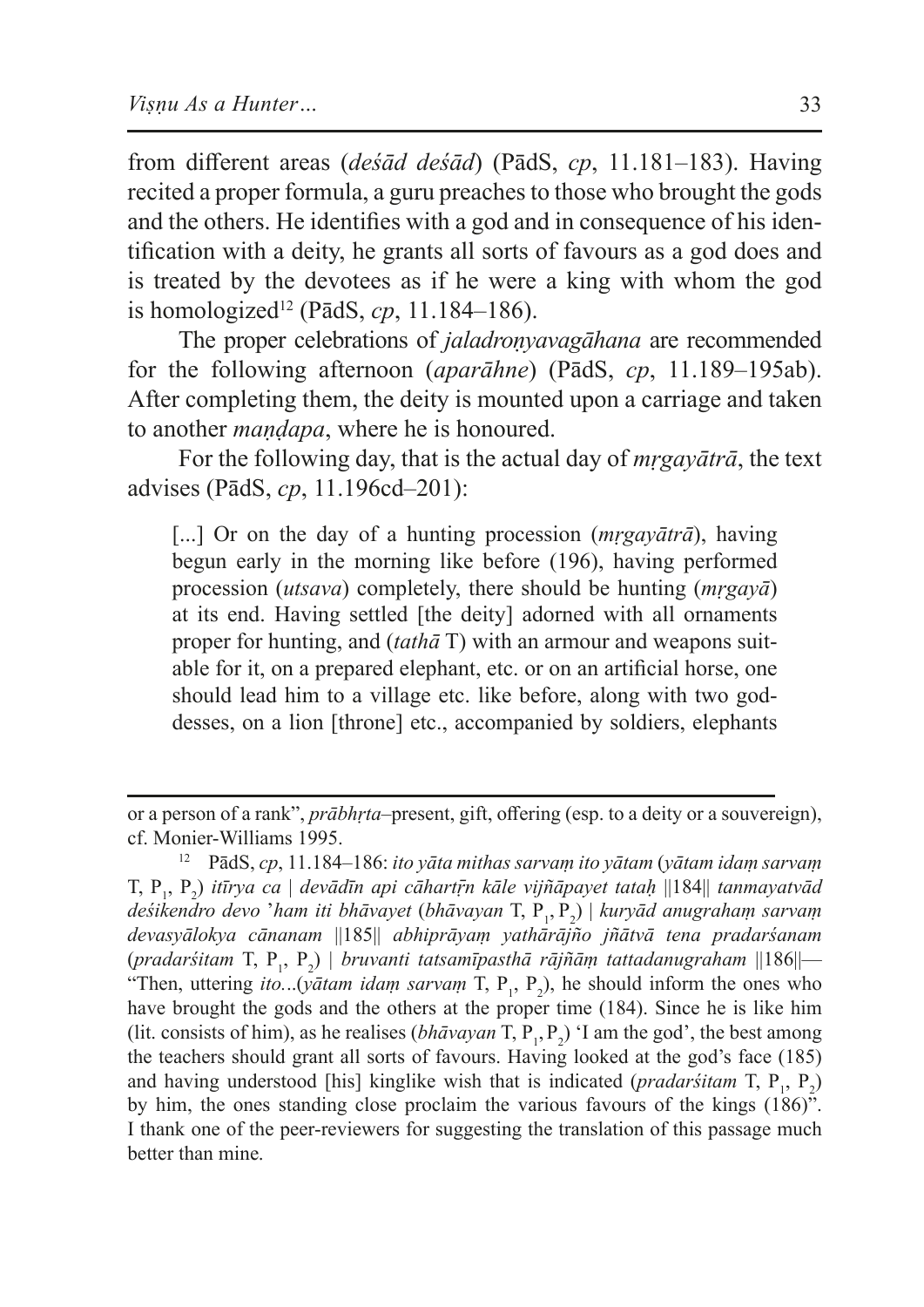etc. (199ab). One should worship the before bathed [god], seated in the middle of a golden seat, in a garden *maṇḍapa* (200ab). Having offered a great oblation in fire (*mahāhavis*) according to the rule in another *maṇḍapa*, one should mount [the idol] on a carriage ( $vāna$ ). This night one should carry it to the temple (201ab).<sup>13</sup>

As the passage shows, this is rather the atmosphere of a deity's outing to a nearby garden, and not of a hunt itself, which is emphasized. The prescriptions give no details concerning the actual chasing of animals. They neither mention entering a forest, which naturally comes to mind when speaking about a hunt, by a deity. The impression that the motif is used rather for the sake of underlying the deity's royal aspects by means of referring to the popular way of a king's recreation concurs with the presence of the deity's two wives. If we refer to Sanskrit court literature, a garden landscape constitutes a usual setting for love-scenes, involving kings and their damsels (Sudyka 2009: 105–106). Also, in the light of Somesvara's encyclopedic *Mānasollāsa* (12<sup>th</sup> cent.), this is where the king goes with his wives and mistresses to enjoy games and, finally, to hide with them in a secluded spot (Ali 2003: 237). From the rise of Indian cities, carefully constructed and decorated gardens formed a part of palace-complexes, houses of eminent courtesans, they were also attached to religious institutions. For the Indian élite, their purpose, besides supplementing products for consumption, was to create a place of enjoyment, the concept mirrored in a term denoting a garden, *ārāma*, meaning "delight", or in prefixing the terms for a garden with words evoking "pleasure" or "enjoyment" (*keli*, *krīḍā*, *pramada*)

<sup>13</sup> PādS, *cp*, 11.196–201ab: [...] *mṛgayādīvase vāpi prātarārabhya pūrvavat* ||196|| *kṛtvotsavam aśeṣeṇa tasyānte mṛgayā bhavet* | *mṛgayānuguṇais sarvair bhūṣaṇair bhūṣitaṃ tattaḥ* (*tathā* T) ||197|| *tadyogyāyudhasannāhaṃ hastyādau parikalpite | āropya kṛtrīme cāśve nayed grāmādi pūrvavat* ||198|| *devībhyāṃ saha siṃhādau sainyair hastyādibhir yutam | udyānamaṇṭape cāpi madhye sauvarṇaviṣṭare* ||199|| *āsane tatra cāsīnaṃ snānapūrvaṃ samarcayet | maṇṭape*  '*nyatra vīdhinā nivedya ca mahāhavīḥ* ||200|| *yānam ārāpya tadrātrau mandīrāntarbhuvaṃ nayet |*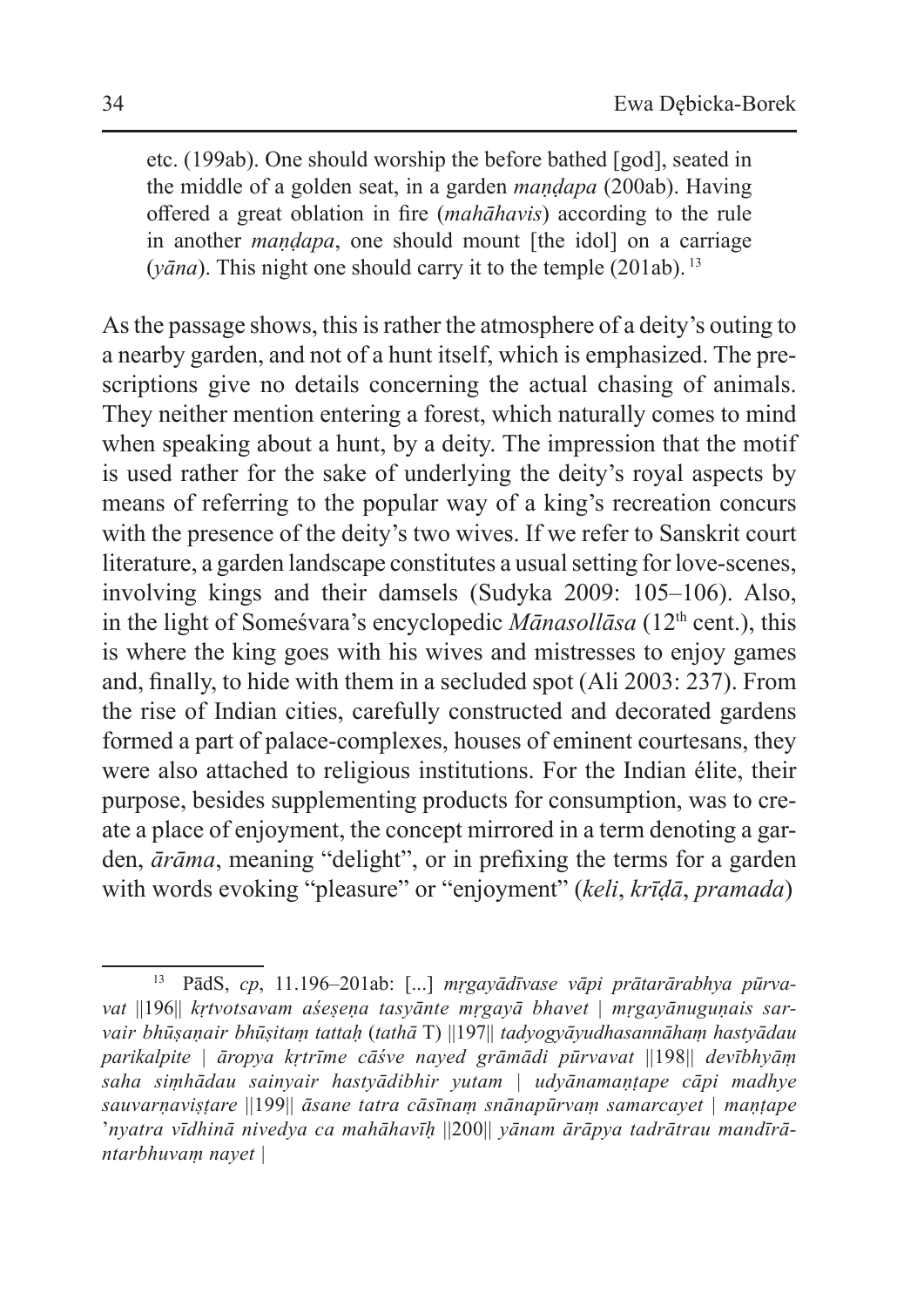(Ali 2003: 223–224), the latter one also denoting various games (Ali 2003: 236). From this perspective, the PādS prescriptions seem to speak about a trip by Viṣṇu to a garden as culminating in a sort of a play, which would mean that the chase is purely performative. The passage reveals an affinity between a royal and temple sphere also by recalling a grand, noisy procession, which on the way to a garden displays the ruler's wealth and power. Visnu leaving his abode in splendour is like a king leaving his palace along with his retinue to enjoy the shade of a garden. What is more, the deity acts as a king and is treated like a king both on the day preceding a hunting procession, when it receives gifts and honours as if holding court in public, and on the proper day of celebrations, when elephants, an essential attribute of rulers,14 are mentioned as taking part in the procession. However, the deity's expedition seems to be devoid of a strong territorial dimension, so often emphasized in modern processions by means of demarcating a meaningful space through a route traversed by a paraded idol. Here the procession's movement is depicted rather as linear than circular, with the area within which the deity moves quite limited. The deity goes beyond the temple, yet it is taken to a garden-*maṇḍapa* built somewhere nearby in a village to provide him with an opportunity to enjoy a hunting game in the company of his wives, and then brought back. In accordance with the Indian concept of garden, locating it beyond human habitations does not mean it is imbued with imagery of a wild, distant place. Contrary, being artificial products, the gardens were always perceived as belonging to society (Ali 2003: 223). This idea seems to explain why despite going for a hunt outside the temple, Visnu is still joined by his wives. Remarkably, in view of Śrīvaisnava traditions, the goddess should not trespass on the temple's threshold, or, rather exceptionally, at least the lanes encompassed by the temple walls, which possibly reflect the tendency to put certain restrictions on women (Narayanan 1998: 104). Here, despite its location, the garden

<sup>&</sup>lt;sup>14</sup> According to Orr, in Tamil inscriptions till the  $15<sup>th</sup>$  cent. elephants are referred to only in the context of royal, not temple, processions (Orr 2004: 445, fn 8).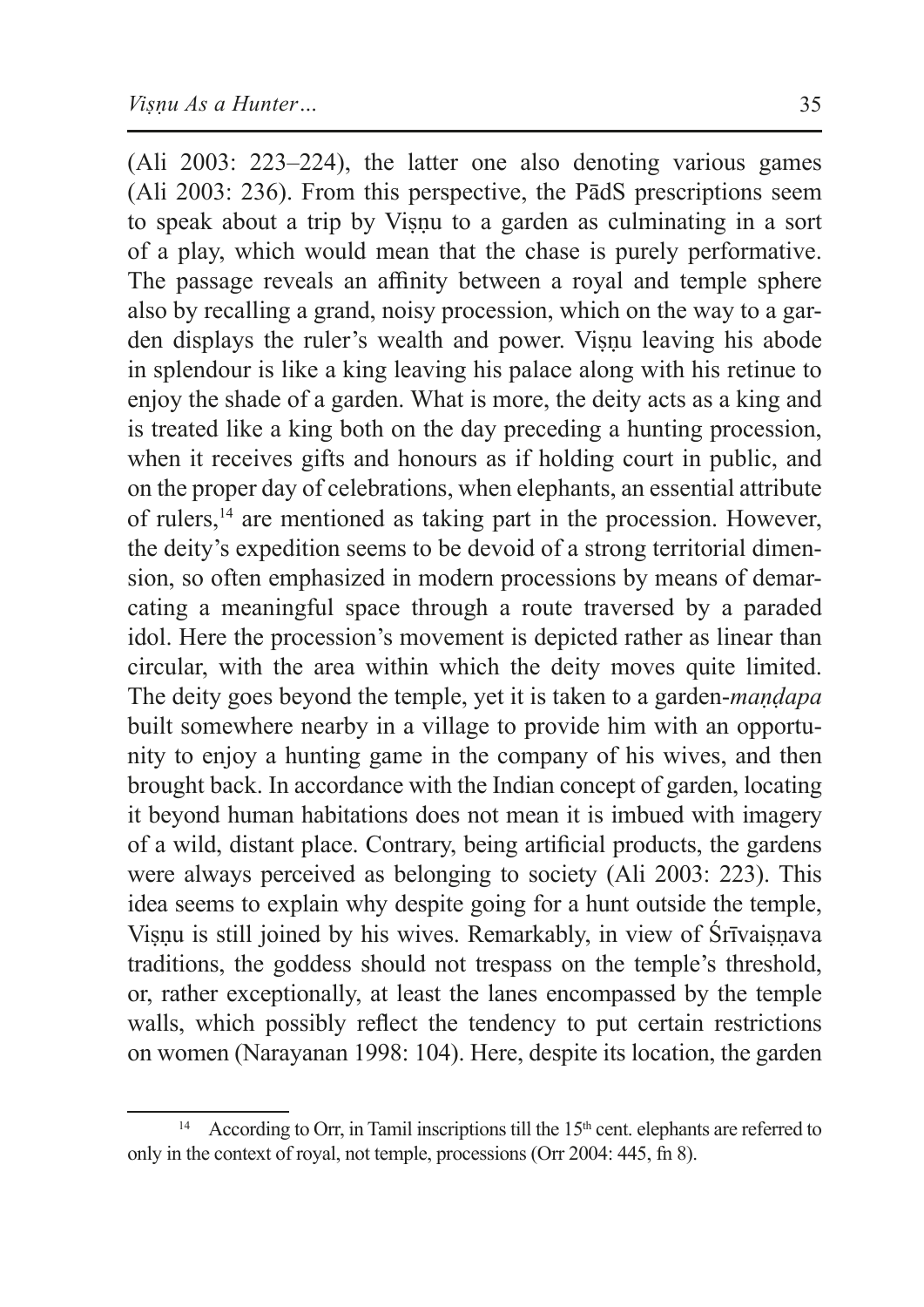in a way belongs to the territory of the temple so it seems there is nothing improper or unsafe in Śrī and Bhūmi visiting it.

The *Pārameśvarasaṃhitā* (PārS), which was compiled of, *inter alia*, passages borrowed from the PādS, and was most likely composed between 1100 and 1300 A.D. (Rastelli 2006: 54), presents similar circumstances of ritual hunting. However, if the PādS discusses this issue in only one passage, the PārS refers to it several times. For instance, PārS 19.169cd–170 prescribes rituals such as appeasement (*śāntihomādika*) if *mṛgayotsava*, held in a garden as a sport (*līlayā*), is skipped. Yet, whereas another passage, PārS 18.318–319, cursorily mentions the hunting trip as again limited to the area of a garden, the PārS 8.112 does not define the territory covered by the procession, saying instead that wherever the Lord goes during his hunting or other festivals, a certain processional image should be taken for the sake of unobstructed accomplishment of aims.<sup>15</sup> Nonetheless, this is again the occasion of *mahotsava*, namely its eighth day, which is discussed in detail. On a day preceding the hunting procession, after morning rituals are completed, a "gem among horses" (*aśvaratna*) adorned with all ornaments should be brought along with a number of other horses (PārS 17.348cd–349a: *aśvaratnaṃ samānīya sarvālaṅkāraśobhitam* ||348|| *bahubhis turagaiḥ sārdhaṃ*). Similarly, as in the case of PādS, the PārS alternatively recommends to mount the Lord on an elephant which could be either natural or substituted by a *vāhana* (PārS 17.349bcd: *hastinaṃ vā tathāvidham* | *svabhāvaṃ kṛtrimaṃ vāpi tatrāropya jagatpatim* ||349||). Along with his two consorts, the god, provided with ornaments suitable for hunting, is seated in a golden carriage that is installed upon a mount (PārS 17.350). Surrounded by soldiers, devotees and other visitors, the carriage is firstly taken to a village, which

<sup>15</sup> PārS 19.169–170: […] *tathodyāne līlayā mṛgayotsave* ||169|| *mṛgāyān viśeṣeṇa lopaḥ sañjāyate yadi* | *śāntihomādikaṃ tattat kṛtvā śeṣaṃ samācaret* ||170||

PārS 18.318cd: *mṛgayādyutsave prāpte bahur udyānabhūmiṣu* ||318cd||

PārS 8.112: *mṛgayādyutsave prāpte yatra yatra vrajet prabhuḥ* | *tatra tatra nayed enān nirvighnaphalasiddhaye* ||112||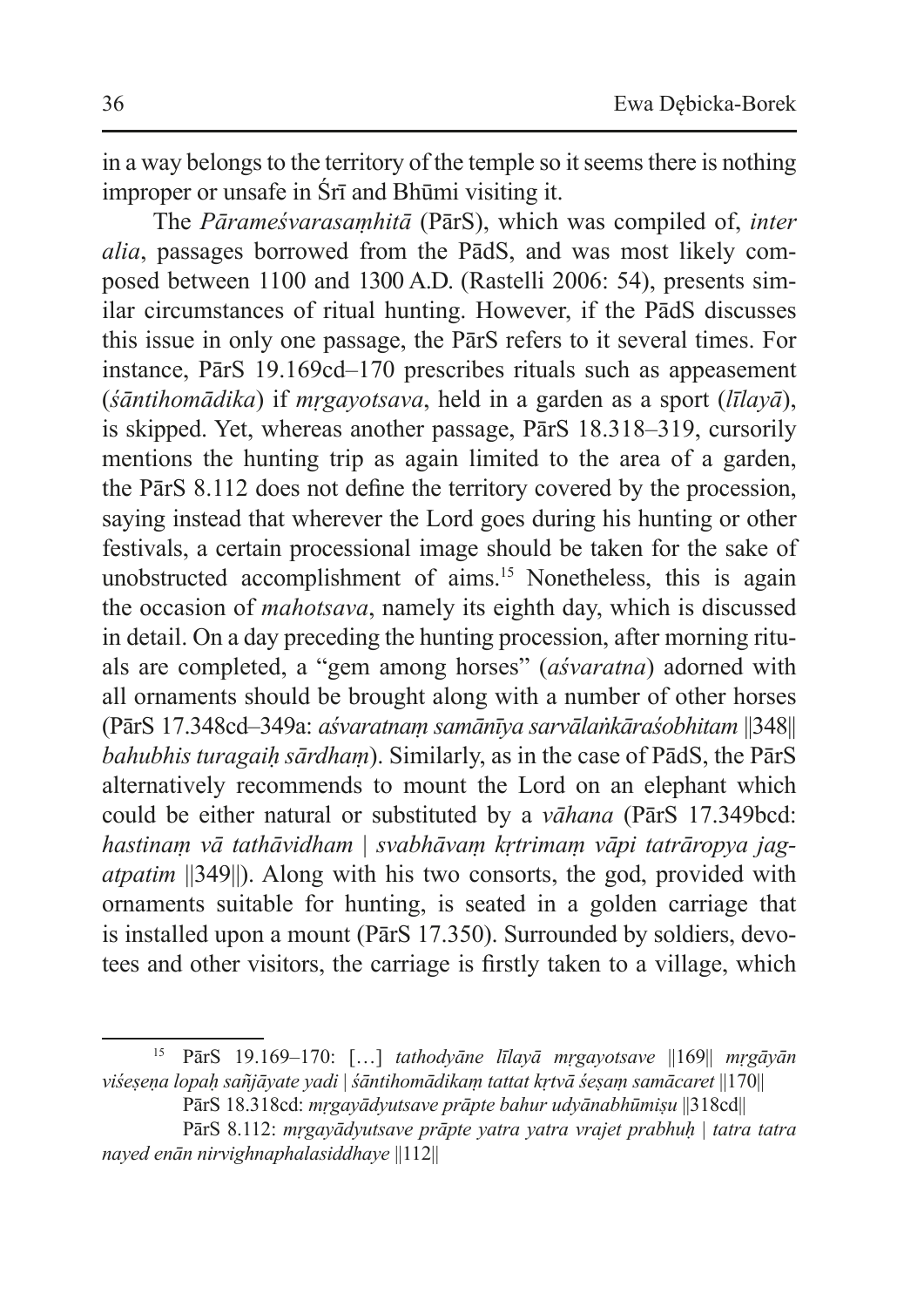is then circumambulated by the procession (*paribhrāmya grāmādau*). After that, the god, along with his wives, is taken to a garden:

Then, one should carry the god into the pleasant *maṇḍapa*, decorated everywhere with canopy etc., built in the middle of the large garden arranged outside the village within the distance of one *krośa*, pleasant due to manifold trees, o twice-born!, ponds, mass of colourful creepers in bloom (354ab). One should settle the Lord of World on a beautiful golden seat with Śrī and Bhūmi behind (355a). Having especially reduced his heat/sweat with a help of the air cooled by fans, sandal paste etc., perfumes and cooling cold water, as in the case of the king of kings' (*rājarājavat*), one should then worship him with *arghya* etc. (356abc). One should offer him food consisting of pure sour milk mixed with shining aromatic powder and cumin seeds etc, treacles of molasses together with multiple beverages, sweet fruits starting with fruits of plantain trees (358ab). Having offered everything in a due order, with betel at the end, then one should worship the before bathed god in due order with a great wealth, along with Laksmī and Pusti (359). Having offered collected food and having adorned [him] in a special way, one should mount him on a horse etc. when the sun sets (360). Having taken him to circumambulate the village with hundreds of lights, one should take the god to the temple as said before, and perform a regular procession  $(361)$ .<sup>16</sup>

<sup>16</sup> PārS 17.352cd–361: *tato grāmasya bāhye tu krośamātrāntarīkṛte* | *udyāne vitate ramye vicitraiḥ pādapair dvija* ||352|| *sarasībhir vicitrābhiḥ latābṛndaiś ca puṣpitaiḥ | śobhite ca samānīya devaṃ tanmdhyasaṃsthite* ||353|| *maṇṭape tu vitānādyaiḥ sarvataḥ paribhūṣite* | *sauvarṇe viṣṭare ramye samāropya jagatpatim* ||354|| *śrībhūmisahitaṃ paścād chītalair vyajanānilaiḥ* | *candanādyaiḥ sugandhaiś ca himatoyaiś ca śītalaiḥ* ||355|| *svedaśāntiṃ samāpādya viśeṣād rājarājavat* | *tato* '*rghyādibhir abharcya dadhyannaṃ vinivedayet* ||356|| *marīcicūrṇasaṃmiśraṃ jīrakādisanvitam* | *gulakhaṇḍayutaṃ śuddhaṃ pānakāni bahūny api* ||357|| *kadalīphalapūrvāṇi madhurāṇi phalāny api* | *sarvaṃ tāmbūladānāntaṃ kramāt kṛtvā tataḥ param* ||358|| *snānapūrvaṃ samabhyarcya mahatā vibhavena tu* | *yathākrameṇa deveśaṃ lakṣmīpuṣṭisamanvitam* ||359|| *nivedya ca pramūtānnam alaṃkṛtya viśeṣataḥ* | *turagādau samāropya astaṃ yāte divākare* ||360|| *dīpānekaśatair yuktaṃ grāmaṃ nītvā pradakṣiṇam* | *devaṃ gehe praveśyātha prāgvat kuryān nityotsavam* ||361||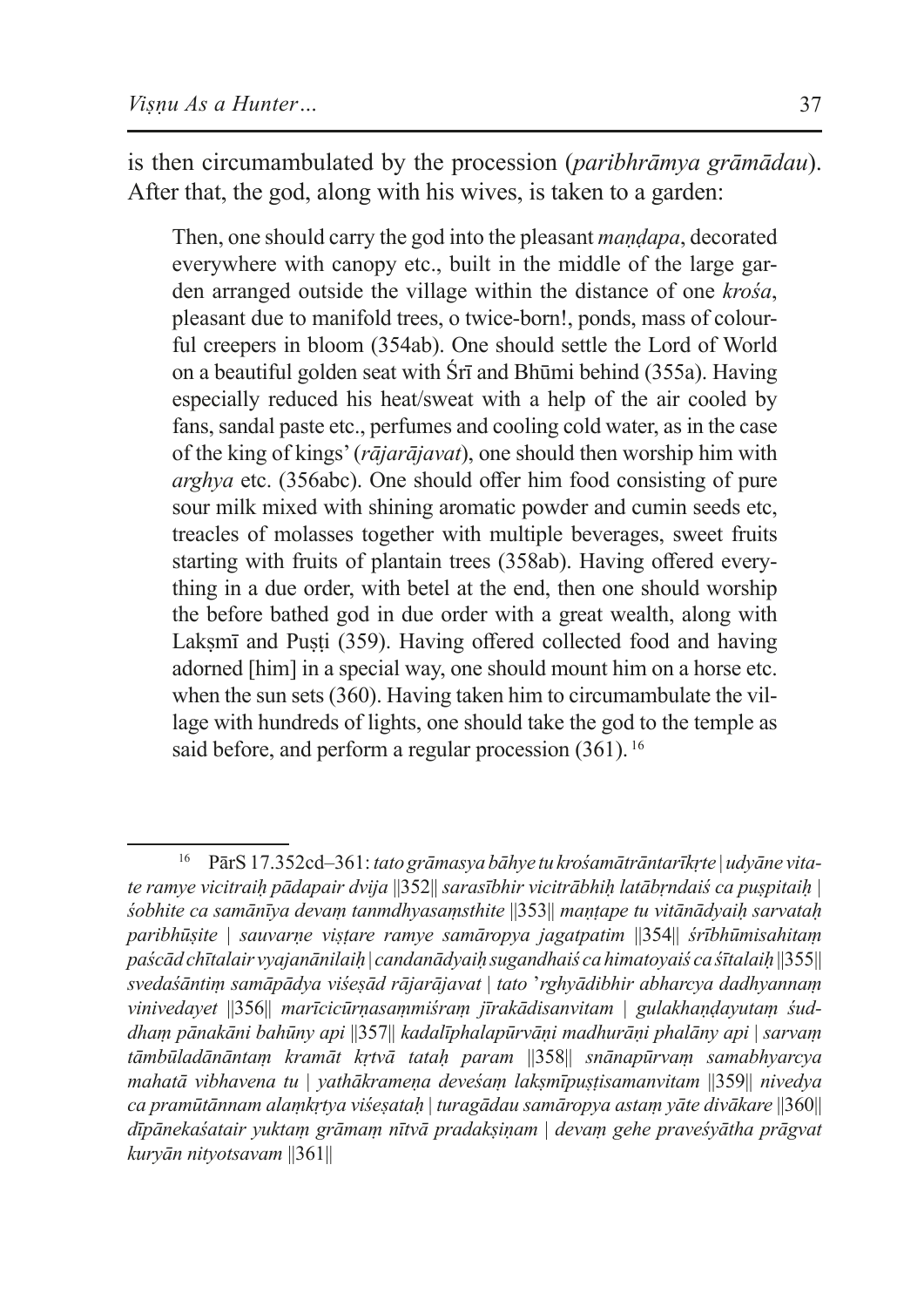As in the PādS's case, the above passage of PārS evokes the ambiance of a hunting as a sort of a royal pastime, yet free of any violence. The purpose ofthe sojourn is again to enjoy time with the wives in a garden rather than to prowl or inspect a forest. Having reached the retreat, the deity like a king of kings (*rājarājavat*) is cooled down and served with various refreshments, culminating with offering betel, that is a stimulant, which besides its health and medical aspects, in Indian literature is often related to court life and the art of love (Cielas 2016: 166). In comparison to the PādS description, slightly more details regarding both the territory marked by the procession and the direction of its movement are given: the route is extended for it leads to a garden outside the boundaries of the village (*grāmasya bāhye*). The route's extension does not however significantly impact the meaning of a hunt in relation to its territory, since the garden, as mentioned above, belongs to the temple.

Certain PārS passages concerning hunting find analogy in the *Īśvarasaṃhitā* (ĪS), which is believed to be composed not earlier than the late  $13<sup>th</sup>$  or  $14<sup>th</sup>$  century, most likely on the ParS model (Matsubara 1996: 28–31). For instance, the PārS 8.112 (see fn 15) is parallel with ĪS 8.109. In addition, similarly to the PārS 19.169–170, the ĪS 19.614–615 refers to *mṛgayotsava*17 in the context of rituals of appeasment (*śāntihoma*) prescribed if hunting and other festivals are omitted ([…] *mṛgayādyutsave* […] *lupte*).In this case, however, a hunting trip, along with a swinging festival (*ḍolotsava*), is characterized as pastimes belonging to the Spring Festival (*vasantotsava*)18 considered a part of *mahotsava*. 19

<sup>&</sup>lt;sup>17</sup> However, IS 25.119cd briefly mentions hunting in terms of procession (*yātrāsu mṛgayādike*).

<sup>18</sup> On *vasantotsava* in Sanskrit literature see for instance Anderson 1992 and Pierdominici Leão 2018.

<sup>19</sup> ĪS 19.614–615: *mahotsavāṅgabhūte tu vasantotsavakarmaṇi | ḍolotsave ca mṛgayādyutsave ca munīśvarāḥ* ||614|| *yuddhārambhe ca devībhyāṃ tathā cūrṇābhisecane | lupte kuryāc śāntihomam tattaddosopaśāntaye ||615||—*"Oh great sages! But when a swing festival (*ḍolotsava*), hunting (*mṛgayā*) and other festivals, which are activities associated with *vasantotsava* being a part of *mahotsava* (614), as well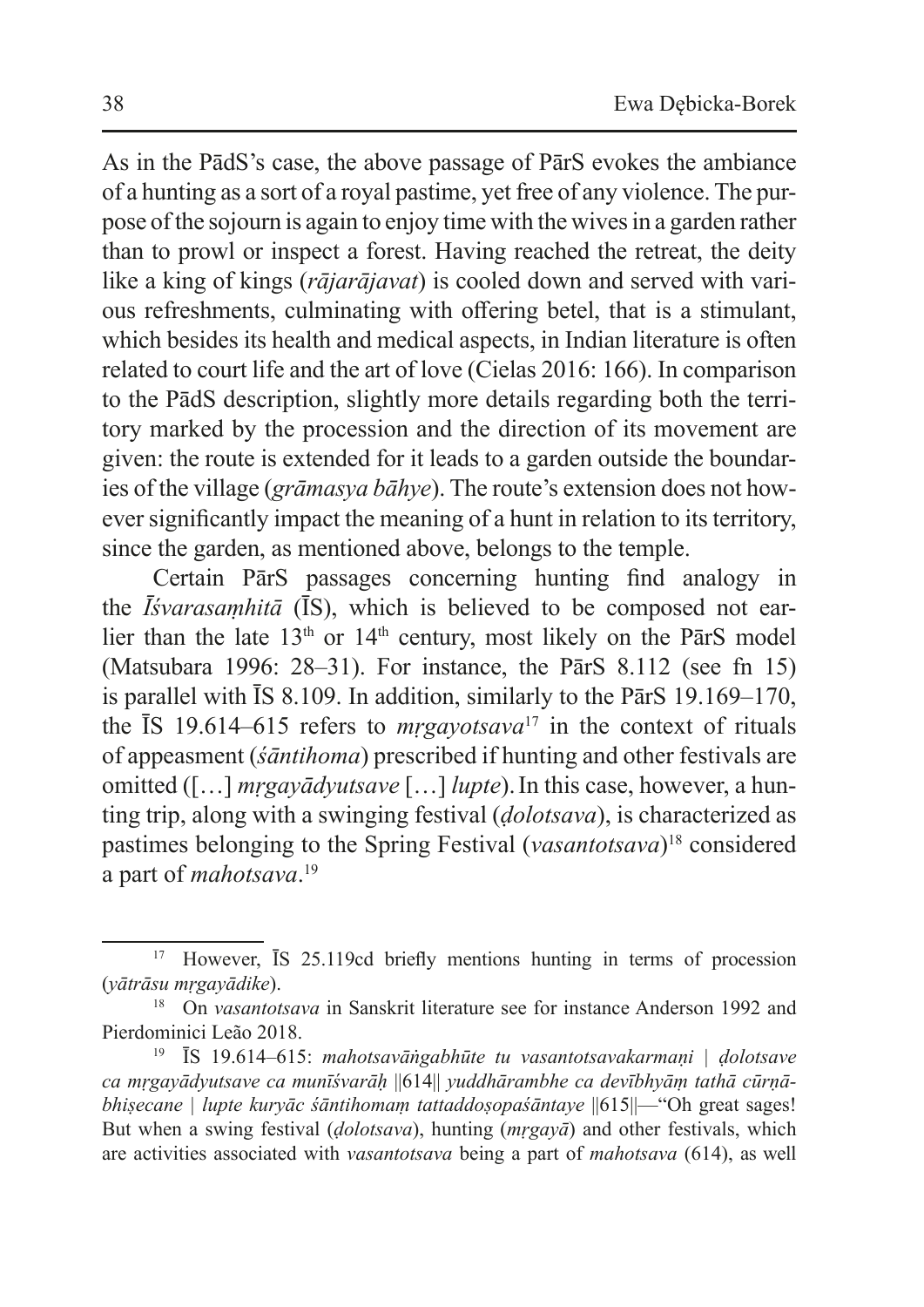Confusingly, in early mythology and Sanskrit ritual treatises, *vasantotsava* was known as *navarātri* (the Nine Nights), namely under the same term as the *mahānavamī* festival focused on the Goddess's victory over the demon. It was in the Vijayanagara period when both became separate South Indian "magnificient courtly festivals in [..] which the king played a pivotal role" (Dallapiccola 2013: 278). Yet, according to Vijayanagara sources and historical accounts, contrary to the *mahānavamī* solemn and formal celebrations held in September–October, the *vasantotsava* which was celebrated with the advent of Spring was of a communal character, involving dancing, performances and throwing colourful powders at each other and other activities. Its aim was the reinforcement of the power of a king, who through homologization with a deity established links between the spheres of the human and the divine (Dallapiccola 2013: 289). The above-mentioned *Virupākṣavasantotsavacampū* (15<sup>th</sup> cent.) depicts the nine-day long *vasantotsava* in a way which to some extent blurs distinctions between it and *mahotsava.* The Spring Festival commences with flag hoisting and ends with the ablution of images in the river Tuṅgabhadrā. On full moon, the *rathotsava* ('car-festival') followed by *mṛgayotsava*  takes place. The *vasantotsava* concludes with an argument between the god Virūpākṣa and the goddess Pampā. The reason for their fight is the god's foray into the forest where he romances with celestial ladies. Yet, having reconciled, the couple eventually marries (Dallapiccola 2013: 288). Such a close bond between the hunting trip and an erotic mood, an essential feature of the *vasantotsava*, might be alluded in ĪS 11.312–314ab<sup>20</sup> for

as undertaking of a struggle with two goddessess and smearing with tumeric powder are dropped, one should perform *śāntihoma* for appeasing of respective faults (615)".

<sup>20</sup> ĪS 11.312–314ab: *aṣṭame ´hni tu tadrātrau ḍolārohaṇam ūrvakam | aśvārohaṃ tataḥ kuryāt mṛgayāṃ cāpi kārayet* ||312|| *bhaktasantrāṇalīlāṃ ca brāhme nagaraśodhanam | praṇayaḥ kalahaś ca syād devyor devena vai miśraḥ (mithaḥ?)* ||313|| *sandhānam ubhayoḥ kuryāt kṣamyatām iti coccaret |*—"On the night of the eighth day there is a great festival of swing (*ḍolārohana*). Then one should mount [a diety] upon a horse and make [him] perform hunting (312) and a game of saving devotees and, at dawn? (*brāhme*), purificating a town*.* Affection and argument should set forth between the god and the two goddesses by a dispute (*mithaḥ*) (313). [Then] one should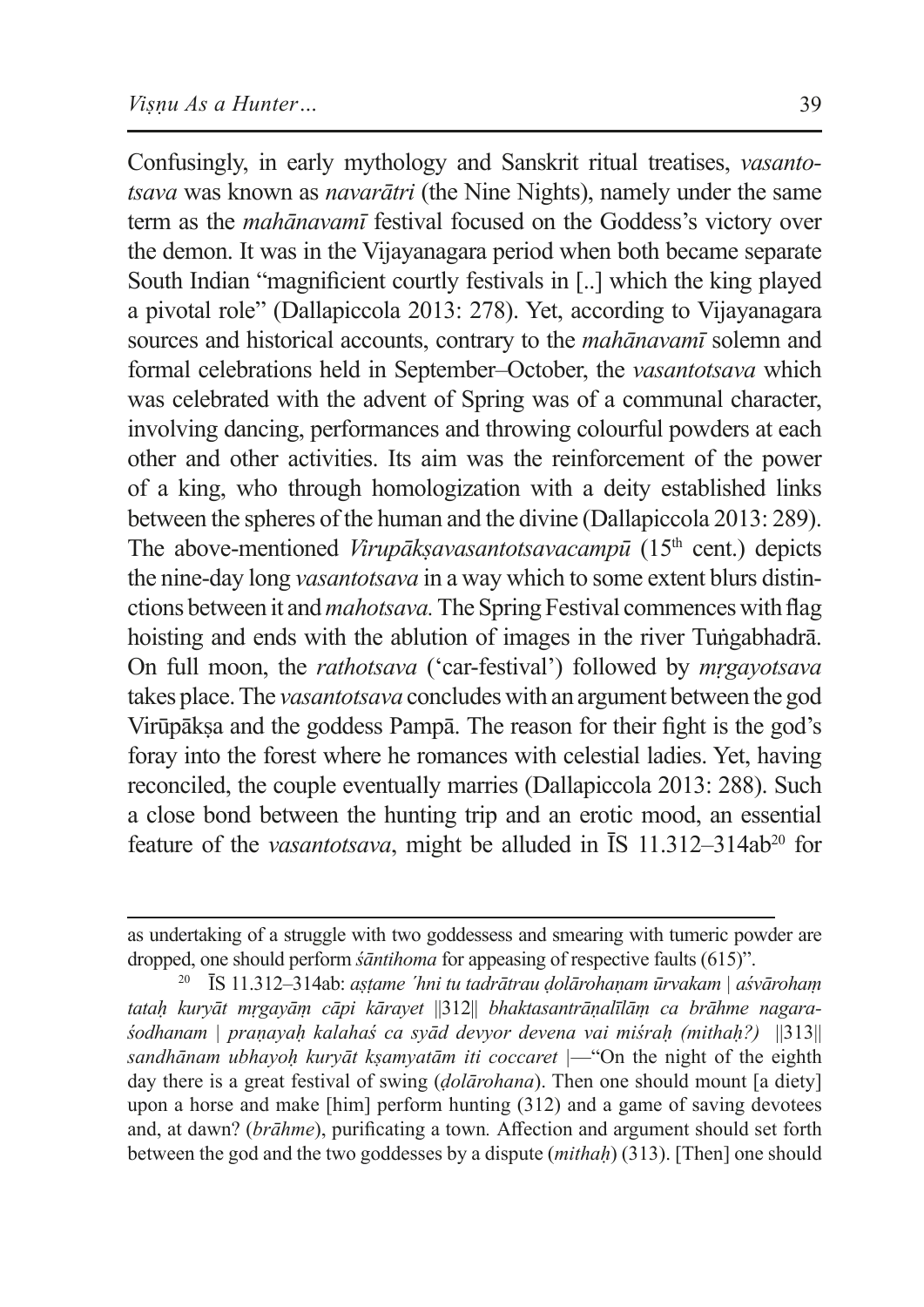it mentions a quarrel<sup>21</sup> between the god and his consort(s) which takes place after his hunting trip, and culminating in their reconciliation.

*Viśvāmitrasaṃhitā* (ViśS), which is possibly later than PārS and richly borrows from the PādS (Rastelli 2006: 301–302), echoes the PādS's view on a hunting trip as an integral constituent of *mahotsava*. However, the relevant passage does not reveal any particularities about the course of hunting procession. Actually, it is limited to scheduling *mṛgayotsava* for a day between a *jaladroṇyavagāhana* ceremony and a *tīrtha* festival (comp. PādS, *cp*, 11.180), which corresponds to the eighth day of *mahotsava* (ViśS 18.135). Before the ceremony of *jaladroṇyavagāhana* the text prescribes the god's trip to a hut in a garden (*udyānavāṭikā*) with two goddesses (presumably  $\text{Sr}$ <sub>1</sub> and Bhūmi),<sup>22</sup> where they are entertained with music, dance and plays (ViśS 18.129–134):

On the day before *tīrthotsava* one should perform *mṛgayotsava*. One day before that, the immersion in a water-vessel (*jaladronyavagāhana*) should be performed (129). On the occassion former to that, having mounted the deity with two goddesses on the golden seat, and having made the streets particularly beautified (130), having carried [him] around everywhere, he should lead him into a hut in a garden (131ab). The one who is experienced in it should prepare a particular idol there (131cd). He should also organize performances of songs, dance and plays (132ab). In this way he should daily perform a particular *mahotsava* (132cd). He should offer him a whole collected gift at the assembly of men and himself assure them about the grace of deity, having looked at the deity's lotus-face. The attentive one, having thought "I am the god", should distribute *prasāda* etc. (134). Thus, when the eight days during *mahotsava* are

perform [their] re-uniting and say 'Let it be forgiven'". In the verse 313b I take the word *brāhme* as *brāhmamūhurte*.

<sup>21</sup> A quarrel between the god and his consort may constitute a separate festival, called variously: *kalahotsava*, *praṇayakalahotsava*, *madhumāsotsava* (for the list of relevant passages in the Pāñcarātra *saṃhitā*s see Smith 1982: 48, fn 25).

<sup>&</sup>lt;sup>22</sup> See also ViśS 10.134, 17.124, 18.124 (for this remark I thank one of the peer-reviewers).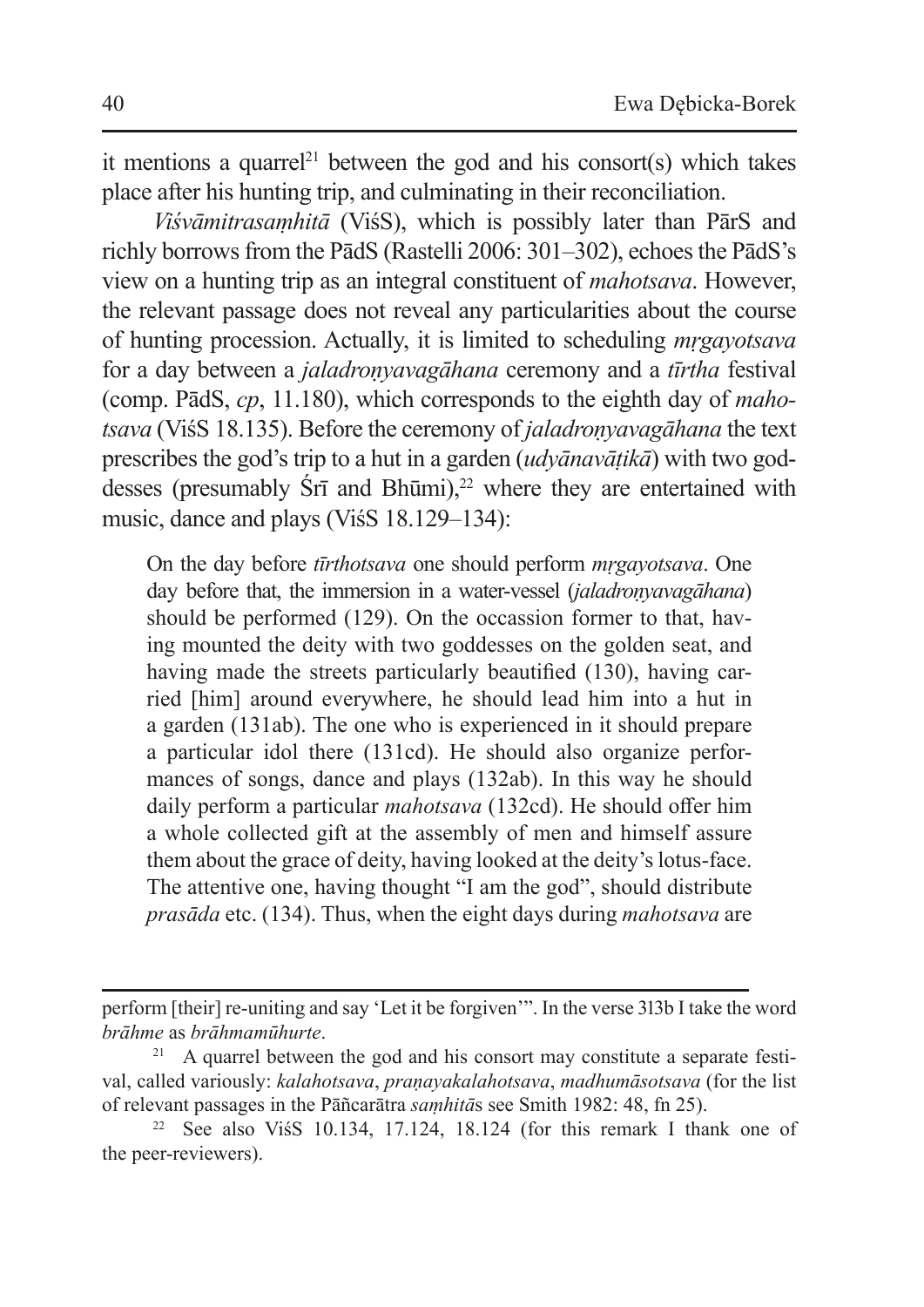gone by, and the asterism (*nakṣatra*) proper for bath (*tīrtha*) occurs, on the ninth day a teacher  $[...]$ (135). <sup>23</sup>

The pattern similar to that of PādS/ViśS is also hinted at in a short passage of the possibly post-Rāmānuja *Aniruddhasaṃhitā* (AnS) (Smith 1975–1980: 42), which immediately after enumerating the *vāhana*s proper for consecutive days of *mahotsava*, with a horse appropriate for the procession held on its eighth day (AnS 21.51–53ab), briefly advises the hunting (*mṛgayā*) before the ceremony of a bath (*tīrthādhivāsana*) but after a water-play (*jalakrīdā*) (AnS 21.53cd–54ab).<sup>24</sup> The ceremony

Comp. with PādS, *cp*, 11.180–181,183,185; see fn 12.<br><sup>24</sup> The term *jalakrīdā* is confusing for it brings associations with joyful frolicking in water that are characteristic, for instance, for *vasantotsava* but also for garden related entertainments in general (Ali 2003: 236) which are often depicted in the *kāvya* literature in connection to a *śṛṅgārarasa* (Sudyka 2009: 108). However, the PārS passage (17.325–347ab) mentions *jalakrīḍā* in the context of the events related to the seventh day of *mahotsava*, that is a day which precedes the god's hunt. Contrary to the PādS account, the PārS prescribes to place a water-vessel (*jaladroṇī*) in a *maṇḍapa*, on a platform covered with rice (*maṇṭapasyaikadeśe tu śālitaṇḍulanirmite*)*.* The vessel is filled with strained, fragrant water. In its vicinity, the idol is placed and worshipped with *arghya* offerings etc. and praised with benedictions. Afterwards, he is immersed in/ bathed with the water from the vessel with recitation of *Puruṣasūkta* (*Ṛgveda* 10.90). The idol, in wet robes, is taken on a carriage to the temple's court-yard and streets for the sake of Varuṇa's joy and purification of all people. All those who watch him with devotion will be free from infliction and have their sins burnt*.* The ĪS, in turn, appears to mingle the notion of *jalakrīḍā* in the sense of joyful plays with water during spring festivities, with *jalakrīḍā* denoting immersing the idol in the waters of *jaladroṇī*. The ĪS 12.24 recommends to perform the god's *jalakrīḍā* in the bright fortnight of spring (*madhumādhavamāse tu śuklapakṣe*) in connection to the 9,7,5,3 or 1-day

<sup>23</sup> ViśS 18.129–135: *tīrthotsavāt pūrvadine mṛgayotsavam ācaret | tatpūrvadivase kāryaṃ jaladroṇyavagāhanam* ||129|| *tatpūrvāvasare devaṃ devībhyāṃ saha viṣṭare | haime* '*dhiropya vīthīś ca śobhayitvā viśeṣataḥ* ||130|| *paribhrāmya ca sarvatra nayed udyānavāṭikām | tatrāpi ca viśeṣārcāṃ kārayet tadvicakṣaṇaḥ* ||131|| *gītanṛttādikāḥ sarvāḥ krīḍāḥ saṃdarśayet tathā | evaṃ pratidinaṃ kuryāt saviśeṣamahotsavam* ||132|| *āhṛtaṃ prābhṛtaṃ sarvaṃ darśayej janasaṃsadi | devasyānugrahaṃ teṣāṃ svayam ājñāpayet tathā* ||133|| *ālokya cānanāmbhojaṃ devasya susamāhitaḥ | matvā ca devo* '*ham iti prasādādi samācaret* ||134|| *evam aṣṭāsv atīteṣu divaseṣu mahotsave | jāte ca tīrthanakṣatre navame* '*hani deśikam* ||135||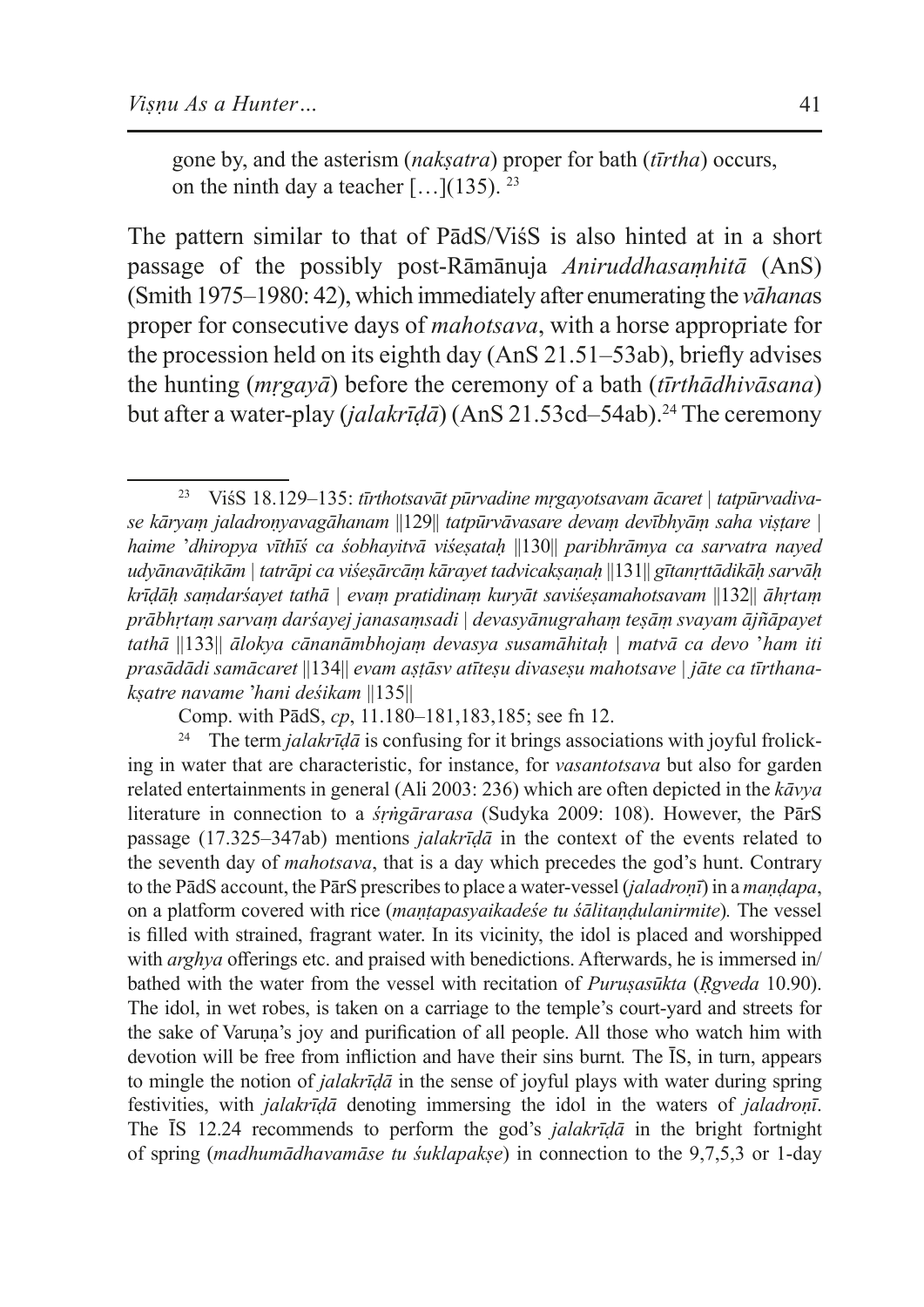of immersion in a water-vessel as held on the occasion of *mahotsava*'s eighth day is also alluded to in the so-called *Adhikapāṭha* which is a late interpolated section of the *Jayākhyasaṃhitā* (JaySA).<sup>25</sup> Apart from relating that on the night following the eighth day of *mahotsava* the deity seated on a horse was carried to purify (*āpāvayat*) all worlds, there is however no explicit mention of *mṛgayotsava.*<sup>26</sup>

An important deviation in the way of celebrating the god's hunt within the *mahotsava* seems to occur in the *Mārkandeyasaṃhitā* (MārkS) and the *Puruṣottamasaṃhitā* (PurS). Contrary to the above-mentioned sources, both recommend to parade the god not to a garden but to a forest, a fact which implicates a number of various consequences.

The MārkS is not quoted by any Pāñcarātra-related commentator, which may point (but not necessarily) to its late composition (Smith 1975–1980: 325, cf. Gonda 1977: 106). While teaching on the ritual hunt it advises taking the deity in a carriage to a new garden (*apūrvodyānayānādi gatvā*). Afterwards, the deity is carried back

*utsava*. In short, after circumambulating a village along with two consorts, the quarrel (*yuddhakrīḍā*) of the God and the goddesses should be performed (ĪS 12.22–23). During the mocked quarrel, in which devotees, *gaṇikā*s and *devadasī*s participate (ĪS 12.37), various substances are thrown at each other on particular days, including water on the nineth day of celebrations (*jalayuddhaka*) (ĪS 12.35–17ab). If *utsava* lasts for one day, only the fight with water (*jalayuddha*) is recommended (ĪS 12.40). Nonetheless, the instruction how to perform *jalakrīḍā* given in the next passage (ĪS 12.41–57) reminds the rules of the *jalakrīḍā* known from the PārS, with some passages almost reproduced (comp. PārS 17.341–342 with ĪS 12.51–52). The only difference is that before recommending to take the god in his wet robes around the village (ĪS 12.57–58), the ĪS urges all the people of various classes to sprinkle each other with the sanctified water, which provides them with fruits similar to those obtained due to the bath in Gaṅgā and gaining the state of being identical with Viṣṇu (*viṣṇusāyujya*) (ĪS 12.53–56).

<sup>25</sup> The section is usually dated to the second half of the  $14<sup>th</sup>$  cent. (for discussion on its dating see for instance Leach 2014: 121–122).

<sup>26</sup> JaySA 151cd–152ab: *aṣṭame tu jaladroṇīṃ avagāhya divā hariḥ* ||151|| *rātrau turaṅgam āsthāya sarvāl lokān apāvayat* |—"Having immersed [the deity] in the watervessel (*jaladroṇī*) on the eight day, having settled [him] on a horse at night, Hari made [him] purify all worlds".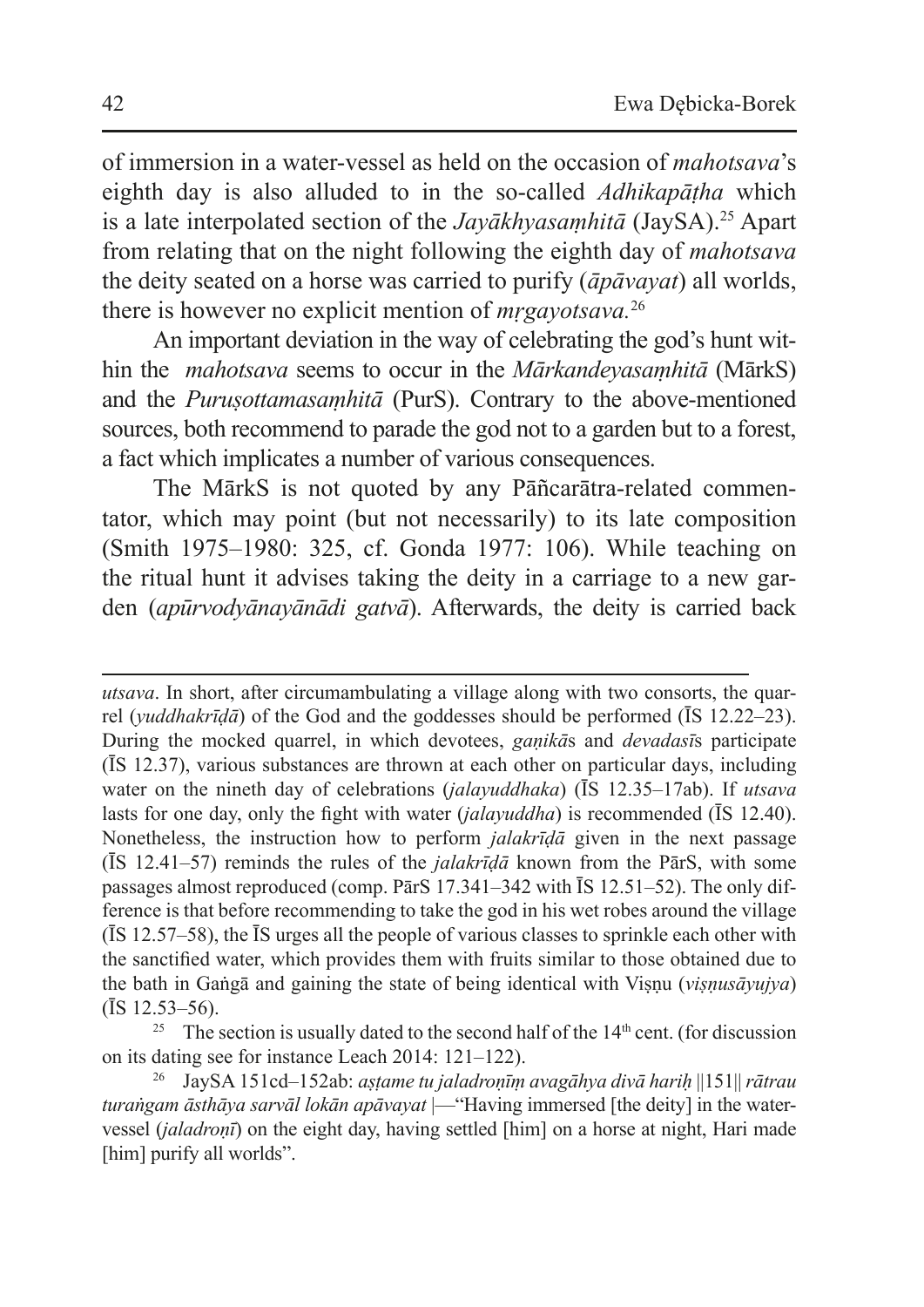to the village and next (on the following day?) travels on a horseback to a forest (*kānana*). There, the killing of animals believed to be demons in disguise (*rakṣasāṃ mṛgaveṣāṇāṃ hatvā*) is prescribed*.* The passage seems to stress that performance of hunting is interconnected with entering the woods (instead of a garden), and, what is more, the wild surroundings determine the absence of goddesses by the god's side. In contradistinction to the already discussed passages that mentioned a garden as the hunt's setting, here the goddesses are not included into the god's retinue. In addition, the hunting trip demands the tying of a *rakṣābandha*, a thread which is usually supposed to be a protection from bad influences (MārkS 22.57–66ab):

Having made *rakṣābandha* for the sake of *mṛgayātrā*, on the eighth day one should make him perform the *mṛgayātrā* (57). Having gone to a garden etc. with devotees, having entered the site, one should again perform ablution (58). Having made *rakṣābandha* for the sake of a procession to the village, one should offer the food of four kinds to the deity (59). Having mounted the deity on the horse, they should go towards the forest (*kānana*) (60ab). Having killed the demons disguising themselves in wild deer, o the best of kings!, having come again to a village and other [places] one should lead [the deity] to a dwelling (61ab). Later one should give a bath together with cloths, ornaments, garlands [to a deity] (61cd). Having discharged all festival idols, at the end of bath, the best among teachers should prepare a platform in the vicinity of the immovable idol (*mūlabera*) (62). Then having offered a filled jar containing nine cloths of the weight of nine *bhāra*, he should embellish it with cloth and threads (63). He should prepare a golden statue and put it inside the jar (64ab). Having placed it on the platform, he should worship the Highest Being (64cd). He should spend the rest of the night continuing [the ritual] with unextinguished lamps (65ab). When the bright daybreak comes, having accomplished a regular worship, the worshipper who realized his duty should cause the bath ( $t\bar{t}r$ *tha*)-rituals to be made (66ab).<sup>27</sup>

<sup>27</sup> MārkS 22.57–66ab: *rakṣābandhaṃ tataḥ kṛtvā mṛgayātrārtham eva ca* | *aṣṭame divase prāpte mṛgayātrāṃ ca kārayet* ||57|| *apūrvodyānayānādi gatvā bhaktajanais saha* | *ālayaṃ saṃpraviśyātha punaḥ snapanam ācaret* ||58|| *rakṣābandhaṃ tataḥ*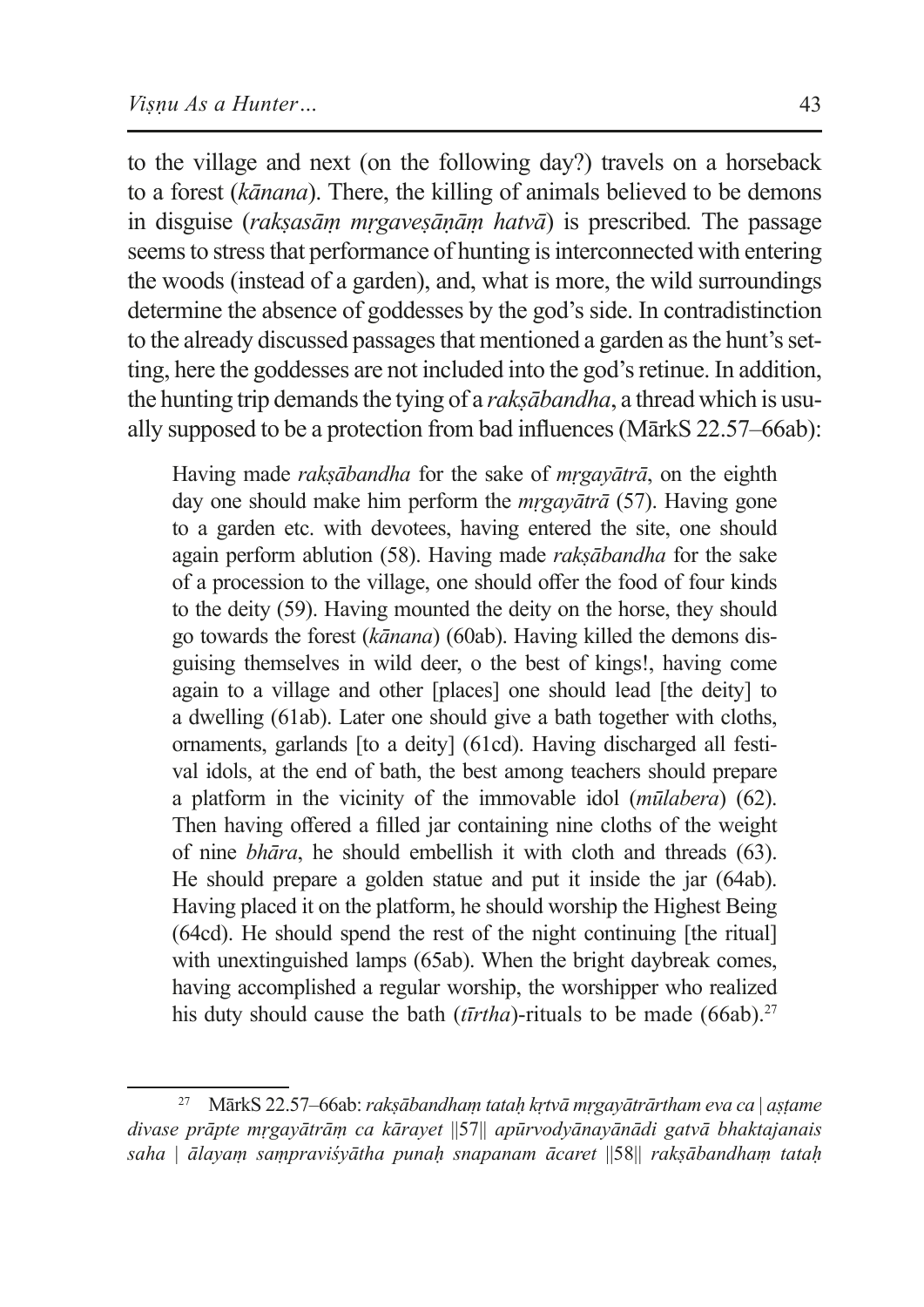The PurS, which is a text roughly dated by Smith to the times after Rāmānuja or even after Veṅkatanātha (Smith 1975–1980: 274), gives much more detailed instructions how to perform a god's hunt. The Lord is mounted on the "gem among horses" (*aśvaratna*) and taken to a great forest (*vipinaṃ mahat*) where a group of armed men should encircle unspecified ferocious animals. The beasts are to be captured alive. Having caught them, soldiers should present them in front of the god, and then to release them, one by one. In the case of their death, they will receive merit. After disposing of the animals, a priest, who holds a bow and arrows, pays honour to the deity and on the deity's behalf shoots four arrows in four directions and one upwards (PurS 24.174cd–181):

Now I will tell particularly about the best *mṛgayotsava* which causes Lord's pleasure [and] destroys all misfortune (175ab). For the sake of *mṛgayotsava*'s procession, on the eighth day, one should mount the Omnipresent one together with journey-paraphernalia, particularly adorned, on a gem among horses decorated with various ornaments (176). With a great group of people, one should lead him to a great forest (177ab). Having worshipped him there particularly, one should make him perform hunting (177cd). Having arranged the army around, one should put ferocious animals in the middle (178ab). One should make the soldiers capture animals. They should demonstrate the animals in front of Hari, and, gradually, release them outside (179ab). An eternal merit would be if ferocious creatures are killed (179cd). In front of the god, the one who has a bow and arrows, should pay honour. He should release four arrows in four directions and one upwards (180). Then, having worshipped

*kṛtvā grāmayātrārtham eva ca* | *annaṃ caturvidhaṃ caiva devāya ca nivedayet* ||59|| *aśvam āropayed devaṃ gaccheyuḥ kānanaṃ prati* | *rakṣasāṃ mṛgaveṣāṇāṃ hatvā tu nṛpasattama* ||60|| *punar āgamya grāmādīn ālayaṃ saṃpraveśayet* | *snapanaṃ kārayet paśćāt vastrābharaṇamālyakaiḥ* ||61|| *visṛjya kautukān sarvān snānānte deśikottamaḥ* | *mūlaberasamīpe tu sthaṇḍilaṃ kārayet tataḥ* ||62|| *navabhārapramāṇena navavastreṇa saṃyutam* | *pūrṇakumbhaṃ samādāya bhūṣayed vastrasūtrakaiḥ* ||63|| *sauvarṇapratimāṃ kuryāt kumbhamadhye vinikṣipet* | *sthaṇḍilopari vinyasya pūjayet puruṣottamam* ||64|| *anirvāṇapradīpaiś ca rātriśeṣaṃ samāpayet* | *prabhāte vimale śuddhe kṛtakṛtyaḥ sa pūjakaḥ* ||65|| *nityapūjāṃ samāpyātha tīrthakarmāṇi kārayet |*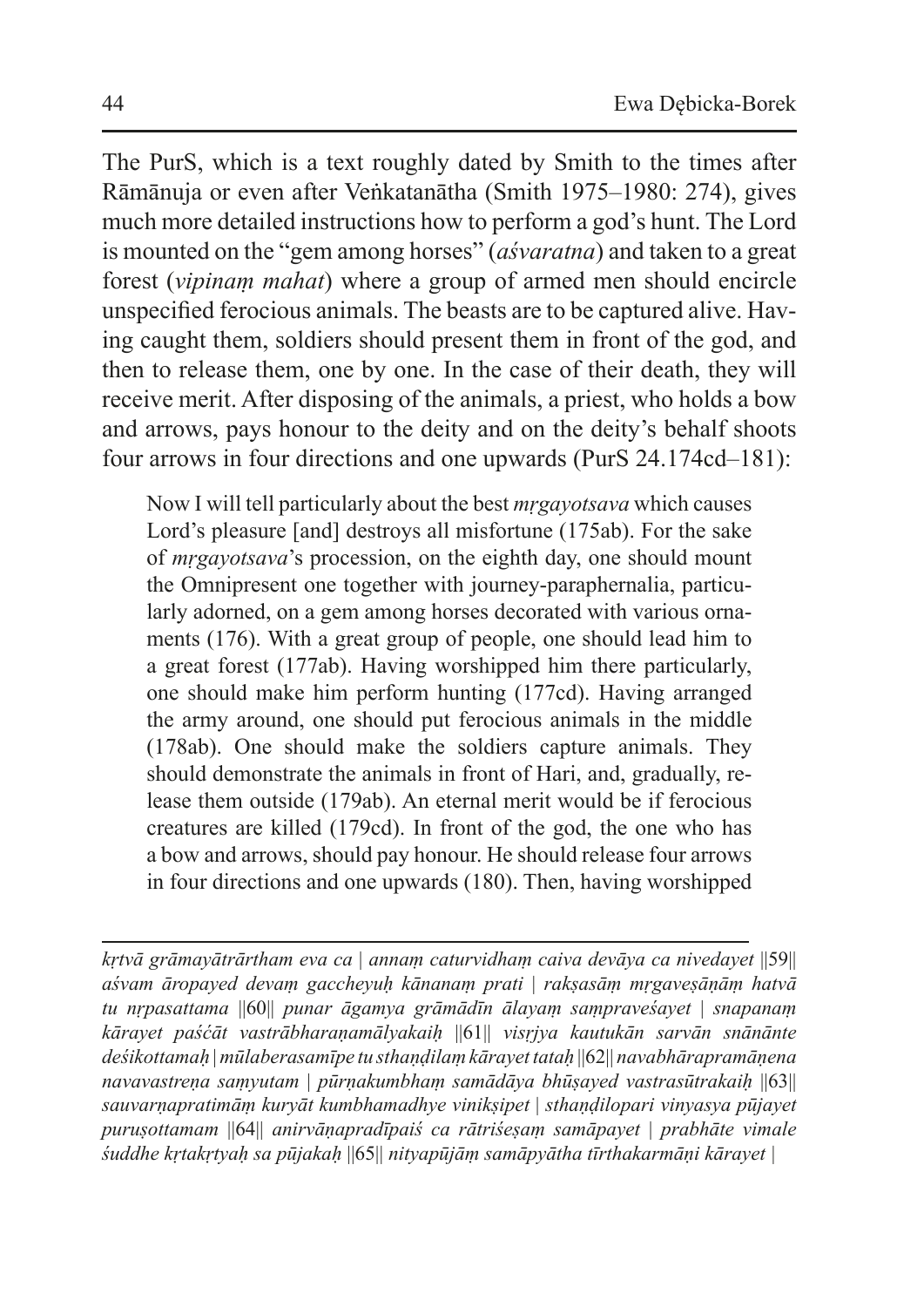the god according to [his] wealth, he should bring him to a temple after circumambulating a village (181). On the following night there should be the bath and installation of the idol etc.  $(182ab)^{28}$ 

Worthy of notice are two motifs that occur in the above passage seizing beasts and shooting arrows in various directions. Both find analogy in prescriptions concerning a ritual hunt in a few other *saṃhitā*s which, however, conceptualize them differently. Still, despite the context, all of them maintain that if hunting takes place in a forest, only a male deity can join it.

The recommendation to capture animals is found in the ĪS 13.251cd–263ab which, besides sharing some features with the PurS teaching (a hunt designated as *uttama*, a prescription to bring *aśvaratna* "a gem among horses"<sup>29</sup>) departs from associating the hunt with *mahotsava*. Instead, it schedules it for the day following the *makarasaṃkrānti*, which falls in mid-January:

When the sun transits into the Makara, o twice born ones!, having bathed the God of Gods with 25 jars, one should adorn him particularly and offer an oblation in fire (*havis*) etc. (252). At that time a patron (*yajamāna*) should make a donation of cows, land, gold and so on, and of a pumpkin gourd and rice as well, for the deity's contentment (253). On the other day, having worshipped particularly

<sup>28</sup> PurS 24.174cd–182: *atha vakṣye viśeṣeṇa mṛgayotsavam uttamam* ||174|| *bhagavatprītijanakaṃ sarvāriṣṭavināśakam* | *mṛgayotsavayātrāyai cāṣṭame divase vibhum* ||175|| *yātropakaraṇais sārdham alaṅkṛtyaviśeṣataḥ* | *aśvaratne samāropya nānālaṅkāraśobhite* ||176|| *mahatā janasaṅghena gamayed vipinaṃ mahat* | *tatrābhyarcya viśeṣeṇa mṛgayāṃ kārayet tataḥ* ||177|| *senām vinyasya paritaḥ madhye krūramṛgasthitim* | *tathā kṛtvā bhaṭāṃs tatra mṛgān baddhvā hareḥ puraḥ* ||178|| *darśayeyuḥ mṛgāṃs tān mocayeyuḥ kramād bahiḥ* | *hatānāṃ krūrajantūnāṃ bhavet puṇyam anantakam* ||179|| *devasya tu purobhāge dhanurbāṇo prapūjayet* | *caturdikṣu caturbāṇān ūrdhve caikaṃ visarjayet* ||180|| *tato devaṃ tu sampūjya yathāvibhavavistaram* | *grāmapradakṣiṇenaiva cālayan sampraveśayet* ||181|| *tasyām apararātrau tu tīrthabimbādivāsanam* |

The expression "gem among horses" (*aśvaratna*) that designates the mount of the deity occurs also in the PārS 17.348cd.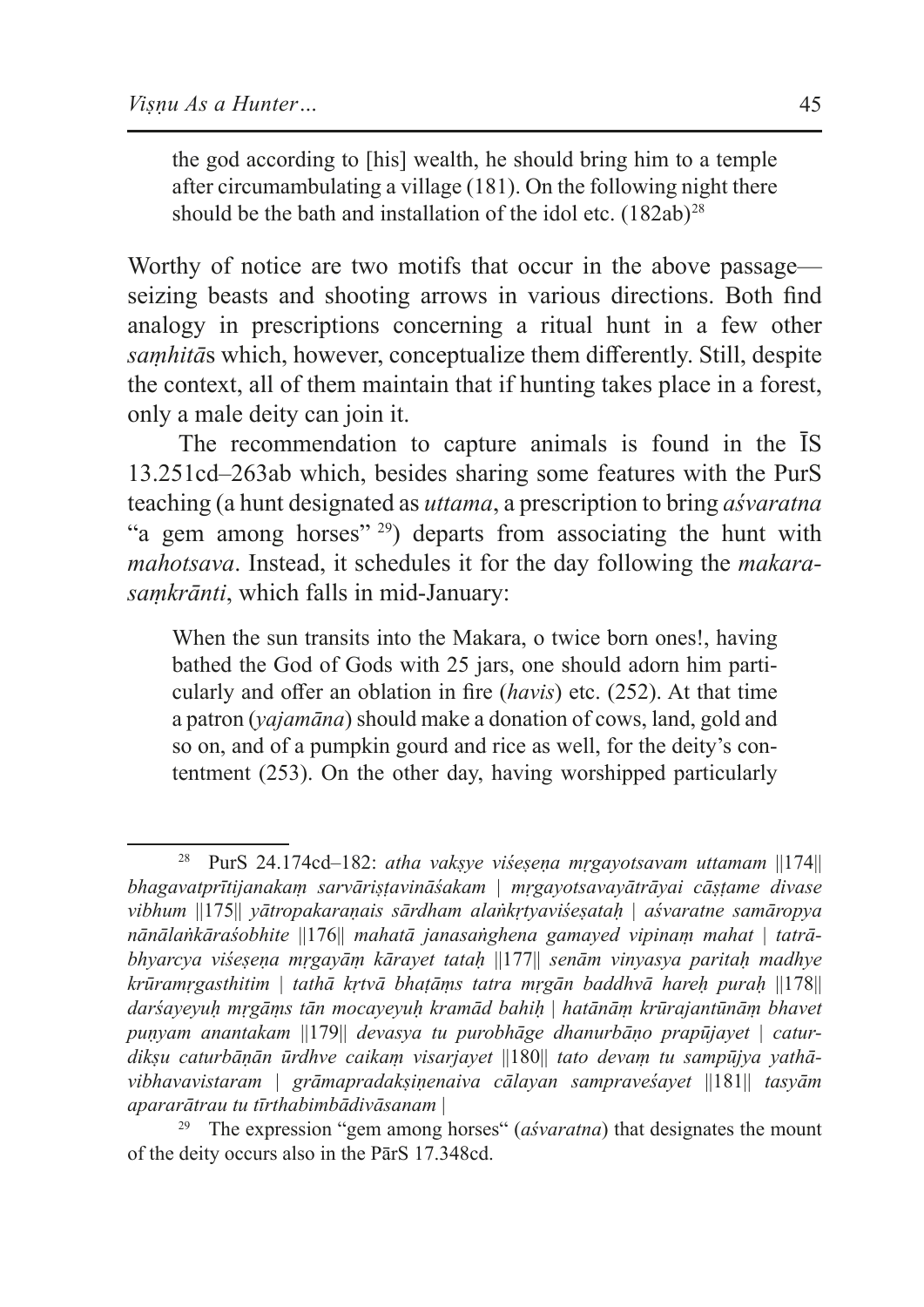the God of Gods, having mounted the god who travels in his festival image on a gem among horses, one shoud perform the best *mṛgayotsava* according to the previously mentioned rule (255ab). Having taken the Lord of World to each and every forest playfully, having particularly worshipped him there acccording to the rule, one should perform hunting afterwords with amusement, o great sages! (256) Having procured in the middle a boar, an elephant, a tiger, a black and spotted antilope etc., one should arrange the army provided with weapons around [the animals] (257). Having entered there, inside, carefully, [and] having captured animals alive, the extremely heroic worriors should lead them in front of god (258). Then one should set free all the beasts one by one gradually, or, if wild animals are killed, their merit is certain (259). Then, having placed the Lord of the Chiefs of the Gods in a *maṇḍapa* or at the place for supplying water or other (*prapādike*), in a splendid seat, having honoured him particularly, when the evening comes, along with the previously mentioned properties (*pūrvoktavibhavaiḥ*), one should carry him around the village and take him inside the temple eventually (261). Having bathed the God of Gods, having adorned him according to the rule, one should offer an oblation in fire (*havis*) for the Omnipresent one along with Śrī and Puṣṭi (261). Thus the *mṛgayotsava* of the God of Gods has been explained (263ab).<sup>30</sup>

<sup>30</sup> ĪS 13.251cd–263ab: *makarasthe dinakare tatkāle saṅkrame dvijāḥ* ||251|| *saṃsnāpya devadeveśaṃ pañcaviṃśatibhir ghaṭaiḥ* | *alaṃkṛtya viśeṣeṇa havirādīn nivedayet* ||252|| *tatkāle yajamānaś ca gobhūsvarṇādikāṃs tathā* | *kūśmāṇḍavrīhidānaṃ ca kuryād devasya tuṣṭaye* ||253|| *tadanyedyur devadevaṃ samabhyarcya viśeṣataḥ* | *aśvaratne samāropya devam utsavabimbagam* ||254|| *pūrvoktavidhinā kuryān mṛgayotsavam uttamam* | *vane vane samānīya savilāsaṃ jagatpatim* ||255|| *tatra tatra viśeṣeṇa samabhyarcya yathāvidhi* | *mṛgayāṃ kārayet paścāt savinodaṃ munīśvarāḥ* ||256|| *varāhavāraṇavyāghrakṛṣṇasāraśaśādikān* | *madhye kṛtvā tu paritaḥ senāṃ vinyasya sāyudhām* ||257|| *atiśūrabhaṭās tatra madhye saṃviśya yatnataḥ* | *jīvagrāhaṃ mṛgān badhvā nayeyur devasannidhim* ||258|| *tato vimocayet sarvān mṛgān ekaikaśaḥ kramāt* | *hatānāṃ vā mṛgāṇāṃ ca bhavet puṇyagatir dhruvam* ||259|| *tatas tu devadeveśaṃ maṇṭape vā prapādike* | *bhadrāsane samāropya samabhyarcya viśeṣataḥ* ||260|| *sāyaṅkāle tu samprāpte pūrvoktavibhavaiḥ saha* | *grāmapradakṣiṇaṃ nītvā mandirāntaḥ praveśayet* ||261|| *saṃsnāpya devadeveśam alaṃkṛtya yathāvidhi* | *śrīpuṣṭibhyāṃ saha vibhuṃ havirantaṃ samarcayet* ||262|| *evaṃ hi devadevasya mṛgayotsava īritaḥ* |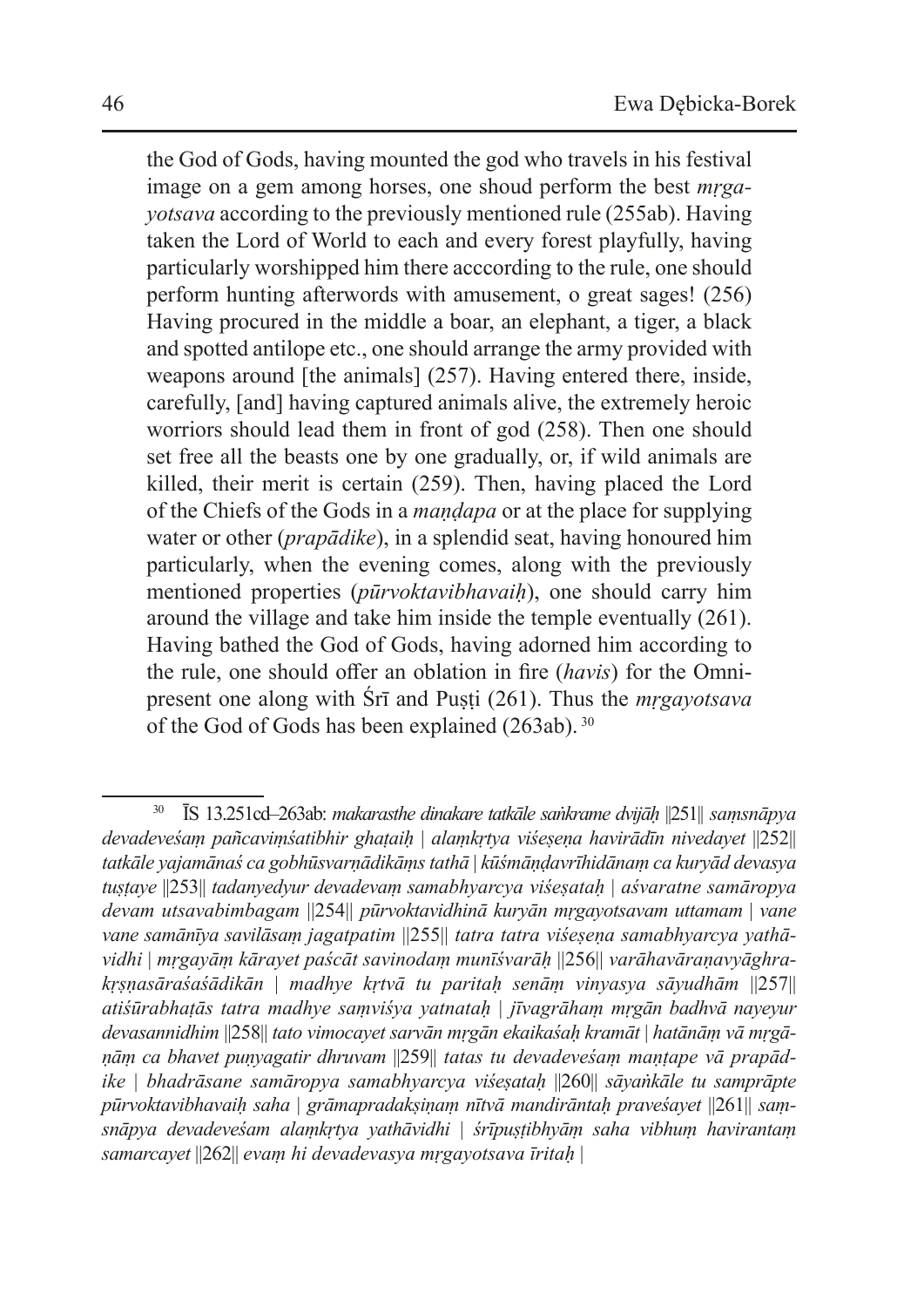The date of the procession's departure and the mention of offerings which include pumpkin gourd and rice (*kūśmāṇḍavrīhidāna*) suggests that the ĪS passage contextualizes the hunt within the harvest festivities. Moreover, taking the idol from forest to forest (*vane vane*), where he is worshipped each and every time properly, instead of carrying him to a particular spot, seems to indicate that the manner of celebrating the god's hunting trip is much more elaborate than as a part of *mahotsava*. The festivities require the presence of a wealthy patron (*yajamāna*), who, among other donations, presents the deity with land. With the exception of the element of slaughter, these prescriptions to some extent reflect a current way of celebrating a hunting festival in Ahobilam, where the deity alone<sup>31</sup> starts his march on a day that follows *makarasaṃkrānti* (in the Andhra region associated with a harvest festival), and visits a number of more or less distant sites, in bygone times most probably situated amongst the forests.<sup>32</sup> We also know that donations must have been instrumental in shaping the procession's route in the case of Ahobilam for it has extended significantly, with more and more villages 'buying' the right to host the deity.<sup>33</sup>

The joyful character of festivities is conveyed by the emphasis on an entertaining mood of the procession's participants (ĪS 11.255d: *savilāsaṃ*; 11.256d: *savinodaṃ*). Nonetheless, both PurS and ĪS point to the fact that the concept of killing wild animals during the hunt, even

<sup>31</sup> Actually, in Ahobilam two processional idols of Narasiṃha go for a hunting trip: one belonging to the Ahobilanarasiṃhasvāmī Temple in Upper Ahobilam, the other to the Prahlādavarada Temple in Lower Ahobilam. They travel together in a palanquin carried by men from families who have hereditary rights to serve Lord in this way.

 $32$  The present shape of the god's expedition around the site suggests that both in the case of its structure and various meanings assigned to it, the ritual hunt has been impacted by the beliefs and the way of life of the Ceñcū hunter-gathering tribe prevalent in in this area since ages.<br><sup>33</sup> For instance, Ramaswamy Ayyangar, in his "A Descriptive History of the For-

gotten Shrines of Ahobilam (in the Kurnool District)" published in Walajabad in 1916, mentions that while during his visit to Ahobilam at the beginning of the  $20<sup>th</sup>$  century the deity travelled for 1,5 months to visit 26 villages, formerly it used to be out for only one week, halting in 19 sites.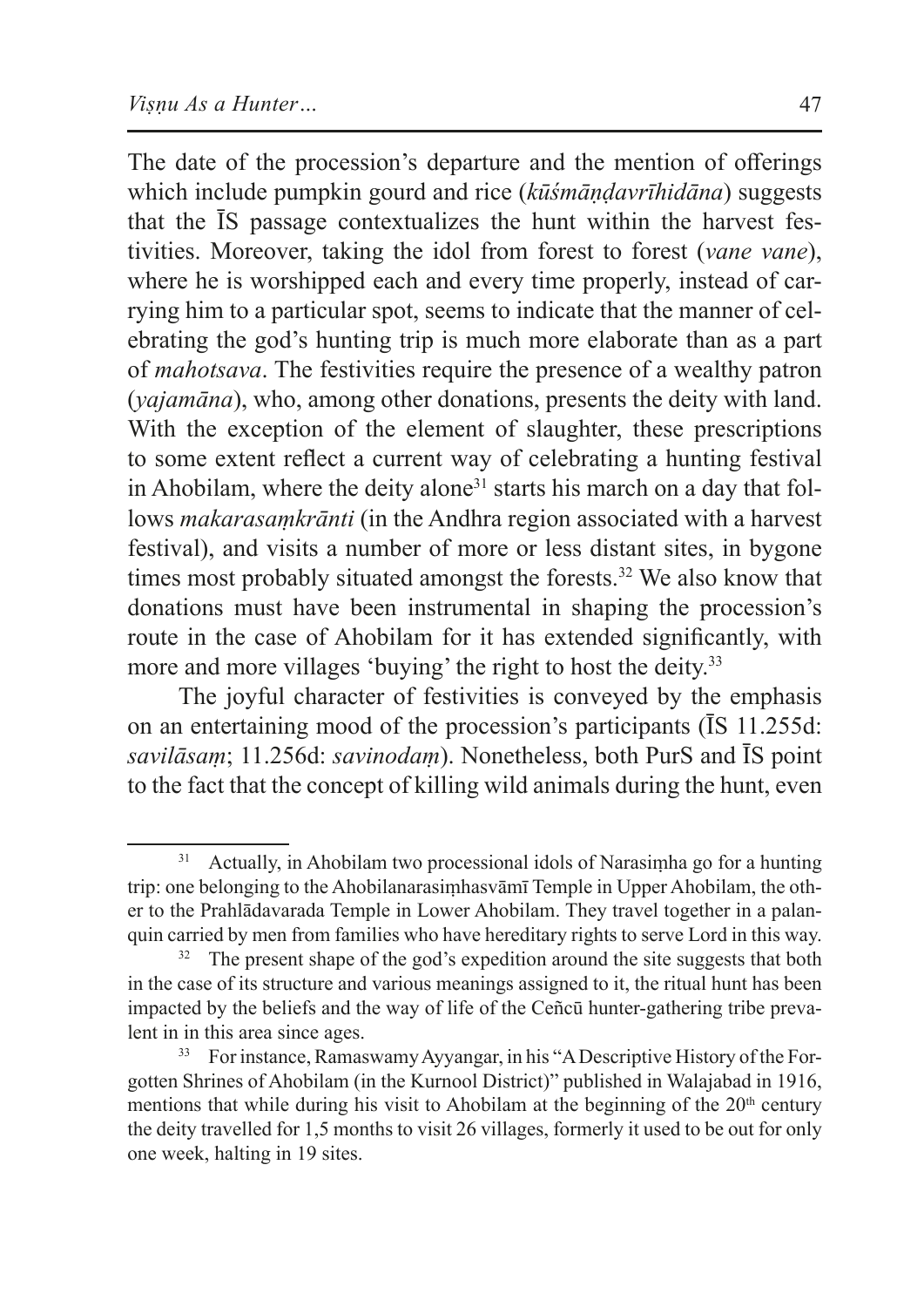though symbolical and/or involving effigies, was known to Vaisnavas, usually seen as celebrating *mṛgayotsava* in a calm way deprived of bloody episodes, with a procession aimed exclusively at reaching a garden or a forest (Orr 2004: 443).

Actually, the methods of chasing animals echo in both cases the relevant accounts of Śaiva *Kārāṇāgama* and *Rauravāgama*. According to the former, which prescribes the *mṛgayātrā* for Śiva in his aspect of Kirātārjuna, the Destroyer of Tripura (Tripurāntaka) or a hunter (Kirāta) for the penultimate day of *mahotsava*, the beasts should be seized (*grah*).<sup>34</sup> What is interesting, apart from providing the Lord with proper weapons, paraphernalia, ornaments and a mount, Pāñcarātra *samhitās* do not speak about any particular aspect of Visnu for *mṛgayotsava*. The aspects of Śiva recommended for the hunting trip by the *Kārāṇāgama* and *Rauravāgama*—a *ghora* form or a hunter recall however the features of Narasiṃha who is the agent of the grand hunting festival in Ahobilam. Being, in the view of Brahmanic traditions, a unique *ugra* aspect of Visnu, according to local beliefs Narasiṃha roamed around the forests surrounding Ahobilam after killing the demon Hiraṇyakaśipu. A relief in the Prahlādavarada Temple depicts Narasiṃha as a hunter in a company of a Ceñcū girl holding a bow in his hand. In addition, due to his ferociousness the processional idol of Narasiṃha from the Ahobilanarasiṃhasvāmī Temple does

<sup>34</sup> *Kārāṇāgama* 1.141.193–197ab: *tīrthāhāt pūrvadivase mṛgayātrāṃ samārabhet* | *kirātārjunarūpaṃ vā tripurāntakam eva vā* ||193|| *kirātarūpavatsarvān viśeṣād eva dhārayet* | *kecid vāyusamārūḍhāḥ kecid vāyudhavāhanāḥ* ||194|| *kecit khaḍgadharāś caiva kecic cāpadharās tathā* | *kecit kundadharāś caiva kecit pāśadharās tathā* ||195|| *mahājanasamāyuktāḥ kecid yuddhonmukhā narāḥ* | *gajaṃ caiva mṛgaṃ caiva varāhaṃ vā kapiṃ punaḥ* ||196|| *mayūrakukkuṭādīni pakṣiṇo vividhān grahet* |*—*"On the day previous to the day of bath (*tīrtha*) one should commence *mṛgayātrā* (193ab). One should bear an image of Kiratārjuna, Tripurāntaka, indeed, or, especially, all [images] having the form of a hunter (194ab). Some are mounted on living beings, or some bear weapons (194bc), and some carry swords, and some carry bows as well (195ab). Some carry vessels and some carry noose as well. Some people, joined by a multitude of men, wait for fight (196ab). One should seize an elephant, deer, a boar or, moreover, a monkey, a peacock, a wild cock and other kinds of birds (197ab)."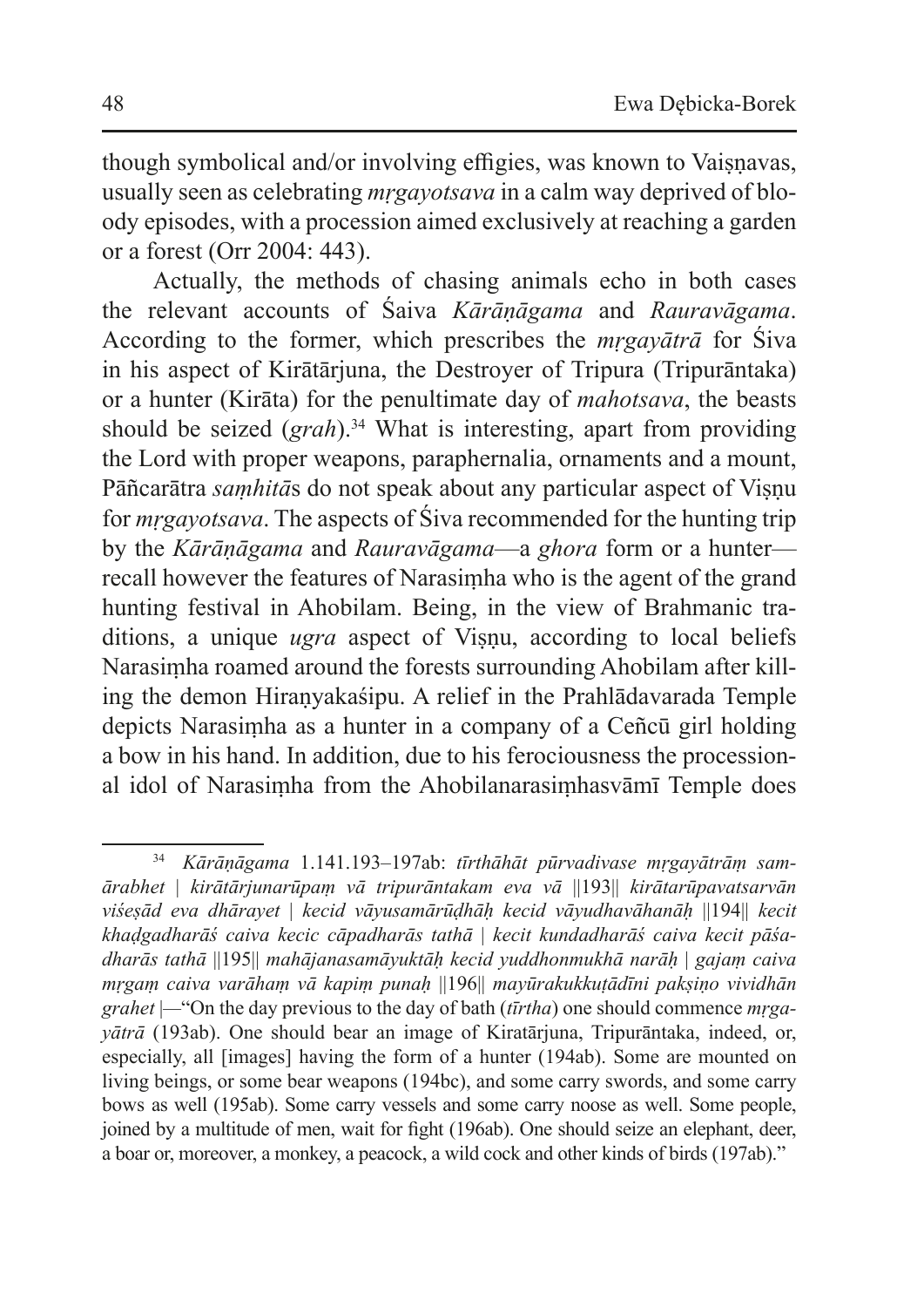not need during the hunting expedition, which embarks on the day following *makarasaṃkrānti*, any emblem or token (as a turban or a knife) that would point to the fact that he is going on a hunt.

The *Rauravāgama* (*kriyāpāda*) <sup>35</sup> speaks in turn about a hunt performed along with a dancing festival (*nṛttotsava*), during which the idol is carried outside the temple for the sake of killing wild animals and others (*mṛgādīnāṃ vadhārthāya*). All the beings who are killed during the hunting, including people, gain the state of being identical with Śiva (*hatāś cet prāṇinaḥ sarve śivasāyujyam āpnuyuḥ;* comp. with PurS 179c: *hatānāṃ krūrajantūnāṃ bhavet puṇyam anantakam*; ĪS 13.259cd *hatānāṃ vā mṛgāṇāṃ ca bhavet puṇyagatir dhruvam*). The *Rauravāgama* does not seem to take into account the option of releasing captured animals. It rather implies that hunting is a dangerous sport, during which not only animals but also people may lose their life, but, if so, they get a chance to achieve Śaivahood.

The most important elements of *mṛgayotsava*/*mṛgayātrā* taught by the *saṃhitā*s in relation to *mahotsava* are given in table no 1.

<sup>35</sup> *Rauravāgama*, *kp*, 18.111cd–117: *nṛttotsavasya kāle tu mṛgayāṃ vā samācaret* ||111|| *kāle vā mṛgayāyās tu tathā nṛttotsavaṃ bhavet* | *vyatyāsenāśayā caitau kalpayet kalpavittamaḥ* ||112|| *sukhāsanādibimbaṃ vā viśeṣāt tripurāntakam | pratisaraṃ bandhayitvā pūrvoktavidhinaiva tu ||*113*||tathaiva ca dviguṇakām arcāṃ kṛtvā viśeṣataḥ |sarvālaṃkārasaṃyuktaṃ daśāyudhasamanvitam ||*114*|| gajāśvādisamārūḍhaṃ ghorarūpaṃ mahāravaiḥ | yatheṣṭakāṣṭabhāgaṃ vā viśeṣākhyam abhāgakam ||*115*|| kārayec chīghrayānaṃ ca nānābhaktajanais saha | mṛgādīnāṃ vadhārthāya ghorarūpaṃ bhayāvaham* ||116|| *tasmin vai mṛgayāne tu mṛgā vā yadi vā narāḥ | hatāś cet prāṇinaḥ sarve śivasāyujyam āpnu yuh* ||117||—"During the Festival of Dance one should conduct the hunting, or during hunting there should be the Festival of Dance as well (112ab). The best knower of sacred precepts should decide alternatively about these two according to wish (112). Having tied a protective thread on the idol seated in *sukhāsana* etc., especially Tripurāntaka, according to the previously mentioned rule, one should also prepare a double image in a special way, equipped with all ornaments, provided with ten weapons, mounted upon an elephant, a horse etc. with loud voices, possessing a ferocious form, consisting of 8 required parts of a peculiar name, or without those parts (114ab). One should make [the deity] of a frightful appearance which brings fear move rapidly, in company of various devotees and people for the sake of killing animals etc. (116) If during the course of hunting animals or people are killed, all living beings will attain the state of being identical with Śiva (117)."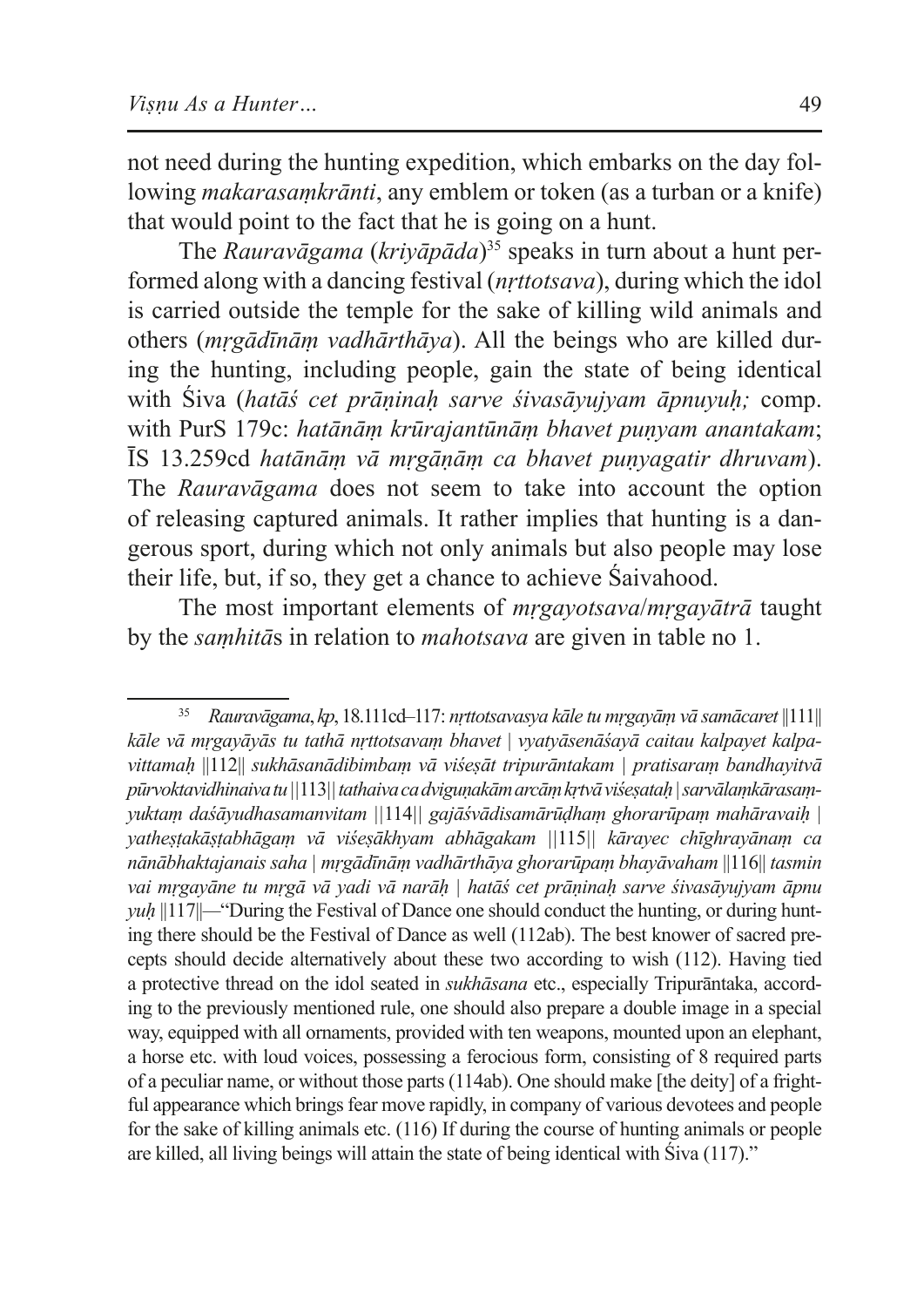|                          | PādS, $cp$ ,<br>11.196cd-201                                                    | PārS<br>17.352cd-361                                                       | <b>ViśS</b><br>18.129-134                                                                                        | MārkS<br>$22.57-$<br>66ab                                  | PurS<br>24.174cd-181                                                                                    | Ans.<br>$21.51 - 54$                                                                                                                    |
|--------------------------|---------------------------------------------------------------------------------|----------------------------------------------------------------------------|------------------------------------------------------------------------------------------------------------------|------------------------------------------------------------|---------------------------------------------------------------------------------------------------------|-----------------------------------------------------------------------------------------------------------------------------------------|
| appro-<br>priate<br>time | between the-<br>ceremony of<br>water-bucket<br>(jaladronī) and<br>bath (tīrtha) | mahotsaya's<br>8 <sup>th</sup> day                                         | between the<br>ceremony of water-<br>bucket (jaladronī)<br>and bath (tīrtha);<br>mahotsava's 8 <sup>th</sup> day | mahot-<br>sava's<br>8 <sup>th</sup> day                    | mahotsaya's<br>8 <sup>th</sup> day                                                                      | between a<br>water-play<br>$(ialakr\bar{\iota}d\bar{a})$<br>and a bath<br>(tīrthādhi-<br>vāsana):<br>mahotsaya's<br>8 <sup>th</sup> day |
| god-<br>desses           | Śrī and Bhūmi                                                                   | Srī/Laksmī and<br>Dharanī/Bhūmi                                            | 2 goddesses<br>(presumably Srī<br>and Bhūmi)                                                                     | not men-<br>tioned                                         | not mentioned                                                                                           | not mentioned                                                                                                                           |
| vehicle                  | horse/elephant                                                                  | gem among hor-<br>ses (aśvaratna)/<br>elephant                             |                                                                                                                  | horse                                                      | gem among<br>horses<br>(aśvaratna)                                                                      | horse                                                                                                                                   |
| route                    | village-<br><i>mandapa</i> in<br>a garden-temple                                | village-<br>mandapa in<br>a garden outside<br>a village-<br>village-temple | not mentioned                                                                                                    | new<br>garden-<br>temple-<br>forest-<br>village-<br>temple | great forest<br>-village-<br>temple                                                                     | not mentioned                                                                                                                           |
| hunting                  | not mentioned                                                                   | not mentioned                                                              | not mentioned                                                                                                    | killing<br>demons<br>in disguise                           | capturing<br>ferocious<br>animals to<br>release them<br>in front<br>of the god;<br>shooting<br>5 arrows | not mentioned                                                                                                                           |

### **Viṣṇu's hunt on the occasion of** *vīralakṣmyutsava*

The accounts of the *vīralakṣmyutsava* (the Hero-Lakṣmī Festival) which involves or hints at a ritual hunting belong to a few of the late *saṃhitā*s: the *Īśvarasaṃhitā*, *Puruṣottamasaṃhitā* and the *Paramapuruṣasaṃhitā*  (ParpS).36 The *vīralakṣmyutsava* is scheduled for the day following

<sup>36</sup> The concept may be also alluded to in the *Śrīpraśnasaṃhitā* (ŚrīprS), where within the passage concerning the *vīralakṣmyutsava*, the ŚrīprS 48.59–60 mentions celebrations of the *vijayadaśamī* involving the festival of a horse-carriage/ascending upon a horse (*turagārohaṇotsava*).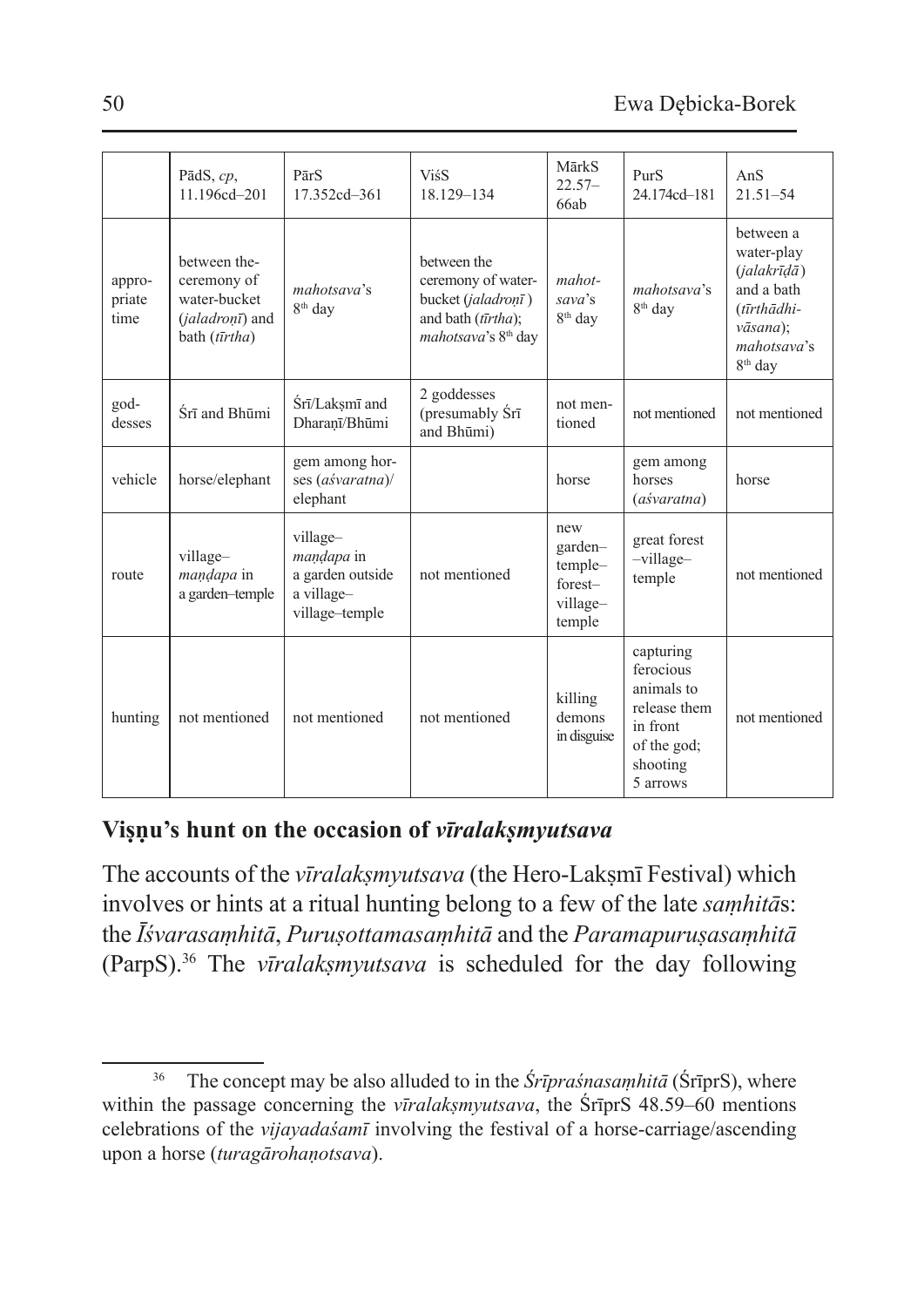the nine-day37 long celebrations (*navāhotsava*) which fall on the bright part of the month of Aśvayuja (September–October) (ĪS 13.91, ŚrīprS 48.48, PurS 27.22, ParpS 9.51b). Hence, it is also referred to as 'the tenth day' (*daśamī*). Whereas the nine-day long festivities correspond to the *navarātri*/*mahānavamī* festival, which has its background in the myth of Durgā fighting the demon Mahiṣāsura, the *daśamī* is linked to the goddess's victory upon him, and known alternatively as *vijayadaśamī*. As Madeleine Biardeau notes, it is also always on this day when the worship of a *śamī* tree is observed (Biardeau 1984: 6).

The earliest historical accounts of *mahānavamī* celebrations carried in a way which most likely became a paradigm for South Indian traditions come from the Vijayanagara period and depict the kings honouring the goddess's victory for ensuring success in battle (Dallapiccola 2013: 278). This was when "[t]he cult of a warrior-goddess who blessed the symbols of kingship—the throne, the sword, the crown, the army etc.—and sanctioned the king's authority to reign for another year, replaced the older and most elaborate Vedic rituals celebrating individual kings" (Dallapiccola 2013: 279). Meaningful in this context is the date of *mahānavamī*: after the autumnal months of monsoon during which war operations halt, comes the *vijayadaśamī* that marks the beginning of warlike expeditions. The aim of *śamīpūjā*, which is performed exactly on this day, is to purify rusty weapons (Biardeau 1984: 6).

These are only later Pāñcarātra *saṃhitā*s which spare some space for the characteristics of Hero-Laksmī (Vīralaksmī) to whom the Pāñcarātrika version of the *mahānavamī* festival is dedicated. To various extents they seem to highlight her relatively independent and warlike nature. She is mentioned along with Yogalaksm<sub>I</sub> and Bhogalakṣmī in the PādS, cp, 21.76,<sup>38</sup> according to which, whereas

<sup>&</sup>lt;sup>37</sup> In the IS's view, the festival can last for nine, seven, five, three or one day, depending on a sectarian affiliation and expected aims (IS 13.94), with a Vaisnava variation taking nine days (*navāhotsava*), (ĪS13.95) and bringing *bhukti* and *mukti* (ĪS 13.97cd).

<sup>38</sup> PādS 21.76: *yogalakṣmīs tu śrīvatsaṃ bhogalakṣmīr dvipārśvayoḥ | vīralakṣmīs tu vai śeṣaṃ pṛthag bhavanakalpanam* ||76||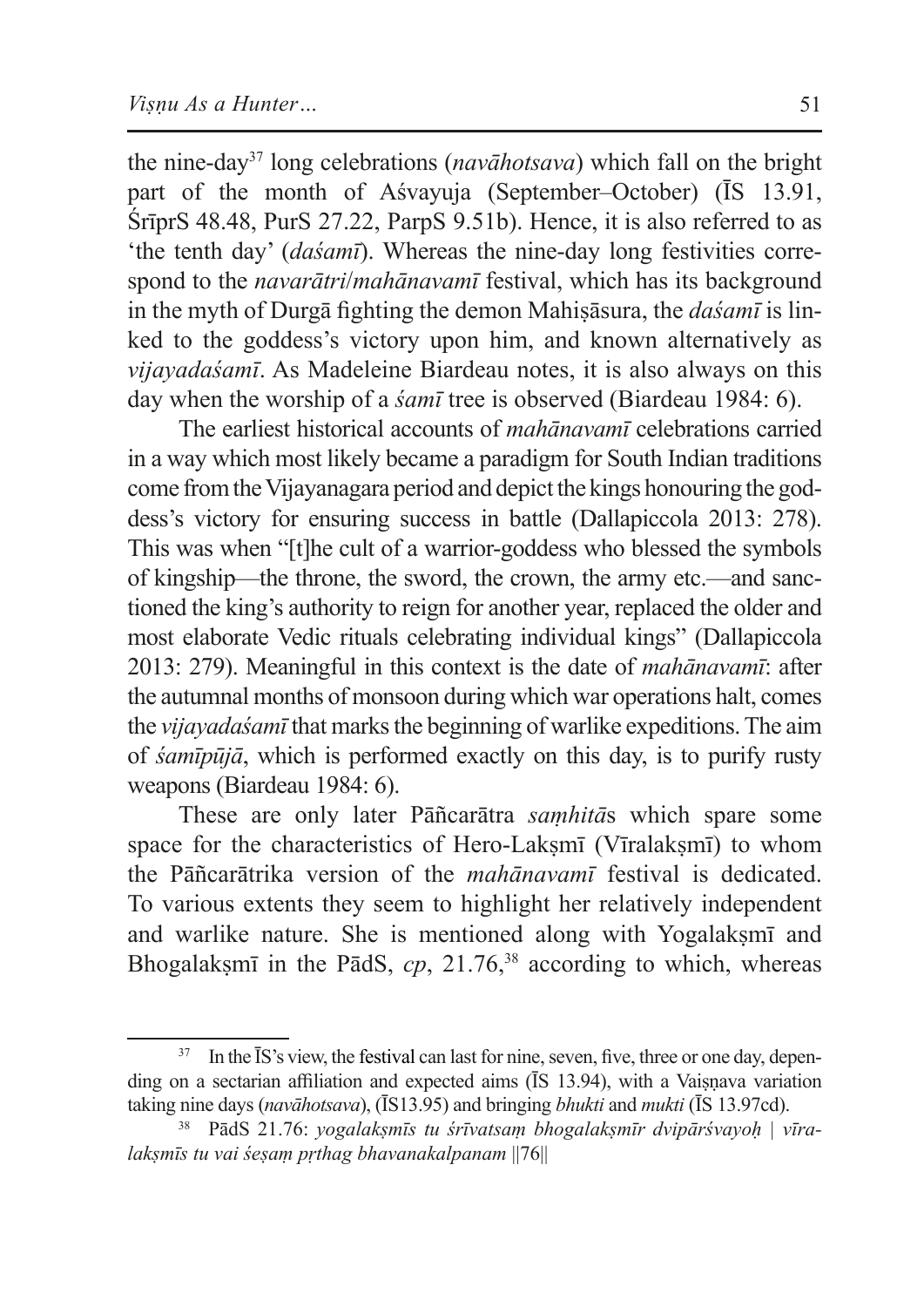Yogalaksmī should be worshipped in the Śrīvatsa and Bhogalaksmī as residing on both sides of the Lord, that means both of them should be worshipped as inseparably bounded to Visnu, Vīralaksmī deserves a separate site. However, according to the editor, this particular passage does not occure in all manuscripts. Furthermore, the PādS is silent about the *vīralakṣmyutsava*, which may suggest that its celebrations were integrated into the festival programme of Pāñcarātra later. The ĪS, which discusses the festival in some detail, retells the PādS verses saying additionally that besides Srī and Bhūmi, Vīralaksmī is one of three consorts of Visnu, all of them collectively perceived as a trinity (*rūpatraya*) (ĪS 7.4–9).<sup>39</sup> Elsewhere the ĪS calls her "she who grants all wishes" (*sarvābhīṣṭapradāyinī*) (ĪS 7.61). The martial character of Hero-Laksmī is particularly emphasized in the MārkS 8.14, according to which she brings pleasure to the king and kingdom (*rājarāṣṭrasukhāvahā*).40 Moreover, in the view of ŚrīprS 29.153–160, Vīralaksmī belongs to the eight aspects of Laksmī, all of them apparently

<sup>40</sup> In the context of rituals of installation MārkS  $8.17-18$  mentions Yogalaksmī, Bhogalaksmī and Vīralaksmī in a way known from the PādS.

<sup>39</sup> ĪS 7.4–9: *śṛṇudhvaṃ munayas sarve śrībhūdevyarcanaṃ param | yena vijñātamātreṇa vāñchitān labhate naraḥ ||*4*|| bhoktṛśaktiḥ smṛtā lakṣmīḥ puṣṭir vai kartṛsaṃjñitā | bhogārtham avatīrṇasya tasya lokānukampayā* ||5|| *uditaṃ saha tenaiva śaktidvitayam avyayam | nānātvena hi vai yasya pariṇāmaḥ prakāśitaḥ* ||6|| *tatra śriyādidevīnāṃ rūpatrayam udāhṛtam | śrīvatsagā yogalakṣmīr bhogalakṣmīs tu pārśvagā* ||7|| *vīralakṣmīḥ pṛthaksthāne svātantryeṇa pratiṣṭhitā | evam anyāsu devīṣu rūpatrayam udāhṛtam* ||8|| *yogalakṣmībhogalakṣmyor devena saha pūjanam | vīralakṣmīṃ pṛthag gehe pūjayeta yathāvidhi* ||9||—"Listen, all sages!, about the highest worship of the goddesses Śrī and Bhū, by the mere knowledge of which a man attains his desires (4). Lakṣmī is remembered as the potency of the Enjoyer, Puṣti, indeed, is known as the Agent (5ab). For the enjoyment of the one who descended due to the compassion to the world, these two imperishable potencies are proclaimed along with him (6ab). Where his evolution is manifested due to manifoldness, there the trinity of forms of Śrī and other goddesses is declared: Yogalakṣmī abides in Śrīvatsa, Bhogalakṣmī in [his] side, Vīralakṣmī, due to her independence, is in a separate place (8ab). In this way as for these other godesses the trinity of forms is declared (8cd). The worship of Yogalakṣmī and Bhogalakṣmī is with god. Vīralakṣmī should be worshipped in a separate shrine according to the rule (9)."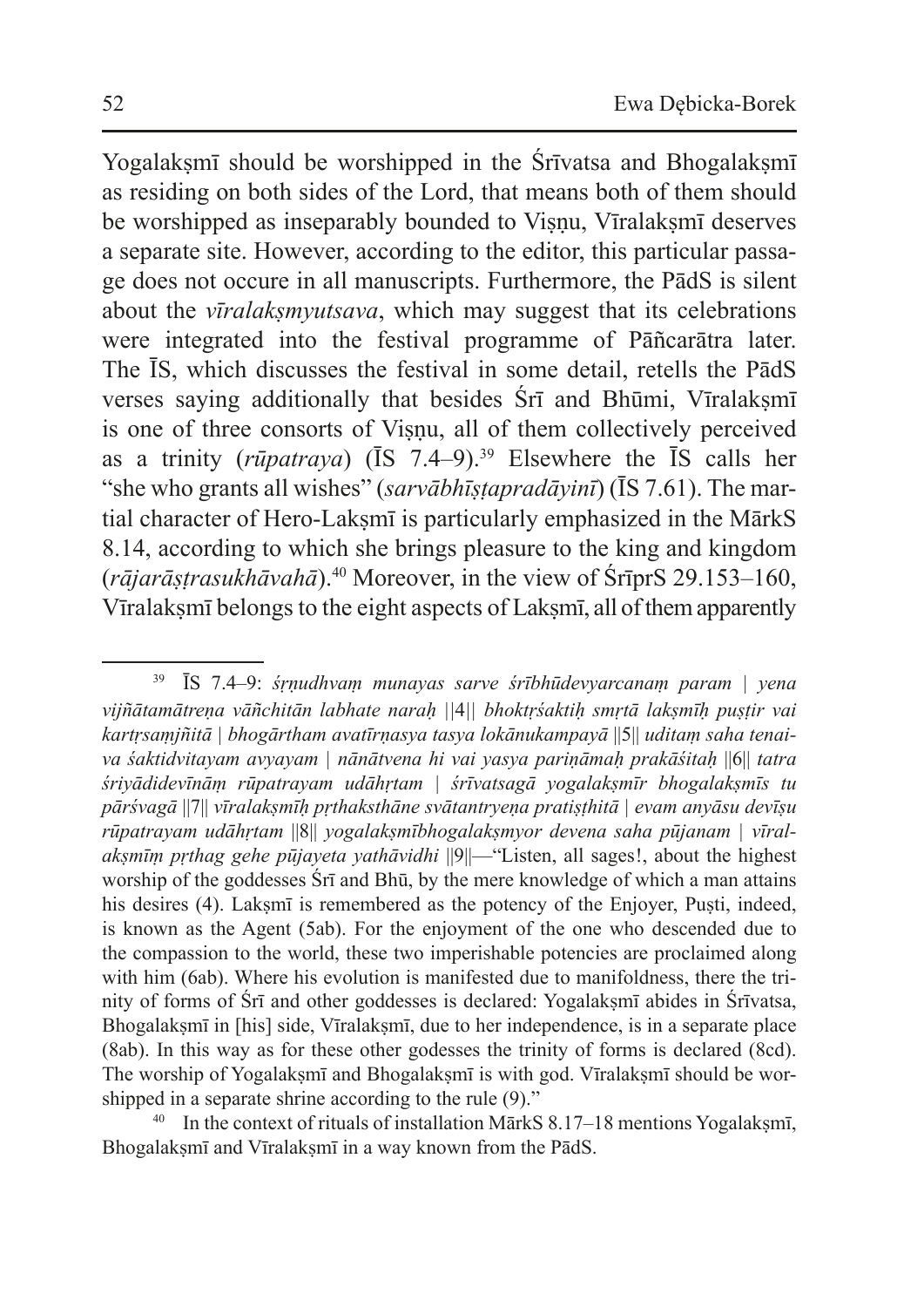displaying some associations with the kingship, including Mahālaksmī, Dhanalakṣmī, Sāṃtanalakṣmī, Jayalakṣmī, Dhānyalakṣmī, Dhairyalakṣmī and Rājyalaksmī.<sup>41</sup> She assumes a reddish colour and holds a sword and a shield (*vīralakṣmīṃ pāṭalābhāṃ khaḍgakheṭadharāṃ smaret*) (ŚrīprS 29.154). The goddess is also associated with the south-western direction (*nairṛta*) (ŚrīprS 15.15), which has demonic connotations. It is known that the royal facets of  $\overline{S}$ rī-Laksmī, that is of a goddess being a product of gradual merging of Śrī and Lakṣmī already from the times of Upaniṣads, can be traced from much earlier. The earliest evidence of their worship is *Śrīsūkta*, where both of them are connected to fertility and wealth. The relation between the substantive *śrī*- in the sense of prosperity and "ruling power, dominion, chieftancy" appears in the Brāhmanic corpus. In the *Baudhayanagṛhyaśaṣasūtra* 1.23 Śrī is worshipped during the coronation ofthe king (*rājābhiṣeka*) (Gonda 1969; 188ff, cf. Rastelli 2015). Due to her close relation to Viṣṇu, noticed in late portions of the *Māhābhārata*, the goddess was integrated into the theological and ritual system of Vaisnava religious traditions, including Pāñcarātra and Śrīvaisnava. Whereas Srī-Laksmī gained a pivotal role in the teachings of *Lakṣmītantra*, the methods of her incorporation, possibly for royal purposes, are observed, for example, in the *Ahirbudhnyasaṃhitā*  $(13<sup>th</sup> cent.)$ , which is a text focused upon Sudarsana, an embodiment of Viṣnu's weapon associated with kings. However, the strategies of Mahālakṣmī's integration into the textual framework of the AhS reveal some unwillingness to ascribe an independent position to the goddess (Rastelli 2015). As shown by Hüsken, a similar tendency to reluctantly accept the goddess is seen in the way of celebrating the nine-day-long festival dedicated to Vīralakṣmī. Both in the case of Pāñcarātrika normative texts and contemporary practice she recedes before the *vijayadaśamī* starts and gives up the ritual scene to the Lord regardless of her military features that would be attractive for the royal spheres (Hüsken 2018: 184).

<sup>&</sup>lt;sup>41</sup> On the modern development of Astalaksmī worship, see Narayanan 1998: 104–105.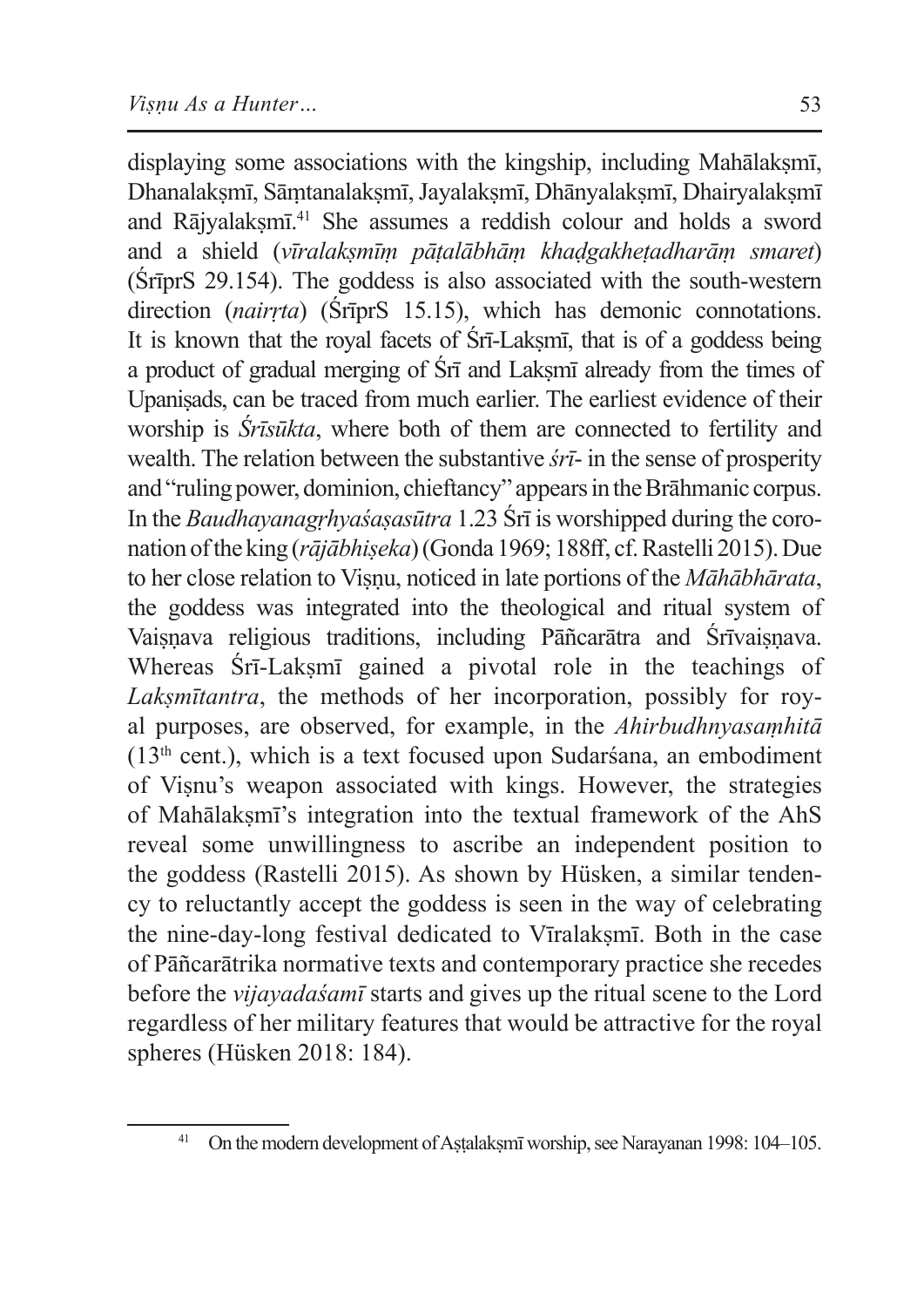In the case of Pāñcarātra *saṃhitā*s, close links of *mahānavamī* with royalty are expressed especially clearly in the prescriptions of the *Paramapuruṣasaṃhitā* (ParpS), which states that on the day following its nine-day-long celebrations the "sprinkling of a turban by a king" (*rājñāpaṭṭābhiṣeka*) connotating the king's coronation, should take place (ParpS 9.65).42 On the ninth day (*navamī*) of a bright fortnight of the month of Āśvina there falls the annual great celebration of Vīralakṣmī (*mahotsava*) (ParpS 9.52ab–53ab: *āśvinasya site pakṣe navaṃyāṃ tu mahotsavam* | *vīralakṣmyās tu kartavyaṃ pratyabdaṃ ca dharātale*)*.* This is the best of all festivals, performed for the pleasure of the goddess (ParS 9.54ab: *tasmāt tasyās tu saṃprītyai kartavyam idam utsavam*), who is the Mother of the World in a human form (ParS 9.53d: *jaganmātā puruṣākārarūpiṇī*). The goddess's celebrations should be held either in the temple (*devāgāre*) or at home (*gṛhe*) (ParS 9.55). ParpS 9.59cd–61ab continues that on the ninth day Śrī should be worshipped in fire, jar, and *maṇḍala* and after that installed in the image (*bimba*). The purpose of goddess' celebration is to increase good fortune (*saubhāgyasamṛddhi*) to all in the country. On the *daśamī*, however, she loses her position for the texts speak about the male god's festival of victory (*devasya vijayotsavam*) (ParpS 9.61cd–62ab). In some circumstances, a day before *vijayotsava*, it is recommended to worship Mahālaksmī's horse, and on the following day, *daśamī*, to worship weapons (ParpS 9.70–71). These two elements, that is the worship of a kingly mount and the worship of weapons are possibly the reason why Smith equates the ParpS *vijayotsava* with the hunting festival (Smith 1982: 48, fn 17).

<sup>&</sup>lt;sup>42</sup> In the passage dealing with the king's duties, the late AnS mentions public displaying of a turban (*paṭṭabandha*); *anyeṣām prāṇisarvebhyaḥ paṭṭabandhaṃ prakāśayet* (AnS 10.6a). The 9<sup>th</sup> and 10<sup>th</sup> cent. grants from Deccan refer to the conferral of this type of a headband as a crucial event of court assemblies, the so-called *paṭṭabandhamahotsava* / *paṭṭabandhābhiṣeka*, which was a kind of royal coronation, implicating gifts of land etc. (Ali 2006: 118–119).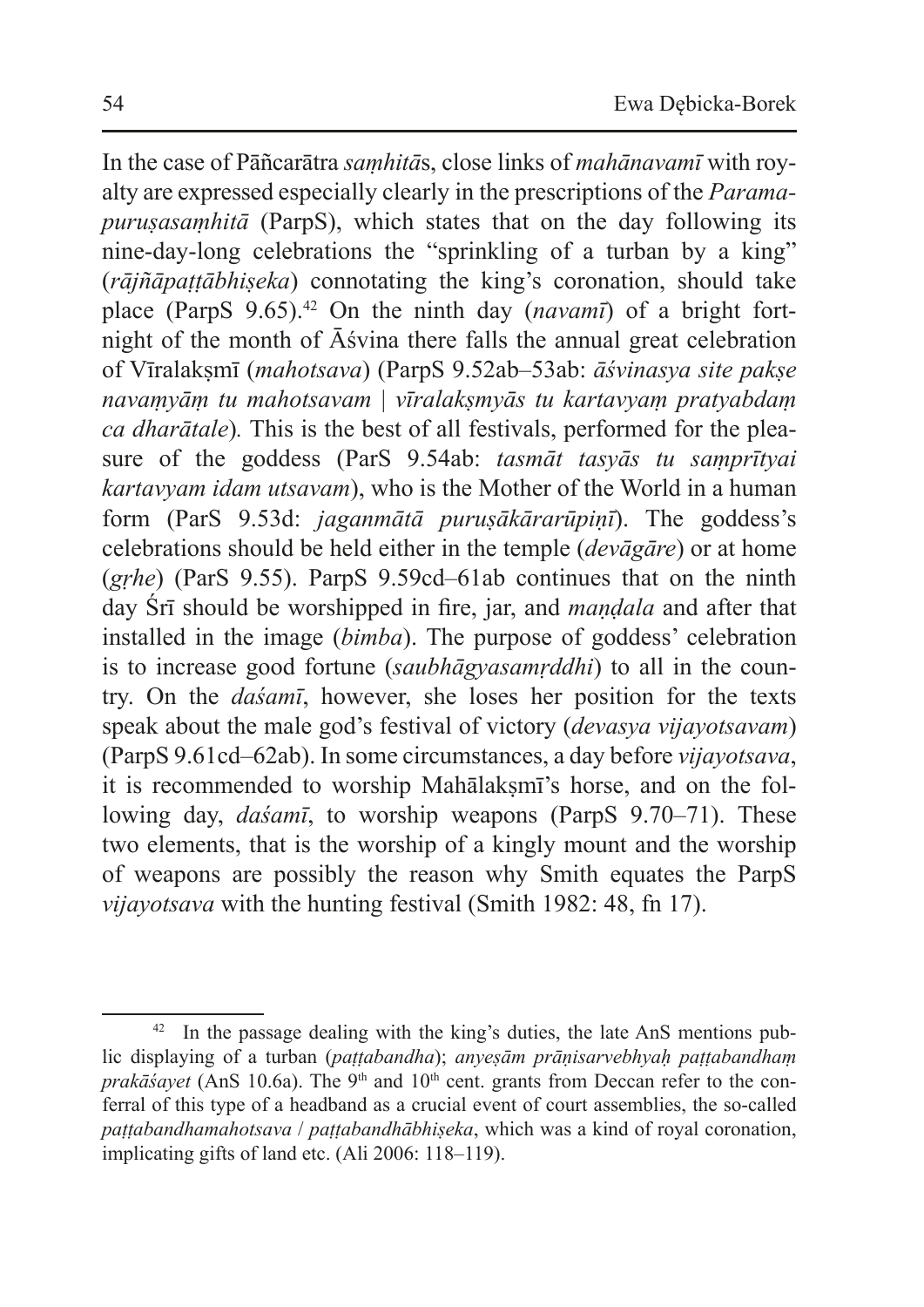In the PurS too, this is the god who plays a central role on the tenth day of celebrations, although on the previous nine days it is him along with the goddess, who is worshipped. On the *dasamī* Visnu rides a horse around the village, to the unspecified place where a bow and arrow are placed under a *śamī* tree. Releasing only one arrow may suggest that in this case less attention is given to metaphorical subjugation of the world. Instead, PurS focuses upon substituting the activity of killing the demon. The practice unnoticed in the ĪS description isthat the tree's leaves are collected by the devotees for the sake of purification of their sins (PurS 27.22–30):

Then, in the month of Āśvayuja, one should perform *vīralakṣmyutsava*. One should perform a nine-day-long festival starting on the first day of a lunar fortnight. After performing a bath with jars constantly adorning [the god present at] four places, ending with an oblation in fire (*havis*),<sup>43</sup> and honouring [him], a teacher should mount the goddess on a carriage. Every day he should take the god [with her?] to circumambulate a village. On the ninth day, he should sprinkle [them?] with water from jars. At the end of the regular worship he should worship the goddess along with the god. On the tenth day, having mounted the god on a horse, he should take him to circumambulate the village. Having approached a *śamī* tree, he should put the carriage at its roots. Having worshipped Viṣvaksena, one should declare the day auspicious. Having sprinkled a bow and arrow with water sanctified by the formula of wishing auspicious day, one should worship [them]. Having released an arrow firstly, one should worship the god. Having gathered the *śamī*leaves, one should worship [them] at the god's feet. Those people who put on a head the *śamī*-leaves [which were] placed at the foot of god, their sins will be certainly annihilated. Then, in splendour, one should carry the god to the god's abode.44

<sup>43</sup> These places are: *maṇḍala*, jar (*kumbha*), idol (*arcā*, *pratimā*, *bimba*), and fire (*agni*). See TAK vol 2: 227.

<sup>44</sup> PurS 27.22–30: *atha cāśvayuje māsi vīralakṣmyutsavaṃ caret | pratipaddinam ārabhya navāhotsavam ācaret* ||22|| *saṃsnāpya kalaśair nityam alaṅkṛtya tu*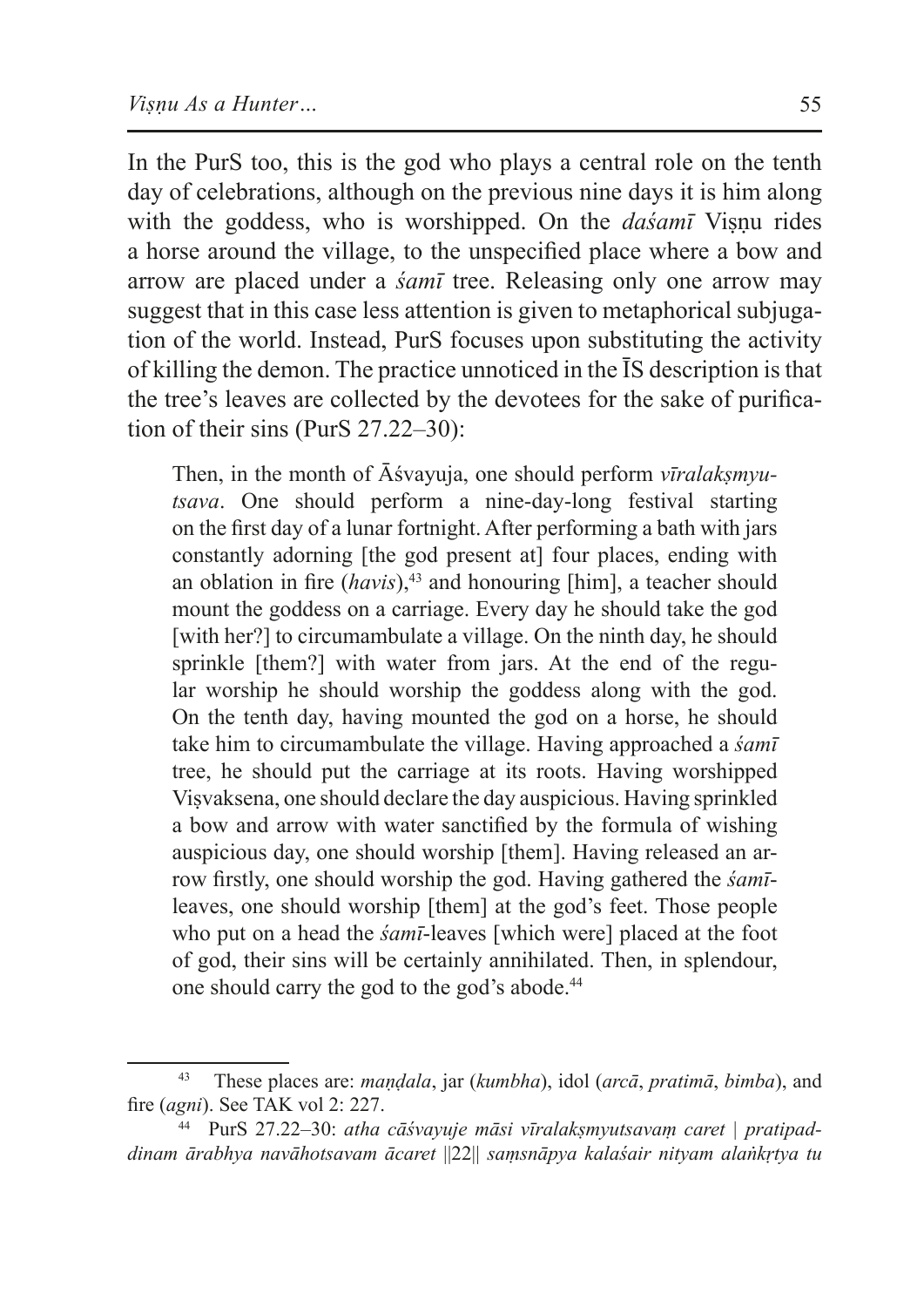Other *samhitās*, too, prescribe elaborate worship of Vīralaksmī for nine days which precede *vijayadaśamī* (ĪS 13.101–11; cf. ŚrīprS 48.49–50). As Hüsken has shown, this practice is only partially followed nowadays, at least in the Varadarāja temple in Kanchipuram, which treats the ĪS as a normative base. For instance, whereas the texts teach parading the goddess through the village every evening, currently she goes out up to the boundary of the temple complex along with her husband, Varadarāja. Hüsken links this change with the status of Laksmī as an "exemplary chaste and subdued Brahmin wife, who never leaves the house (i.e. temple compound)" (Hüsken 2018: 181).

Being related to a Vaisnava version of *mahānavamī* celebrations which primarily focus on praising royal power, a *mṛgayotsava* carried on this occasion is informed with even more elements evoking its kingly character then in the case of *mahotsava*. 45 As the ĪS 13.127 openly states, it is held for the sake of the growth of the kingdom (*rāṣṭrābhivṛddhida*). However, as mentioned above, the Hero-Laksmī has no agency during the hunt excursion for she stays in the temple. This is Visnu who on his

*deśikaḥ | catuḥsthānārcanaṃ kṛtvā havirantaṃ prapūjya ca* ||23|| *yāne devīṃ samāropya devaṃ grāmapradakṣiṇam* | *evaṃ pratidinaṃ kṛtvā navamyāṃ kumbhatoyataḥ* ||24|| *prokṣayen nityapūjānte devīṃ devena pūjayet* | *daśamyām aśvam āropya devaṃ grāmapradakṣiṇam* ||25|| *nītvā śamīṃ samāsādya tanmūle sthāpya yānakam* | *viṣvaksenaṃ tu sampūjya puṇyāhaṃ vācayet tataḥ* ||26|| *prokṣya puṇyāhatoyena dhanurbhāṇau prapūjayet* | *pūrvavad vāṇamokṣaṃ tu kṛtvā devaṃ ca pūjayet* ||27|| *śamīpatrāṇi saṅgṛhya pūjayed devapādayoḥ* | *devasya padavinyastaśamīpatrāṇi ye narāḥ* ||28|| *śirasā dhārayiṣyanti te dhruvaṃ muktakilviṣāḥ* | *vaibhavena tato devaṃ nayed devālayaṃ prati* ||29||

<sup>45</sup> As Hüsken writes: "While the Varadarāja temple's Navarātri festival emphasizes the goddess in her calm, beautiful, and perfectly subdued form, in text and performance, we see a strong focus on those aspects that reconfirm and celebrate royal power—indicating that this festival in the Pāñcarātra tradition was primarily aimed at royal clients of the priests. These royal aspects are the courts of Varadarāja and Lakṣmī, the recitation of specific verses in Tamil (*pattiyerram*) in honor of the godking's deeds, the hunting excursion of the male god outside the temple compound to the *vaṉṉi* tree, his shooting of arrows in the direction of the enemies, and the display of wealth on the bodies of the attending women" (Hüsken 2018: 186–187).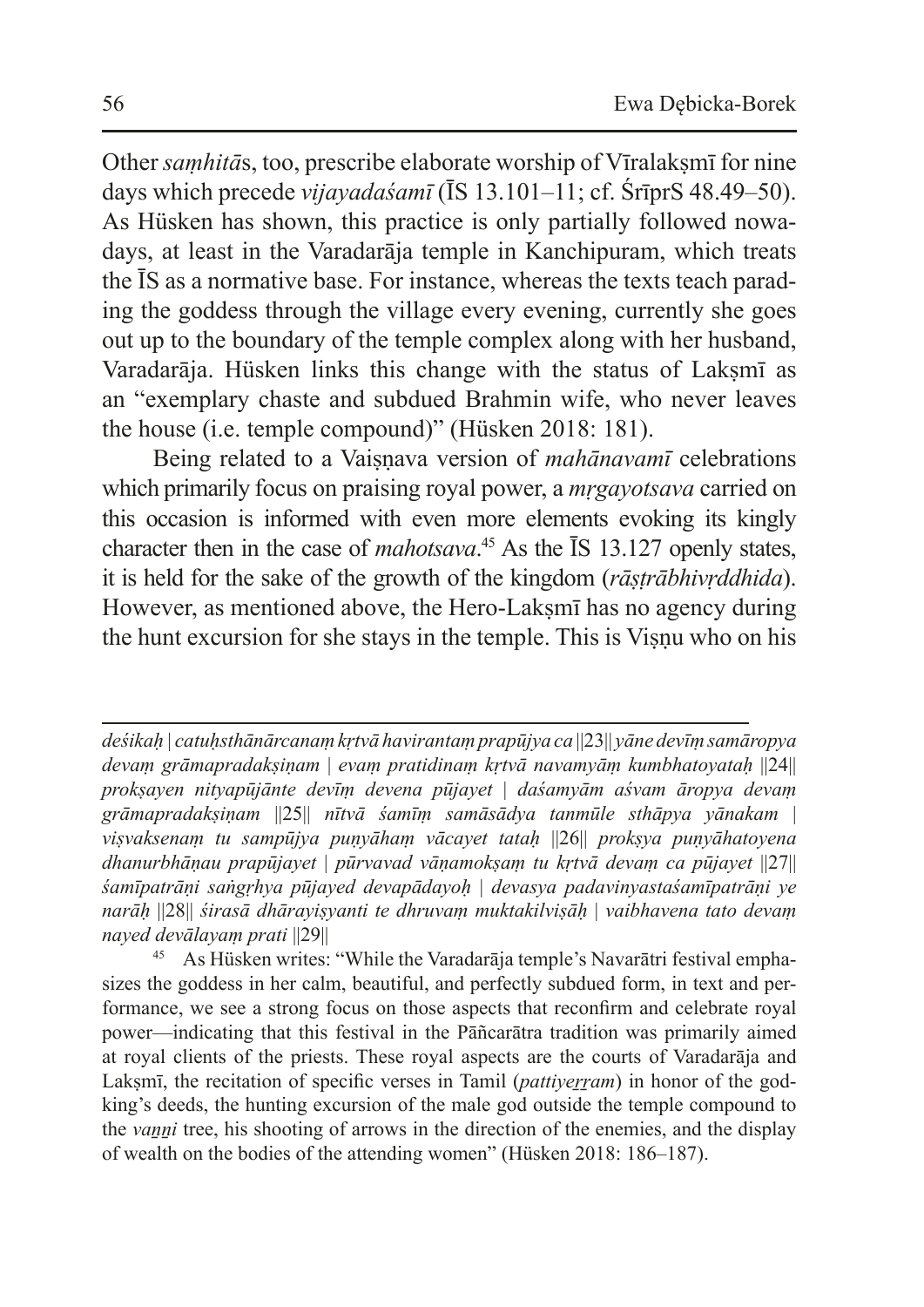mount goes to a great forest (*mahāvana*) to symbolically overcome an enemy. The ĪS 13.127–146 recommends:

On the following day, [i.e.] the tenth, one should conduct the god's hunting festival (*mṛgayotsava*) in accordance with the rule which will be said hereafter, for the sake of the growth of the kingdom (127). On the ninth day, one should carry a horse of god, adorned particularly, the bunch of arrows, god's bow etc. as well, to a river's or a pond's bank (129ab). Having brought [them], having bathed the horse and weapons etc., having adorned [the horse] particularly with garlands and cloths etc., an umbrella, banner-cloth etc., having carried it around the village with dance and instrumental music, one should make the horse of the god enter the abode (131ab). There, the knower of mantra, having worshipped it with the *tārkṣyamantra* [Garuḍa-mantra], he should worship it beginning with *arghya*-offering, perfumes etc., up to the offering of an oblation in fire (*havis*) (132ab). The teacher should also worship the weapons, each of them with its *mantra* (132cd). On the tenth day having performed the regular worship (*pūjā*) of the God of Gods, he should at first carry the god in his festival image to the *āsthānamaṇḍapa*  (133). Having bathed the god there with twenty-five jars, one should worship [him] in the place of decoration and offer a great oblation in fire (*mahāhavis*) (134). Having mounted the god on a horse, then, one should adorn him with ornaments suitable for hunting, along with paraphernalia fit for journey (135). One should lead him in accompany of *vaiṣṇava* devotees and soldiers armed with weapons to the great forest, where he should offer to the God of Gods roots and fruits etc. delivered with *bhakti* especially by ascetics and others who dwell in the forest, and various flowery garlands (137). Having brought him in the vicinity of a *vahni* tree, one should perform the circumambulation, place him there at the place for supplying water or other (*prapādike*), on the splendid throne at the roots of a *vahni* tree, and honour the weapons beginning with [the formula of] wishing the auspicious day (139). Having taken a leaf of a *śamī* tree with *mūlamantra*, having put [it] on the god's head, and having honoured [him] with *arghya* etc., the teacher should offer him betel and, thus, with a permission, having seized a bow with arrows for the sake of conquering all directions, destroying all enemies and for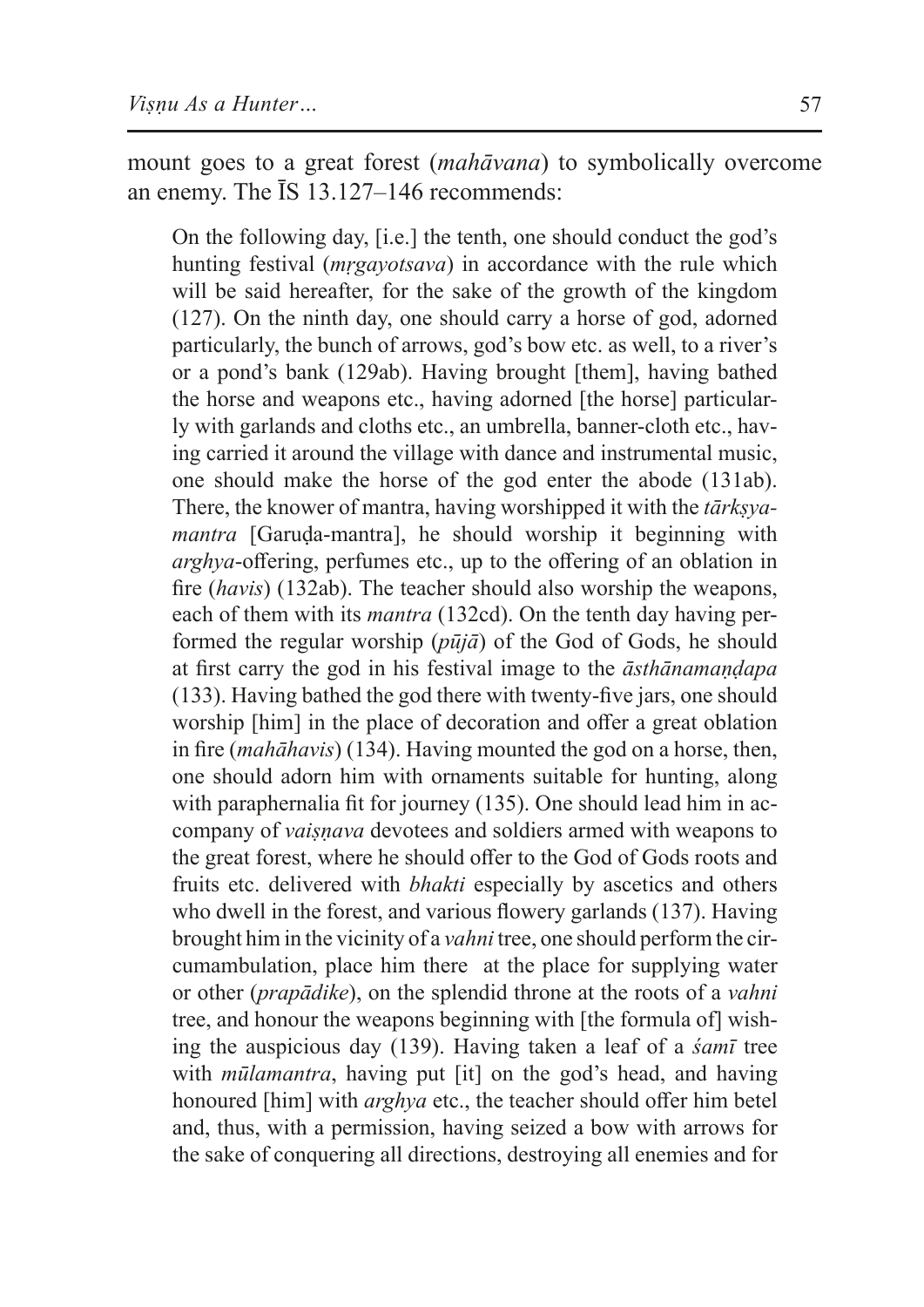prosperity of king's kingdom, he should direct four arrows in for directions and two arrows up and down, with *astramantra* and *ṛc*hymn *dhanavanā gā* (143ab)*.* Then he should worship the God of Gods with various offerings (143cd). When evening comes, having mounted the Lord of World on a horse, with hundreds of lights and with accompaniment of [the sound of] various musical instruments, he should lead him inside the temple having circumambulated the village (145ab). Having bathed the God of Gods with nine jars and adorned him, the teacher should honour the Omnipresent one along with Śrī and Puṣti with an oblation in fire (*havis*) at the end (146ab). In this way the praised festival (*utsava*) should be performed on the tenth day (146cd).<sup>46</sup>

<sup>46</sup> ĪS 13.127–146: *tadanyedyur daśamyāṃ tu devasya mṛgayotsavam* | *vakṣyamāṇena vidhinā kuryād rāṣṭrābhivṛddhidam* ||127|| *navamyām eva devasya turagaṃ ca viśeṣataḥ* | *alaṅkṛtaṃ tathāstraughaṃ devasya dhanurādikam* ||128|| *vāhayaṃs tu nadītīraṃ sarastīram athāpi vā* | *samānīyātha saṃsnāpya turagaṃ cāyudhādikam* ||129|| *alaṅkṛtya viśeṣeṇa mālyair vastrādikais tathā* | *chatradhvajapatākādyair nṛttavādyaravaiḥ saha* ||130|| *grāmapradakṣiṇaṃ nītvā ālayaṃ sampraveśayet* | *tatra devasya turagaṃ tārkṣyamantreṇa mantravit* ||131|| *samabhyarcyārghyagandhādyair havirantaṃ samarcayet* | *āyudhāny arcayet tadvat tattanmantreṇa deśikaḥ* ||132|| *daśamyāṃ devadevasya kṛtvā nityārcanaṃ purā* | *yātrāmūrtigataṃ devaṃ nayed āsthānamaṇṭapam* ||133|| *taṃ devaṃ tatra saṃsnāpya pañcaviṃśatibhir ghaṭaiḥ* | *alaṅkārāsane* '*bhyarcya nivedya ca mahāhaviḥ* ||134|| *devam aśve samāropya tatas tu mṛgayocitaiḥ* | *alaṅkārair alaṅkṛtya yātropakaraṇaiḥ saha* ||135|| *bhaktair bhāgavataiḥ sārdhaṃ sannaddhaiḥ sāyudhair bhaṭaiḥ* | *mahāvanaṃ samānīya tatra tatra viśeṣataḥ* ||136|| *vānaprasthais tāpasādyair arpitāni ca bhaktitaḥ | kandamūlaphalādīni vividhāḥ kusumasrajaḥ* ||137|| *samarpya devadevāya vahnivṛkṣasamīpataḥ* | *nītvā pradakṣiṇīkṛtya devaṃ tatra prapādike* ||138|| *bhadrāsane samāveśya vahnivṛkṣasya mūlataḥ* | *āyudhāni samabhyarcya puṇyāhoktipurassaram* ||139|| *śamīpatraṃ tu saṅgṛhya mūlamantreṇa deśikaḥ* | *datvā devasya śirasi arghyādyaiḥ samprapūjya ca* ||140|| *tāmbūlaṃ vinivedyātha deśikas tadanujñayā* | *dhanurbāṇān samādāya sarvadigvijayāya ca* ||141|| *sarvaśatruvināśāya rājarāṣṭrābhivṛddhaye* | *caturdikṣu caturbāṇān ūrdhve* '*dhaś ca śaradvayam* ||142|| *prayuñjed astramantreṇa dhanvanāgeti vā ṛcā* | *tato* '*rcayed devadevaṃ vividhair upahārakaiḥ* ||143|| *sāyaṅkāle tu samprāpte āropyāśve jagatprabhum* | *pradīpaśatasaṃyuktaṃ nānāvādyasamanvitam* ||144|| *grāmapradakṣiṇaṃ devaṃ mandirāntaḥ praveśayet* | *deveśaṃ navabhiḥ kumbhaiḥ snāpyālaṃkṛtya deśikaḥ* ||145|| *śrīpuṣṭibhyāṃ saha vibhuṃ havirantaṃ samarcayet* | *evaṃ daśamyāṃ kartavyam utsavaṃ ca prakīrtitam* ||146||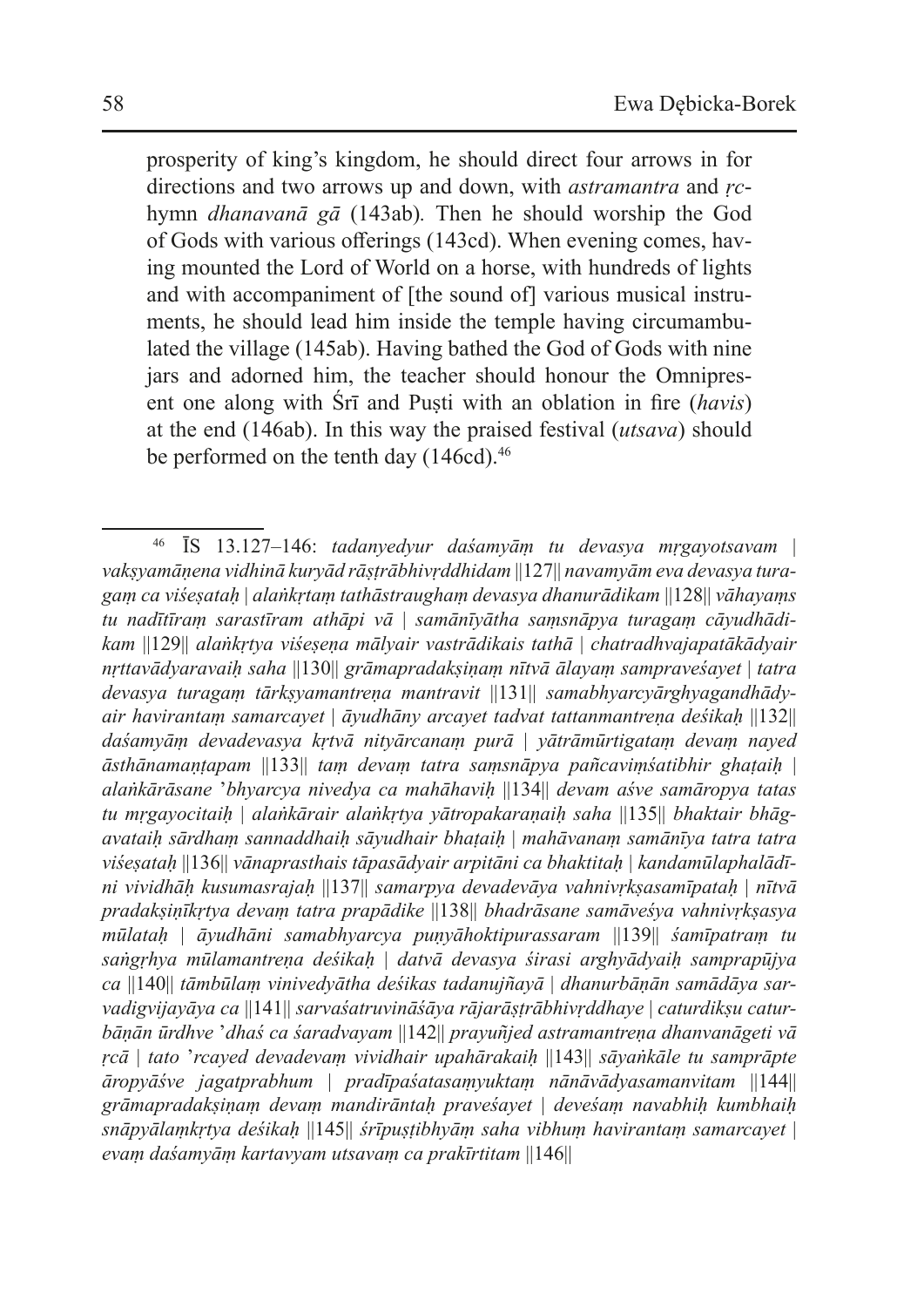As the text states, by the means of shooting the arrows nearby the *śamī* tree the priest, on behalf of the god, subdues the world, kills the enemies and thus ensures the prosperity of the kingdom (ĪS 13.142). However, the vicinity of the *śāmi* tree adds a significant dimension to the ceremony. Being associated with the *Mahābhārata*'s episode of the Pāṇḍavas hiding their weapons under it, it reveals a wide range of links with the killing of an enemy. In the context of *vijayadaśamī* celebrations, an enemy equals the demon. This relation is clearly expressed in the Tamil language, in which the element of destruction of a demon is known as *vaṉṉimaram pārivēṭṭai* (vanni tree hunting festival) (Hüsken 2018: 184). Hence, apart from the reenactment of subjugation of the whole earth, in the Vaisnava context discharging the arrows in all directions nearby the *śamī* tree first of all seems to substitute for the episode which provides the festival with a mythological background, even though this is the male god who does it instead of the goddess. The same pattern is observed in a current practice of the Varadarāja temple in Kanchipuram. In comparison to the festivities held on the same occasion in the local Śākta Kāmāksī temple, where the goddess herself slays the demon, the Vaiṣṇava way of feasting appears rather passive and docile, with Varadarāja, who, embodied by the priest, shoots the arrows on behalf of Lakṣmī (Hüsken 2018: 184).

Noteworthy, the prescriptions of the ĪS are retold, and sometimes even reproduced, by the editor(s) of the ŚrīprS. According to V. Raghavan, both texts are roughly contemporary but the latter seems slightly later (Raghavan 1969) and draws extensively both from the PādS and the ĪS. However, ŚrīprS 43.1–23 determines the timing of *mṛgayotsava* for the tenth day of the bright part of the month of Nabhasya (the rainy season, August–September), which points to its independent status. Also, differently than in other *saṃitā*s, here the aim of the god's hunt is meant to provide ascetics and others who dwell in the forest (*vanaprasthā tāpasādi*), and hence stay beyond the boundaries of an organized society, with the opportunity to meet the Lord otherwise unavailable to them (cf. Smith 1982, Orr 2004).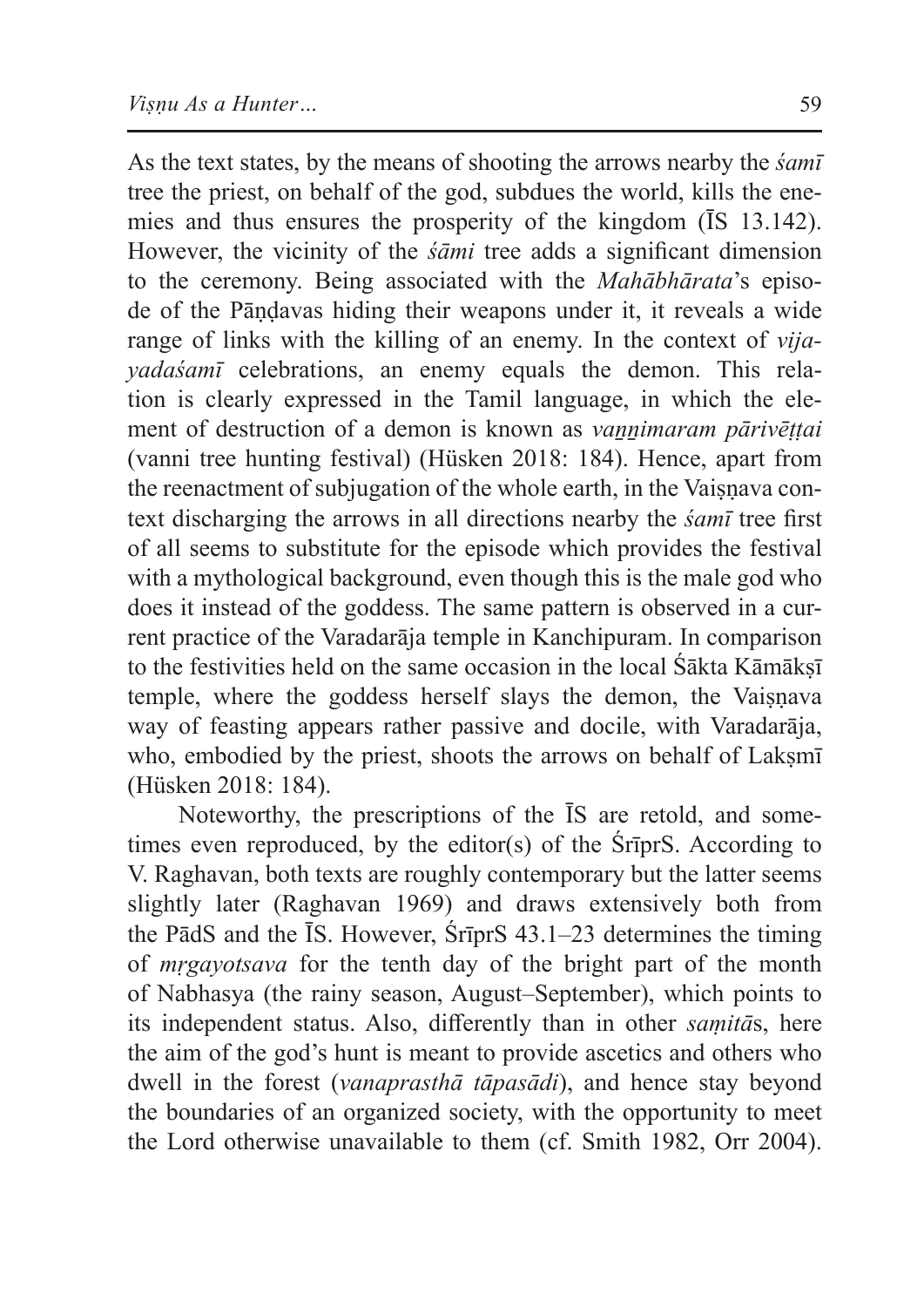Viṣṇu, attended by devotees and servants, sets off on his journey to a great forest without his consorts, where rituals concerning a *vahni/ śamī* tree are involved (parallel passages in Hüsken 2018). Conceptualizing the *mṛgayotsava* as the occasion on which ascetics and others may have a look at the deity may have its roots in the ĪS 13.137, where their attendance at the hunting procession performed on the occasion of *vīralakṣmyutsava* was briefly hinted at by the means of similar expressions.<sup>47</sup>

Table 2. Important elements of *mṛgayotsava*/*mṛgayātrā* taught by the *saṃhitā*s in relation to *vīralakṣmyutsava*

|           | $\overline{I}S$ 13.127–146                                   | PurS 27.22-30                                             | ParpS 9.61-71                             |
|-----------|--------------------------------------------------------------|-----------------------------------------------------------|-------------------------------------------|
| goddesses | not mentioned                                                | not mentioned                                             | not mentioned                             |
| vehicle   | horse                                                        | horse                                                     | horse                                     |
| route     | āsthānamandapa-<br>great forest-vahni<br>tree-village-temple | not mentioned                                             | not mentioned                             |
| hunting   | shooting arrows in the<br>vicinity of a <i>vahni</i> tree    | shooting arrows in the<br>vicinity of a <i>vahni</i> tree | worship of a horse/<br>worship of weapons |

<sup>47</sup> Comp. ĪS 13.137–138ab: *vānaprasthais tāpasādyair arpitāni ca bhaktitaḥ* | *kandamūlaphalādīni vividhāḥ kusumasrajaḥ* ||137|| *samarpya devadevāya vahnivṛkṣasamīpataḥ* | *nītvā pradakṣiṇīkṛtya devaṃ tatra prapādike* ||138|| *bhadrāsane samāveśya vahnivṛkṣasya mūlataḥ* | *āyudhāni samabhyarcya puṇyāhoktipurassaram* with: ŚrīprS 43.12–14*: tatra dhyānaparair nityaṃ vānaprasthaiḥ samarpitam* ||12|| *kandamūlaphalaṃ cānyad gurur deve nivedayet* | *kārayitvā tu mṛgayāṃ vahnivṛkṣasamīpataḥ* ||13|| *nītvā prapādike ramye sthāpayitvā jagatpatim* | *vahnivṛkṣasya mūle tu prokṣya puṇyāhavāriṇā* ||14|| and: ŚrīprS 43.18–19ab*: vānaprasthais tāpasādyair arpitāni ca bhaktitaḥ* | *kandamūlaphalādīni vividhāḥ kusumasrajaḥ* ||18|| *samarpya devadevāya tāmbūlaṃ ca nivedayet |*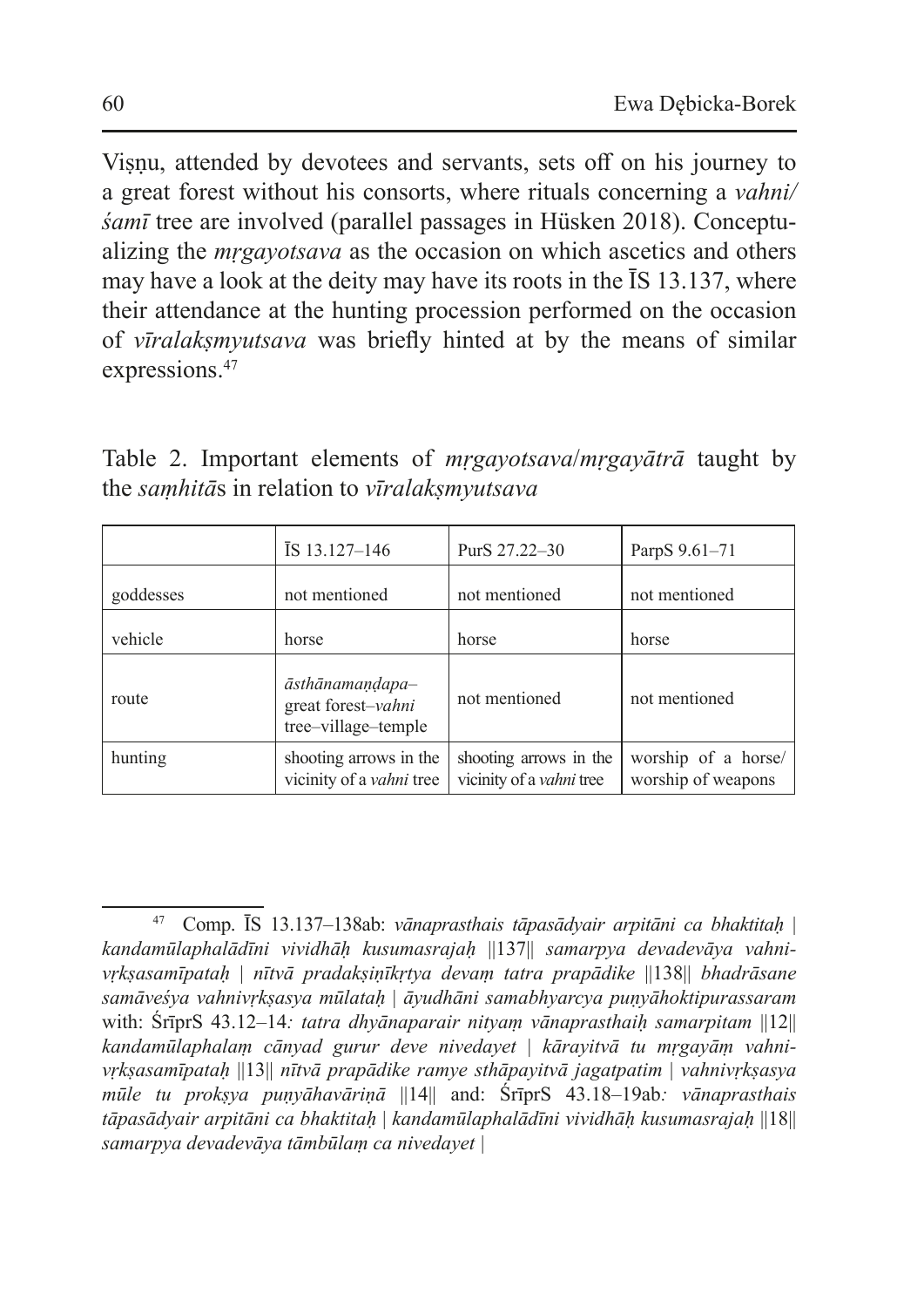|           | IS 13.251cd-263ab                                                                                                 | SrīprS 43.1-23                                                                              |  |  |
|-----------|-------------------------------------------------------------------------------------------------------------------|---------------------------------------------------------------------------------------------|--|--|
| occasion  | A day after the <i>makara</i> -<br>samkrānti                                                                      | $10th$ day of the bright part of the month of<br>Nabhasya                                   |  |  |
| goddesses | not mentioned                                                                                                     | not mentioned                                                                               |  |  |
| vehicle   | gem among horses                                                                                                  | horse                                                                                       |  |  |
| route     | each and every forest<br>(vane vane)-village-<br>temple                                                           | great forest-vahni tree-circumabulation through<br>all paths-boundary of the village-temple |  |  |
| hunting   | capturing a boar,<br>an elephant, a tiger,<br>a black and spotted<br>antilope to be relea-<br>sed in front of God | shooting arrows in the vicinity of a <i>vahni</i> tree                                      |  |  |

| Table 3. Important elements of <i>mrgayotsava/mrgayātrā</i> taught by the sam-    |  |  |  |  |  |
|-----------------------------------------------------------------------------------|--|--|--|--|--|
| hitās on the occasion different than <i>mahotsava</i> and <i>vīralakṣmyutsava</i> |  |  |  |  |  |

## **Conclusions**

The treatment of a hunt festival in the Pāñcarātra sources may seem extremely variegated, yet, in fact, the range of activities which, in a certain sequence, are taught by a given *saṃhitā* is relatively limited, with a number of borrowings and retellings among individual texts. A prescriptive model, even if not unified, seems actually much less complicated than the range of variations observed in contemporary practice of South Indian temples, the latter suggesting that the ritual hunt's original function and meaning has been often deeply modified (L'Hernault, Reiniche 1999: 74). In *saṃhitā*s, the general pattern of celebrations remains roughly similar: a properly equipped Lord surrounded by devotees acting out a kind of battue rides a royal mount towards a shadowy spot situated beyond the boundary of a temple. Although due to constant reworking, the *saṃhitā*s' chronology remains uncertain, one may however notice a sort of expansion of *mṛgayotsava's*  meanings. A hunt excursion during which the deity joined by his two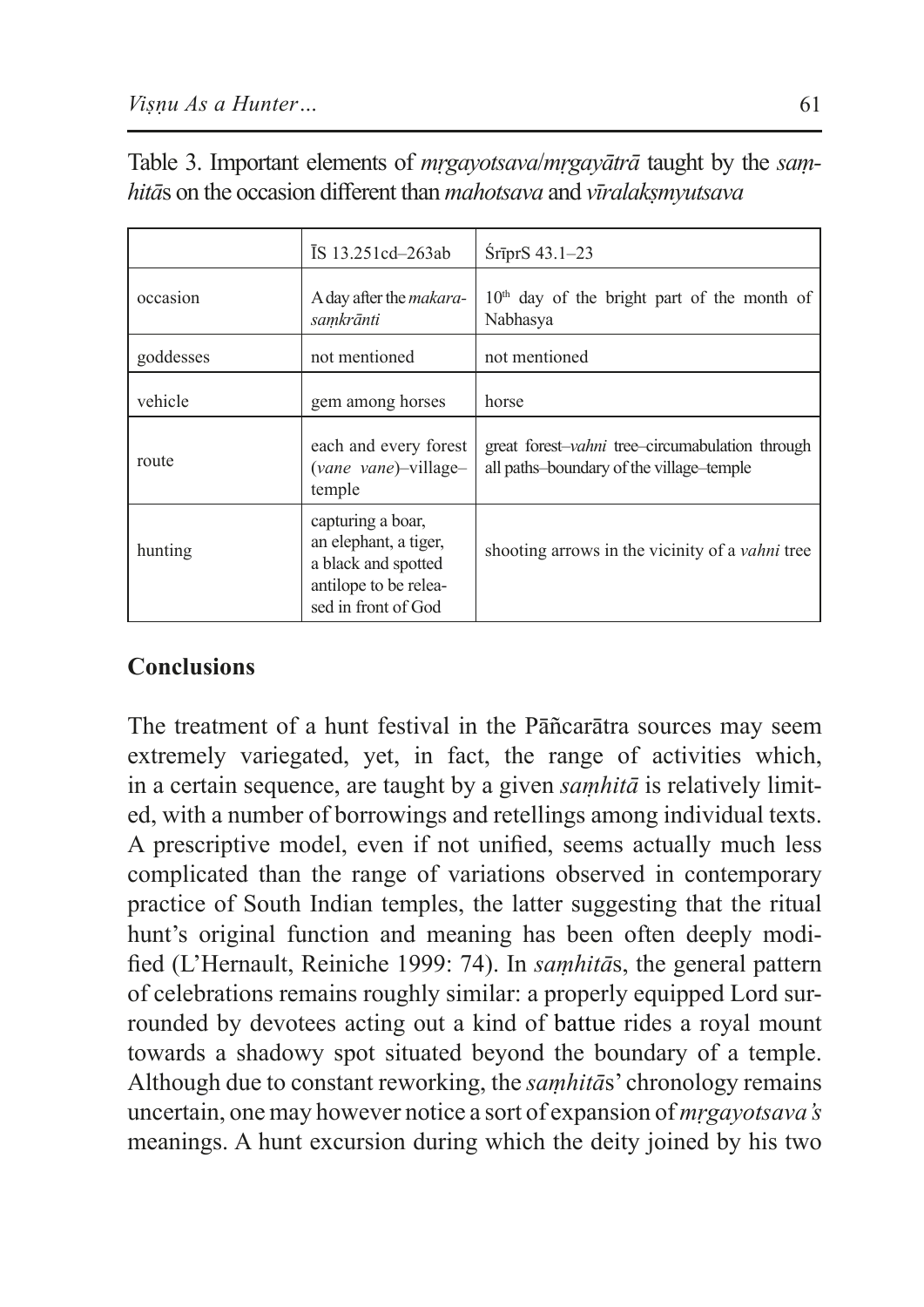wives boasts his kingly splendour on the way to the shades of a garden appears to dominate, if not to exclusively occupy, the earlier descriptions (PādS, PārS, ViśS). A distinct form which focuses upon a single male god's expedition to a forest, where some sort of hunting involving symbolical killing is performed, appears in MārkS and PurS. A particulary meaningful change is however noticed in the accounts which prescribe a trip to a forest, again of Visnu alone, where a *vahni/śamī* tree grows (ĪS, PurS, ParpS). This is only in the vicinity of a this tree, where worship of weapons and shooting arrows on behalf of a god gains a special meaning of victory over an enemy/demon. An element which significantly influences the festival's structure and function is therefore crossing a boundary of an inhabited space, marked by entering a forest, as it both makes the presence of goddesses impossible and extends the territory delineated by procession. Thus, whereas a trip to a garden in the company of wives seems to be bound to *mahotsava*, with its splendid processions carried rather within a village (with exceptions which, nonetheless, as we can presume, treat a garden as a part of a domesticated space), the model involving a visit to a forest might have been a later development which entered (and complemented) the scene along with a growing need to appeal to royal circles. For this sake Visnu's warlike features and his sovereignty over particular area had to be stressed. This seems especially evident in the case of *mṛgayotsava* performed on the occasion of *vīralakṣmyutsava*, as a part of autumnal *mahānavamī*, celebrated in South India with a grand pomp from the times of Vijayanagara kings. Contrary to the accounts of *mahotsava*-related *mṛgayotsava*, which treats hunting as a sport, performed in a garden to which Viṣṇu along with his wives travels for pleasure and as such evokes the model of a king who "fructifies and enjoys" his realm (Ali 2003: 224), the occasion of *vīralakṣmyutsava*/ *vijayadaśamī* strongly situates Viṣṇu within the symbolical context of a victorious king who by means of replacing Vīralaksmī in killing the demon symbolized by a *śamī* tree overcomes his enemies. While on the move, he also enhances his power upon his territory, the event additionally reenacted by shooting arrows in all directions.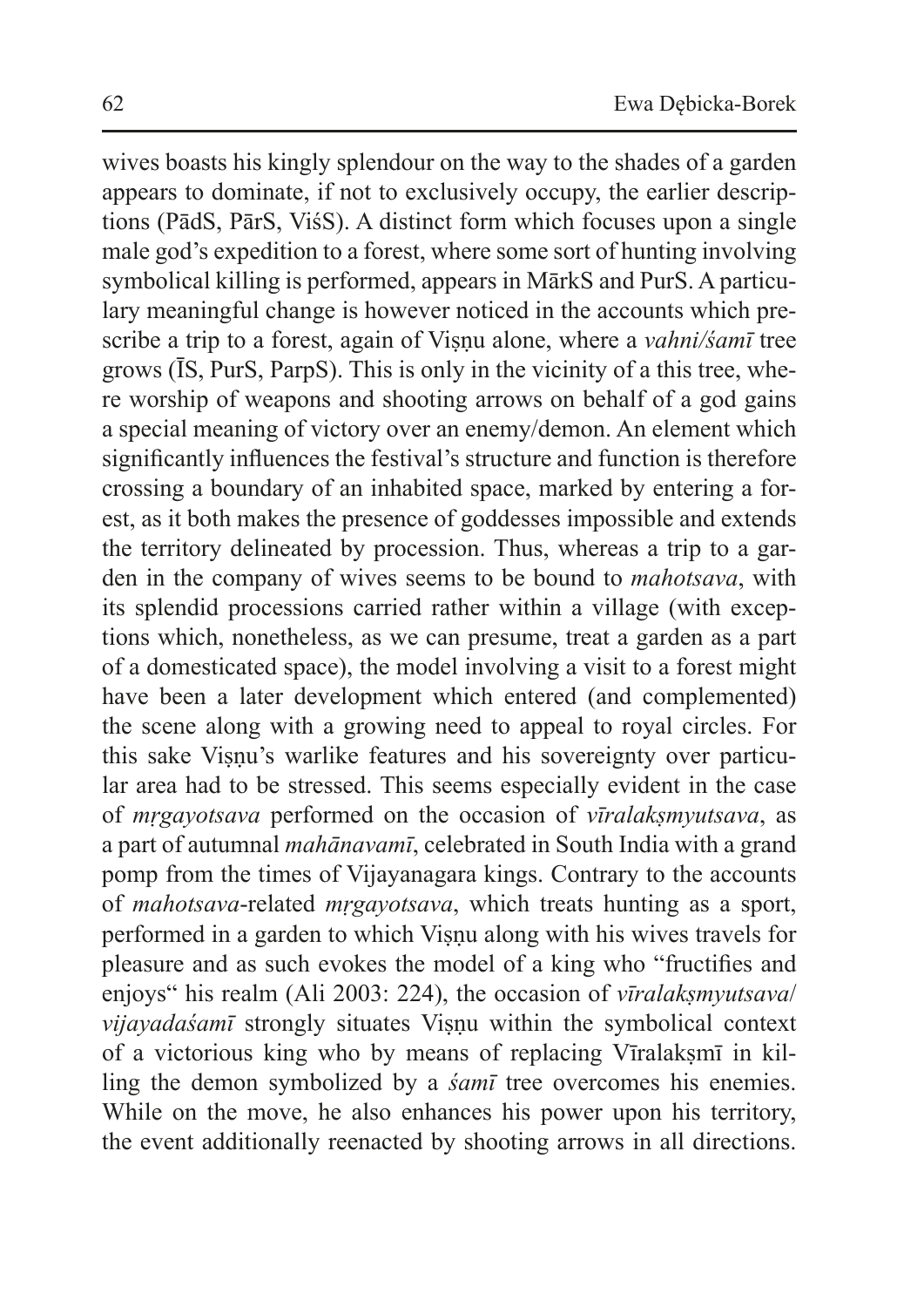An increasing tendency to communicate the Lord's relation to the realm he dwells in and his acceptance of various communities under his spiritual/kingly rule, which in Orr's opinion is reflected in significant extension of procession territory, is particularly seen in the passages dealing with the god who inspects each and every forest ( $\overline{I}S$  13. 251cd–263ab) or visits forest dwellers (ŚrīprS) on occasions other than *mahotsava* or *vīralakṣmyutsava*. This perhaps means that the accounts of hunting celebrations held in dissasociation from *mahotsava*/*vīralakṣmyutsava* present the latest addition to the Pāñcarātra's vision of *mṛgayotsava*.

#### **References**

#### **Primary sources**

- AnS = *Aniruddhasaṃhitā* = *Aniruddha Samhita, one of Divyasamhita in Pancharatra*. A. Sreenivasa Iyengar (ed.). Mysore 1956.
- ĪS = *Īśvarasaṃhitā* = *Īśvarasaṃhitā Anantācāryais saṃśodhitā*. Śāstramuktāvaḷī, 45. 1923. Kāñcī: Śrīkāñcī-Sudarśanamudrākṣaraśālā.
- JayS = *Jayākhyasaṃhitā* = *Jayākhyasaṃhitā. Crit. Ed. with an Introduction in Sanskrit, Indices, etc. by Embar Krishnamacharya*. (Gaekwad's Oriental Series, 54). 1934. Baroda: Oriental Institute *Baroda*.
- JaySA =JayS
- *Kārāṇāgama.* See: *Rauravāgama*
- MārkS = *Mārkandeyasaṃhitā* = *Mārkaṇḍeya Saṃhitā*. 1984. Tirupati: Tirumala Tirupati Devasthanams.
- PādS = *Pādmasaṃhitā* = *Padma Samhita*. S. Padmanabhan and R. N. Sampath (part i), S. Padmanabhan and V. Varadachari (part ii) (eds). (Pāñcarātra Parisodhanā Pariṣad Series 3, 4). Madras 1974, 1982.
- ParpS = *Paramapuruṣasaṃhitā* = *Śrīpāñcarātra āgamāṃtargata śrīparamapuruṣa saṃhitā*. Kriyasagaram Vol. X. Srirangam, Trichy: Sri Pancharatra Agama Aidvan (www.kriyasagaram.in).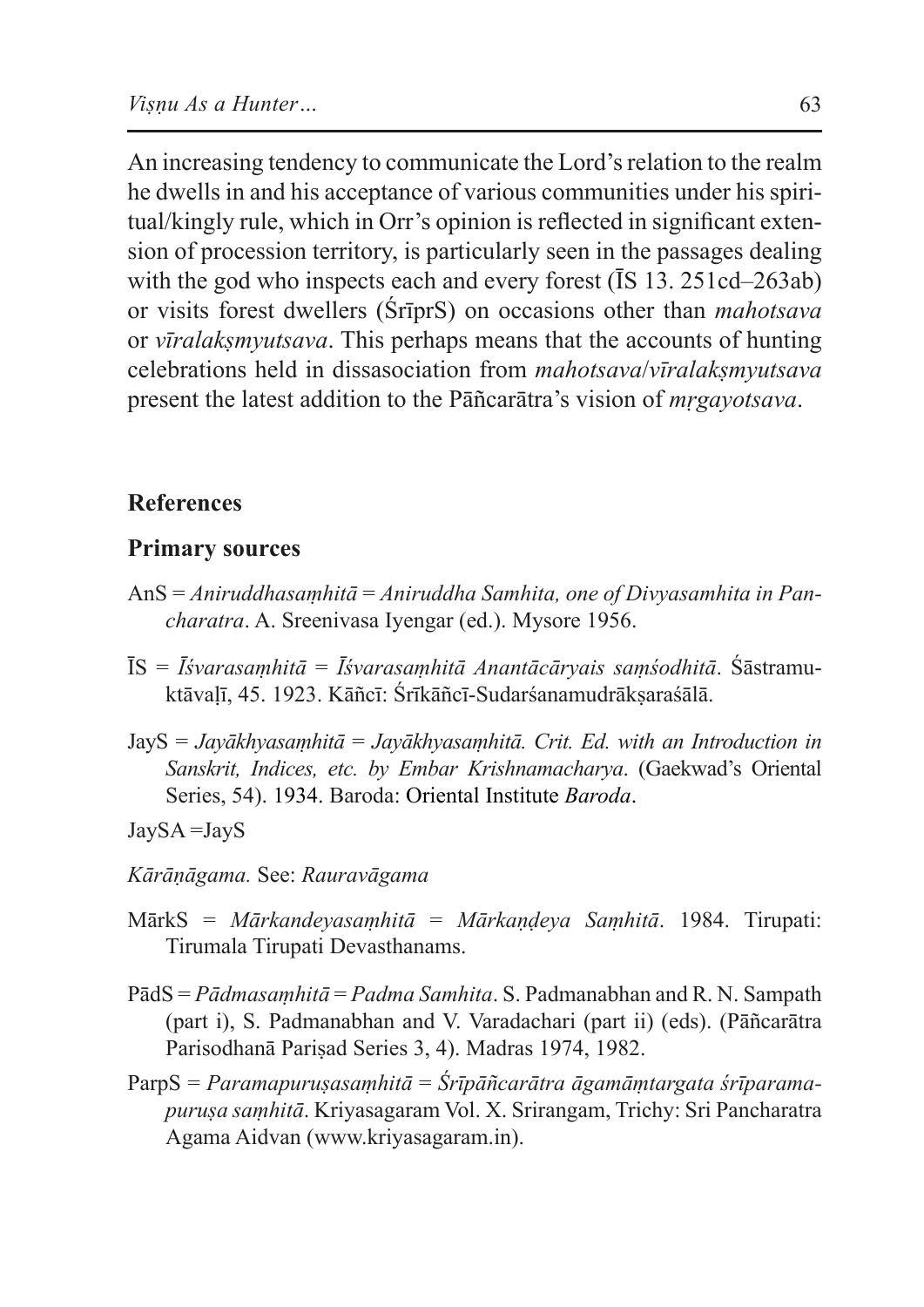- PārS = *Pārameśvarasaṃhitā* = *Pārameśvarasaṃhitā Govindācāryaiḥ saṃskr̥tā, anekavidhādarśādibhiḥ saṃyojitā ca*. 1953. Śrīraṅgam: Kodaṇḍarāmasannidhi.
- *Princess Kādambari by Bāṇa*. D. Smith (ed. and transl.). 2009. New York: New York University Press.
- PurS = *Puruṣottamasaṃhitā* = *Srīpuruṣottamasaṃhitā*. A. Kāliyā (ed.). 2007. Dillī: Nyū bhāratīya buk kaṃrporeśan.
- *Rauravāgama* = *Rauravàgama, Sanskrit text.* N. R. Bhatt (ed.). 3 volumes. 1961−1988. Pondichéry: Institut français d'Indologie.
- ŚrīprS = *Śrīpraśnasaṃhitā* = *Śrīpraśna Saṃhitā*. S. Padmanabhan (ed.), with the Foreword of V. Raghavan. (Kendriya Sanskrit Vidyapeetha Series 12). Tirupati 1969.
- ViśS = *Viśvāmitrasaṃhitā* = *Vǐśvāmitra Saṃhitā*. U. Shankara Bhatta (ed.). 1991. Tirupati: Rashtriya Sanskrit Vidyapeetha.

#### **Secondary sources**

- Ali, D. 2006. *Courtly Culture and Political Life in Early Medieval India*. New Delhi: Cambridge University Press.
- ——. 2012. Gardens in Early Indian Court Life. In: *Studies in History*, 19(2): 221–252. https://doi.org/10.1177/025764300301900204.
- Anderson, L. M. 1993. *Vasantotsava. The Spring Festivals of India. Texts and Traditions*. New Delhi: D. K. Printworld (P) Ltd.
- Appadurai, A., Appadurai Breckenridge, C. 1976. The South Indian Temple: Authority, Honour and Redistribution". In: *Contributions to Indian Sociology*, 10(2): 187–211. https://doi.org/10.1177/006996677601000201.
- Biardeau, M. 1984. The śamī Tree and a Sacrificial Bufaloo. In: *Contributions to Indian Sociology*, 18(1): 1–23.
- Cielas, H. 2016. Betel Chewing in kāvya Literature and Indian Art. In: C. Pieruccini and P. M. Rossi (eds). *A World of Nourishment Reflections on Food in Indian Culture*. Milano: Ledizioni: 163–176.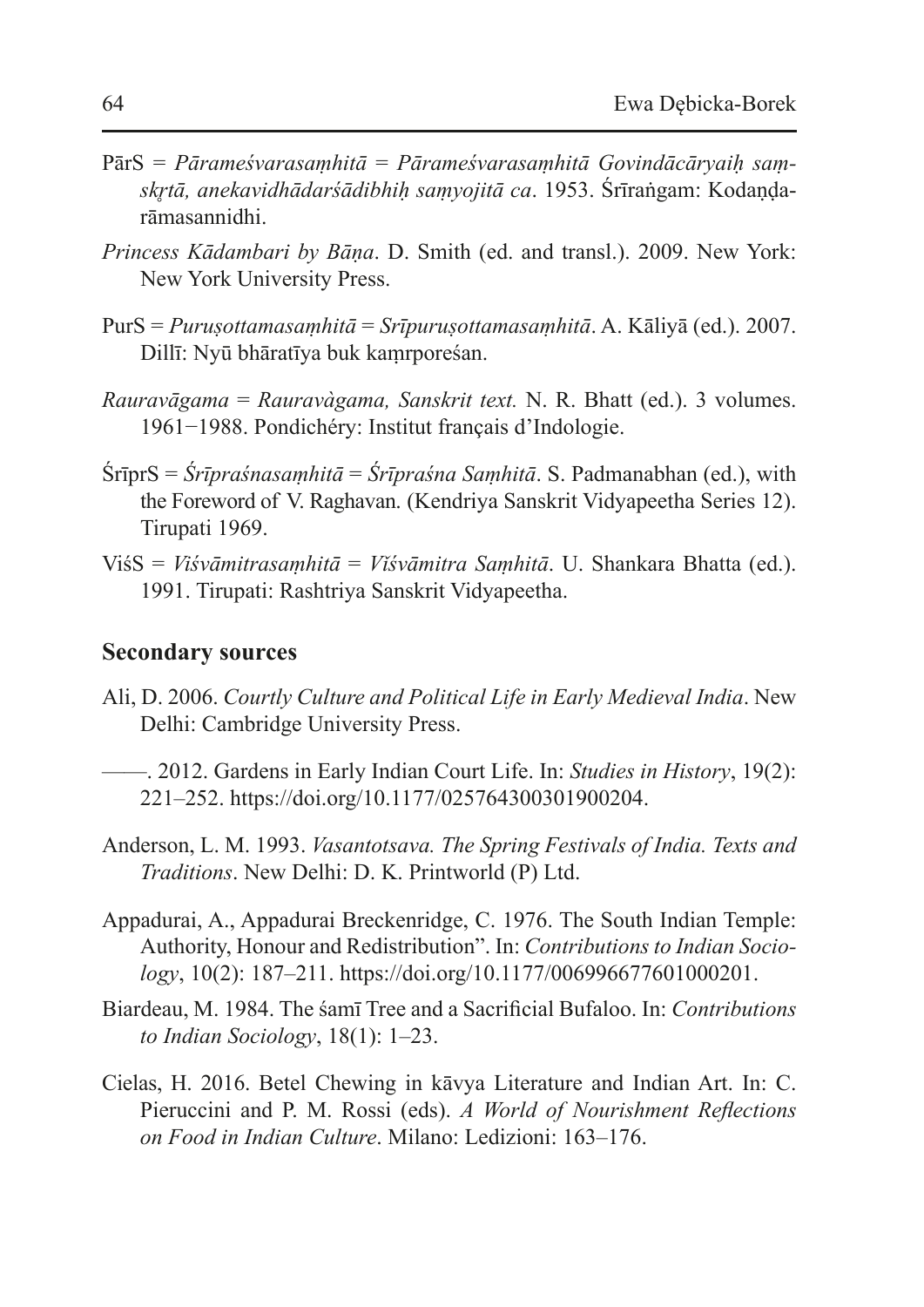- Colas, G. 1996. *Viṣṇu, ses images et ses feux. Les métamorphoses du dieu chez les vaikhānasa*. Paris: Presses de École française d'Extrême-Orient.
- —. 2010. Vaiṣṇava Saṃhitās. In: K. A. Jacobsen, H. Basu, A. Malinar and V. Narayan (eds). *Brill's Encyclopedia of Hinduism*. Vol. II. Leiden: Brill: 154–167.
- Dallapiccola, A. 2013. Kingship and the Celebration of the Royal Festivals— Mahanavami and Vasantotsava in the Sixteenth Century. In: A. Verghese (ed.). *Krishnadevaraya and His Times*. Mumbai: K R Cama Oriental Institute: 278–298.
- Dębicka-Borek, E. 2016. When the God Meets a Tribal Girl: Narasiṃha's Second Marriage in the Light of the Vāsantikāpariṇayam. In: *Cracow Indological Studies*, 18: 301–338. https://doi.org/10.12797/CIS.18.2016.18.12.
- Gonda, J. 1977. *Medieval Religious Literature in Sanskrit*. Wiesbaden: Harrasowitz.
- —. 1969. *Aspects of Early Viṣṇuism*. Delhi: Motilal Banarsidass Publ.
- Hüsken, U. 2018. Ritual Complementarity and Difference: Navarātri and Vijayadasamī in Kāñcipuram. In: C. Simmons, M. Sen and H. Rodrigues (eds). *Nine Nights of the Goddess: The Navaratri Festival in South Asia*. New Delhi: Aleph Book Company: 179–196.
- Leach, R. 2014. The Three Jewels and the Formation of the Pāñcarātra Canon. In: G. Ciotti, A. Gornall and P. Visigalli (eds). *Puṣpikā. Tracing Ancient India Through Texts and Traditions*. Vol. II. Oxford−Philadelphia: Oxbow Books: 115–145.
- L'Hernault, F. 1984. Subrahmanya As a Supreme Deity. In: M. W. Meister (ed.). *Discourses on Śiva. Proceedings of a Symposium on the Nature of Religious Imagery*. Bombay: Vakils, Feffer & Simons Ltd. 257–270.
- L'Hernault, F. and M-L. Reniche. 1999. *Tiruvannamalai. Un lieu saint śivaïte du Sud de l'Inde*. 3. *Rites et fêtes*. Publications de l'EFEO 156.3. Paris: École française d'Extrême-Orient.
- Matsubara, M. 1994. *Pāñcrātra Saṃhitā-s & Early Vaiṣṇava Theology: With a Translation and Critical Notes from Chapters on Theology in the Ahirbudhnya Saṃhitā*. Delhi: Motilal Banarsidass.
- Monier-Williams, M. 1995. *A Sanskrit-English Dictionary. Etymologically and Philologically Arranged with Special Reference to Cognate*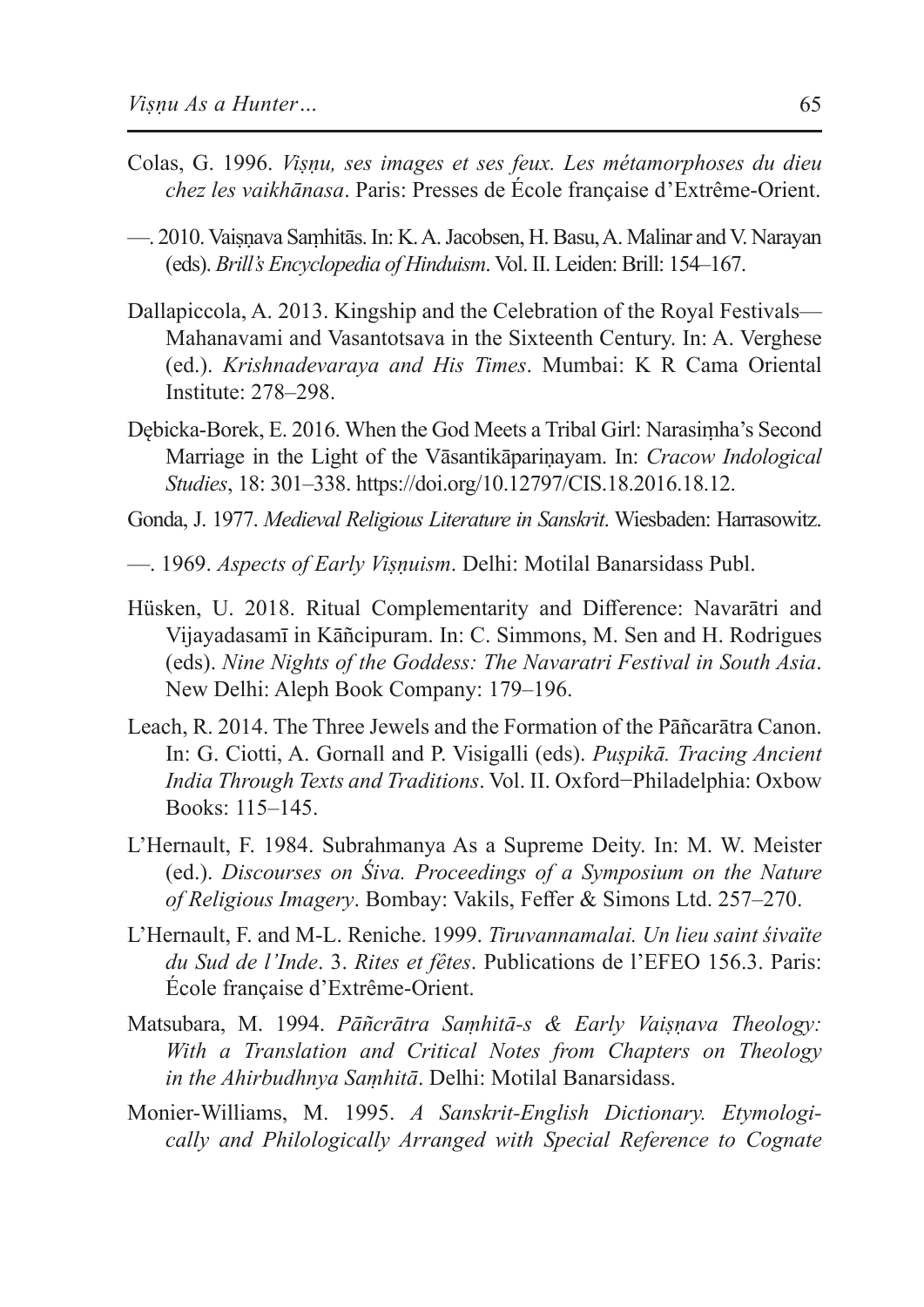*Indo-European Languages. New Edition, Greatly Enlarged and Improved with the Collaboration of E. Leumann, C. Cappeller and Other Scholars.* Delhi: Motilal Banarsidass.

- Narayanan, V. 1998. Giver of Fortune, Bestower of Grace. In: J. S. Hawley, D. M. Wulf (eds). *Devī. Goddesses of India.* Delhi: Motilal Banarsidass: 87–108.
- Orr, L. 2004. Processions in the Medieval South Indian Temple: Sociology, Sovereignty and Soteriology. In: J.-L. Chevillard, E. Wilden and A. Murugaiyan (eds). *South Indian Horizon. Felicitation Volume for François Gros on the Occasion of his 70th Birthday*. Pondicherry: Indian French Institute & École française d'Extrême-Orient (EFEO): 437–470.
- Pierdominici Leão, D. 2017. Mistreated Vasanta: Comical Degradation of Ritual in the Hāsyārṇavaprahasana In: *Cracow Indological Studies*, 19(2): 61–78. https://www.doi.org/10.12797/CIS.19.2017.02.03.
- Raghavan, V. 1969 = ŚrīprS
- Ramaswamy Ayyangar, D. 1916. *A Descriptive History of the Forgotten Shrines of Ahobilam (in the Kurnool District)*. Walajabad: Victoria Royal Press.
- Rastelli, M. 2006. *Die Tradition des Pāñcarātra im Spiegel der Pārameśvarasaṃhitā*. Vienna: Verlag der Österreichischen Akademie der Wissenschaften.
- —. 2015. Mahālakṣmī. Integrating a Goddess into the Ahirbudhnyasaṃhitā. In: *Indo-Iranian Journal*, 58: 325–356. https://doi.org/10.1163/15728536-05804002.
- —. 2019. Worshipping Viṣṇu's Twelve Manifestations: A Glimpse into Early Medieval Vaiṣṇava Lay Practice. In: *Cracow Indological Studies*, 21(1): 165–207. https://doi.org/10.12797/CIS.21.2019.01.07.
- Sarangi, A. 1993. *A Treasury of Tāntric Ideas. A Study of the Sāmrājyalakṣmīpīṭhikā*. Calcutta: South Asia Books.
- Sarma, S. A. S. 2014. *Paḷḷivēṭṭa,* or the 'Royal Hunt', in Prescriptive Literature and in Present-day Practice in Kerala. In: *Cracow Indological Studies*, 16: 289–314. https://doi.org/10.12797/CC.16.2013.17.
- Schwarz Linder, S. 2009. *The Philosophical and Theological Teachings of the Pādmasaṃhitā*. Vienna: Austrian Academy of Sciences Press.